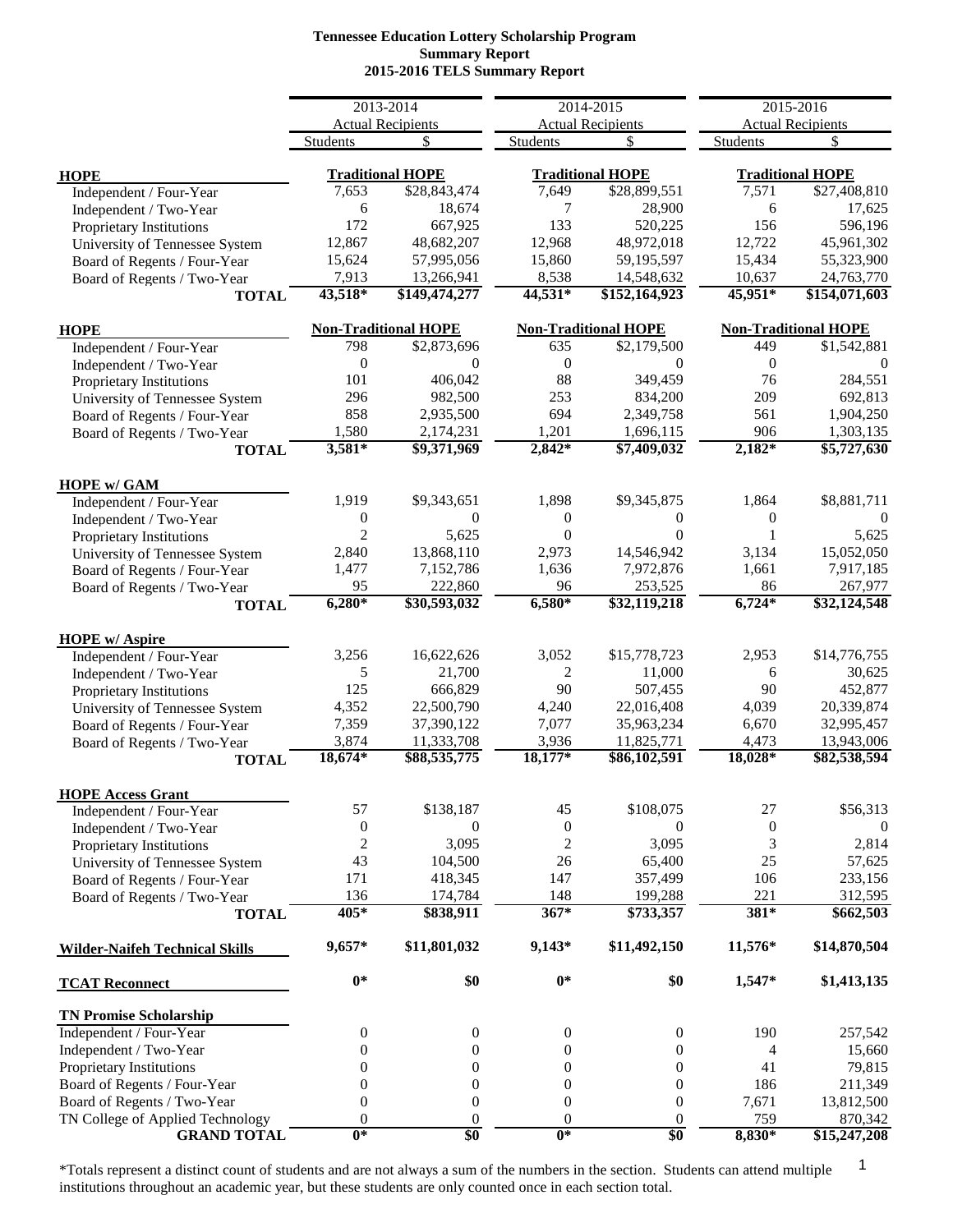## **2015-2016 TELS Summary Report Tennessee Education Lottery Scholarship Program Summary Report**

|                                            | 2013-2014               |                                |                         |                                | 2015-2016        |                                |  |
|--------------------------------------------|-------------------------|--------------------------------|-------------------------|--------------------------------|------------------|--------------------------------|--|
|                                            |                         |                                |                         | 2014-2015                      |                  |                                |  |
|                                            | <b>Students</b>         | <b>Actual Recipients</b><br>\$ | Students                | <b>Actual Recipients</b><br>\$ | Students         | <b>Actual Recipients</b><br>\$ |  |
|                                            |                         |                                |                         |                                |                  |                                |  |
| <b>HOPE Foster Care Grant</b>              |                         |                                |                         |                                |                  |                                |  |
| Independent / Four-Year                    | 8                       | \$49,676                       | 8                       | \$53,462                       | 8                | \$60,704                       |  |
| Independent / Two-Year                     | $\theta$                | $\mathbf{0}$                   | $\theta$                | $\Omega$                       | $\theta$         | $\Omega$                       |  |
| Proprietary Institutions                   |                         | 11,813                         | 1                       | 8,362                          | $\overline{0}$   | $\Omega$                       |  |
| University of Tennessee System             | 11                      | 68,740                         | 14                      | 109,389                        | 15               | 98,374                         |  |
| Board of Regents / Four-Year               | 42                      | 272,473                        | 38                      | 245,950                        | 43               | 278,944                        |  |
| Board of Regents / Two-Year                | 9                       | 29,275                         | 15                      | 34,172                         | 9                | 21,749                         |  |
| TN College of Applied Technology           | 1                       | 1,589                          | $\overline{c}$          | 4,073                          | 3                | 3,612                          |  |
| <b>TOTAL</b>                               | $\overline{72}$         | \$433,566                      | 78                      | \$455,408                      | 78               | \$463,383                      |  |
| <b>Dual Enrollment Grant</b>               |                         |                                |                         |                                |                  |                                |  |
| Independent / Four-Year                    | 1,766                   | \$938,310                      | 1,791                   | \$939,165                      | 2,566            | \$1,770,707                    |  |
| Independent / Two-Year                     | $\mathbf{0}$            | $\Omega$                       | $\boldsymbol{0}$        | $\Omega$                       | $\mathbf{0}$     |                                |  |
| Proprietary Institutions                   | 187                     | 74,925                         | 9                       | 2,700                          | 10               | 3,600                          |  |
| University of Tennessee System             | 441                     | 248,000                        | 197                     | 109,560                        | 380              | 272,057                        |  |
| Board of Regents / Four-Year               | 1,394                   | 855,800                        | 1,618                   | 994,000                        | 2,123            | 1,424,982                      |  |
| Board of Regents / Two-Year                | 15,087                  | 8,933,429                      | 16,084                  | 9,628,350                      | 16,410           | 11,215,809                     |  |
| TN College of Applied Technology           | 1,968                   | 772,850                        | 2,469                   | 956,925                        | 3,182            | 1,232,684                      |  |
| <b>TOTAL</b>                               | 20,594*                 | \$11,823,314                   | 21,745*                 | \$12,630,700                   | $24,671*$        | \$15,919,839                   |  |
| <b>Math &amp; Science Teachers Program</b> |                         |                                |                         |                                |                  |                                |  |
| Independent / Four-Year                    | $\overline{0}$          | \$0                            | $\mathbf{0}$            | \$0                            | 0                | \$0                            |  |
| University of Tennessee System             | 2                       | 4,000                          | 1                       | 2,000                          | $\boldsymbol{0}$ | $\Omega$                       |  |
| Board of Regents / Four-Year               | 4                       | 8,000                          | $\overline{c}$          | 4,000                          | $\overline{c}$   | 4,000                          |  |
| <b>TOTAL</b>                               | 6                       | $\overline{$12,000}$           | $\overline{\mathbf{3}}$ | $\sqrt{$6,000}$                | $\overline{2}$   | \$4,000                        |  |
| <b>Helping Heroes Grant</b>                |                         |                                |                         |                                |                  |                                |  |
| Independent / Four-Year                    | 65                      | \$113,250                      | 66                      | \$98,500                       | 54               | \$83,000                       |  |
| Independent / Two-Year                     | $\theta$                | $\Omega$                       | $\mathbf{0}$            | $\Omega$                       | $\mathbf{0}$     | $\Omega$                       |  |
| Proprietary Institutions                   | $\overline{4}$          | 6,500                          | 9                       | 14,000                         | 10               | 15,500                         |  |
| University of Tennessee System             | 60                      | 92,500                         | 62                      | 100,000                        | 55               | 89,500                         |  |
| Board of Regents / Four-Year               | 241                     | 385,904                        | 243                     | 380,000                        | 259              | 398,750                        |  |
| Board of Regents / Two-Year                | 115                     | 147,000                        | 114                     | 156,500                        | 108              | 147,500                        |  |
| <b>TOTAL</b>                               | 478*                    | \$745,154                      | $493*$                  | \$749,000                      | $486*$           | \$734,250                      |  |
| <b>TN STEP UP</b>                          |                         |                                |                         |                                |                  |                                |  |
| Independent / Four-Year                    | $\boldsymbol{0}$        | $\$0$                          | 10                      | \$39,000                       | 25               | \$89,750                       |  |
| University of Tennessee System             | $\boldsymbol{0}$        | $\boldsymbol{0}$               | 9                       | 34,000                         | 10               | 40,500                         |  |
| Board of Regents / Four-Year               | $\boldsymbol{0}$        | $\boldsymbol{0}$               | 46                      | 156,000                        | 63               | 208,750                        |  |
| <b>TOTAL</b>                               | $\overline{\mathbf{0}}$ | \$0                            | 65                      | \$229,000                      | 98               | \$339,000                      |  |
| <b>ALL PROGRAMS</b>                        |                         |                                |                         |                                |                  |                                |  |
| Independent / Four-Year                    | 15,522                  | \$58,922,870                   | 15,154                  | \$57,441,851                   | 15,707           | \$54,928,173                   |  |
| Independent / Two-Year                     | 11                      | 40,374                         | 9                       | 39,900                         | 16               | 63,910                         |  |
| Proprietary Institutions                   | 594                     | 1,842,754                      | 332                     | 1,405,296                      | 387              | 1,440,978                      |  |
| University of Tennessee System             | 20,912                  | 86,551,347                     | 20,743                  | 86,789,917                     | 20,589           | 82,604,095                     |  |
| Board of Regents / Four-Year               | 27,170                  | 107,413,986                    | 27,361                  | 107,618,914                    | 27,108           | 100,900,723                    |  |
| Board of Regents / Two-Year                | 28,809                  | 36,282,228                     | 30,132                  | 38, 342, 353                   | 40,521           | 65,788,041                     |  |
| TN College of Applied Technology           | 11,626                  | 12,575,471                     | 11,614                  | 12,453,148                     | 17,067           | 18,390,277                     |  |
| <b>GRAND TOTAL</b>                         | 103,265*                | \$303,629,030                  | 105,345*                | \$304,091,379                  | 121,135*         | \$324,116,197                  |  |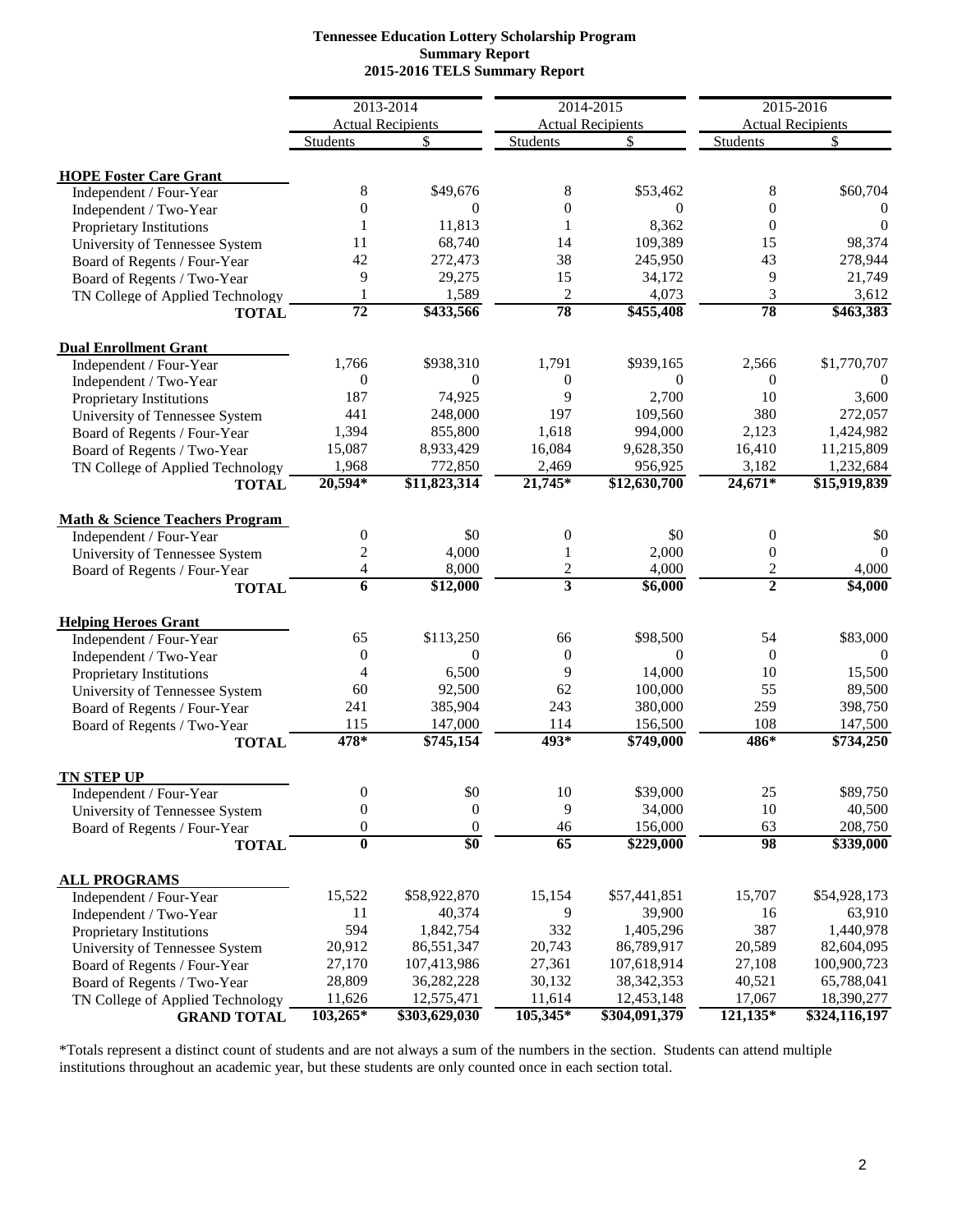# **Tennessee Education Lottery Scholarship Program Awards By Institution HOPE (Traditional)**

|                                                               |                  | 2013-2014                | 2014-2015        |                          | $2015 - 2016$    |                          |
|---------------------------------------------------------------|------------------|--------------------------|------------------|--------------------------|------------------|--------------------------|
|                                                               |                  | <b>Actual Recipients</b> |                  | <b>Actual Recipients</b> |                  | <b>Actual Recipients</b> |
|                                                               | <b>Students</b>  | \$                       | <b>Students</b>  | \$                       | <b>Students</b>  | \$                       |
| <b>Independent / Four -Year</b>                               |                  |                          |                  |                          |                  |                          |
|                                                               |                  |                          |                  |                          |                  |                          |
| <b>Aquinas College</b>                                        | 42               | \$137,500                | 42<br>117        | \$135,900                | 30               | \$91,500                 |
| Baptist Mem. Coll. Health & Sci.<br><b>Belmont University</b> | 127<br>638       | 481,450<br>2,401,900     | 633              | 470,875                  | 102<br>630       | 380,650<br>2,277,526     |
| <b>Bethel University</b>                                      | 370              | 1,368,100                | 355              | 2,415,350<br>1,312,350   | 365              | 1,310,638                |
| <b>Bryan College</b>                                          | 209              | 785,650                  | 192              | 712,025                  | 169              | 596,287                  |
| <b>Carson Newman University</b>                               | 576              | 2,176,500                | 587              | 2,213,600                | 595              | 2,174,676                |
| <b>Christian Brothers University</b>                          | 263              | 978,375                  | 291              | 1,102,000                | 292              | 1,023,375                |
| <b>Cumberland University</b>                                  | 278              | 1,026,600                | 284              | 1,040,225                | 296              | 1,028,950                |
| <b>Fisk University</b>                                        | 25               | 86,000                   | 34               | 124,000                  | 37               | 137,062                  |
| Freed Hardeman University                                     | 293              | 1,095,200                | 297              | 1,118,708                | 292              | 1,053,125                |
| Hiwassee College                                              | 34               | 122,808                  | 38               | 122,775                  | 50               | 181,200                  |
| Johnson University                                            | 77               | 292,500                  | 82               | 310,900                  | 80               | 286,125                  |
| King University                                               | 202              | 743,700                  | 180              | 656,767                  | 176              | 654,687                  |
| Knoxville College                                             | $\boldsymbol{0}$ | $\theta$                 | $\boldsymbol{0}$ | $\theta$                 | $\boldsymbol{0}$ | $\theta$                 |
| Lane College                                                  | 8                | 30,000                   | 5                | 18,000                   | 7                | 22,250                   |
| Lee University                                                | 638              | 2,571,850                | 690              | 2,728,575                | 694              | 2,624,513                |
| LeMoyne-Owen College                                          | 11               | 44,000                   | 10               | 40,000                   | 11               | 40,875                   |
| <b>Lincoln Memorial University</b>                            | 291              | 1,073,425                | 283              | 1,034,175                | 287              | 974,213                  |
| Lipscomb University                                           | 690              | 2,641,600                | 707              | 2,743,400                | 718              | 2,693,775                |
| Martin Methodist College                                      | 231              | 901,500                  | 228              | 878,300                  | 239              | 870,688                  |
| Maryville College                                             | 354              | 1,294,100                | 321              | 1,205,600                | 323              | 1,177,385                |
| Memphis College of Art                                        | 54               | 201,000                  | 55               | 196,375                  | 38               | 135,625                  |
| Milligan College                                              | 231              | 860,500                  | 236              | 876,800                  | 230              | 841,150                  |
| <b>Rhodes College</b>                                         | 170              | 637,700                  | 169              | 647,700                  | 184              | 661,950                  |
| Southern Adventist University                                 | 209              | 756,000                  | 198              | 733,975                  | 202              | 689,637                  |
| TN Temple Univ (Inelg. 2015-2016)                             | 37               | 142,000                  | 38               | 134,000                  | $\boldsymbol{0}$ | $\theta$                 |
| Tennessee Wesleyan University                                 | 285              | 1,043,947                | 281              | 1,045,862                | 289              | 984,251                  |
| Trevecca Nazarene University                                  | 269              | 1,007,400                | 294              | 1,079,125                | 307              | 1,108,912                |
| <b>Tusculum College</b>                                       | 168              | 621,200                  | 179              | 673,250                  | 177              | 626,150                  |
| <b>Union University</b>                                       | 520              | 1,978,550                | 489              | 1,824,750                | 447              | 1,619,800                |
| University of the South                                       | 153              | 578,050                  | 171              | 636,197                  | 166              | 593,522                  |
| Vanderbilt University                                         | 125              | 450,869                  | 99               | 363,192                  | 82               | 300,000                  |
| Watkins Inst. Coll. Of Art & Des.                             | 50               | 182,000                  | 51               | 193,200                  | 42               | 149,813                  |
| Welch College                                                 | 35               | 131,500                  | 29               | 111,600                  | 27               | 98,500                   |
| <b>TOTAL</b>                                                  | 7,653*           | \$28,843,474             | 7,649*           | \$28,899,551             | 7,571*           | \$27,408,810             |
| <b>Independent / Two-Year</b>                                 |                  |                          |                  |                          |                  |                          |
| John A. Gupton College                                        | 6                | \$18,674                 | 7                | \$28,900                 | 6                | \$17,625                 |
| <b>TOTAL</b>                                                  | $6*$             | \$18,674                 | $7^*$            | \$28,900                 | $6*$             | \$17,625                 |
| <b>Proprietary Institutions</b>                               |                  |                          |                  |                          |                  |                          |
|                                                               |                  |                          |                  |                          |                  |                          |
| Art Institute of Tennessee-Nashville                          | 65               | \$269,625                | 55               | \$237,450                | 46               | \$182,255                |
| O'More College of Design                                      | 49               | 189,050                  | 47               | 177,400                  | 47               | 165,050                  |
| South College                                                 | 34               | 123,750                  | 31               | 105,375                  | 63               | 248,891                  |
| Victory University (inelg. 2014-2015)                         | 24               | 85,500                   | $\mathbf{0}$     | $\boldsymbol{0}$         | 0                | $\theta$                 |
| <b>TOTAL</b>                                                  | $172*$           | \$667,925                | $133*$           | \$520,225                | $156*$           | \$596,196                |
| <b>University of Tennessee System</b>                         |                  |                          |                  |                          |                  |                          |
| University of TN, Chattanooga                                 | 3,729            | \$14,147,719             | 3,720            | \$14,065,337             | 3,548            | \$12,873,562             |
| University of TN, Health Sci. Ctr.                            | 14               | 54,000                   | 15               | 56,000                   | 33               | 108,500                  |
| University of TN, Knoxville                                   | 7,454            | 28,163,258               | 7,641            | 28,806,306               | 7,560            | 27,240,844               |
| University of TN, Martin                                      | 1,690            | 6,317,230                | 1,608            | 6,044,375                | 1,598            | 5,738,396                |
| <b>TOTAL</b>                                                  | 12,867*          | \$48,682,207             | 12,968*          | \$48,972,018             | 12,722*          | \$45,961,302             |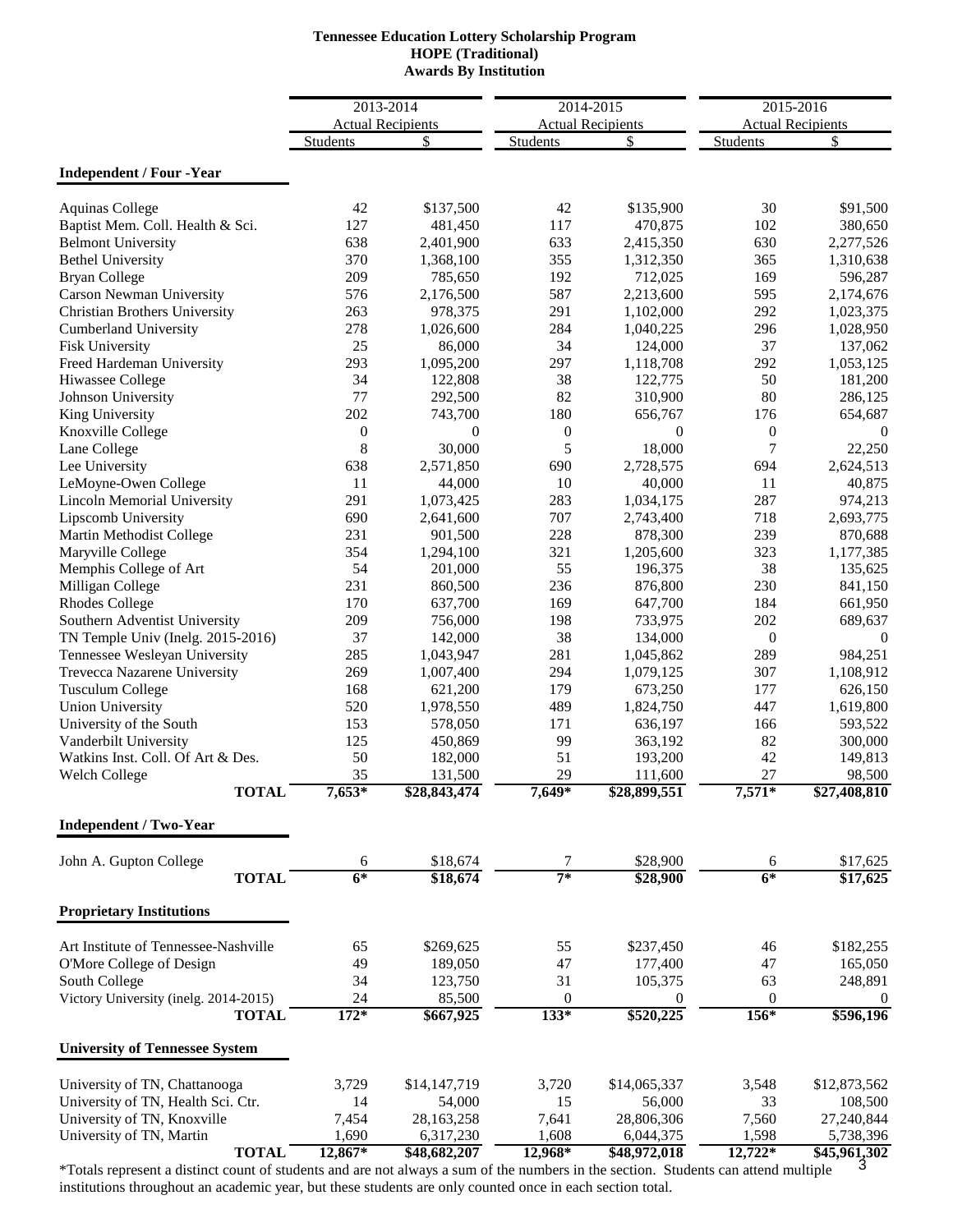| <b>Tennessee Education Lottery Scholarship Program</b> |
|--------------------------------------------------------|
| <b>HOPE</b> (Traditional)                              |
| <b>Awards By Institution</b>                           |

|                                         |              | 2013-2014                |                  | 2014-2015                |                 | 2015-2016                |
|-----------------------------------------|--------------|--------------------------|------------------|--------------------------|-----------------|--------------------------|
|                                         |              | <b>Actual Recipients</b> |                  | <b>Actual Recipients</b> |                 | <b>Actual Recipients</b> |
|                                         | Students     | \$                       | <b>Students</b>  | \$                       | <b>Students</b> | \$                       |
| <b>Board of Regents / Four-Year</b>     |              |                          |                  |                          |                 |                          |
| <b>Austin Peay State University</b>     | 1,700        | \$6,275,628              | 1,724            | \$6,403,110              | 1,757           | \$6,177,653              |
| East Tennessee State University         | 2,572        | 9,480,156                | 2,651            | 9,938,385                | 2,647           | 9,632,186                |
| <b>ETSU School of Pharmacy</b>          | $\mathbf{1}$ | 4,000                    | $\boldsymbol{0}$ | $\overline{0}$           | 1               | 4,000                    |
| Middle Tennessee State University       | 4,797        | 17,729,674               | 4,637            | 17,277,621               | 4,403           | 15,788,655               |
| <b>Tennessee State University</b>       | 378          | 1,424,658                | 418              | 1,498,969                | 399             | 1,413,572                |
| Tennessee Technological Univer.         | 3,136        | 11,662,915               | 3,230            | 12,057,275               | 3,113           | 11,086,600               |
| University of Memphis                   | 3,078        | 11,418,025               | 3,227            | 12,020,237               | 3,148           | 11,221,234               |
| <b>TOTAL</b>                            | $15,624*$    | \$57,995,056             | $15,860*$        | \$59,195,597             | $15,434*$       | \$55,323,900             |
| <b>Board of Regents / Two-Year</b>      |              |                          |                  |                          |                 |                          |
| Chattanooga State Com Coll              | 599          | \$966,123                | 674              | \$1,108,361              | 848             | \$1,903,094              |
| <b>Cleveland State Comm College</b>     | 396          | 671,229                  | 433              | 741,779                  | 468             | 1,065,465                |
| Columbia State Comm College             | 682          | 1,122,850                | 705              | 1,164,525                | 905             | 1,999,480                |
| <b>Dyersburg State Comm College</b>     | 235          | 381,029                  | 216              | 360,013                  | 296             | 678,250                  |
| Jackson State Comm College              | 382          | 634,818                  | 458              | 740,311                  | 544             | 1,267,532                |
| Motlow State Comm College               | 603          | 1,029,521                | 682              | 1,218,112                | 1,073           | 2,702,115                |
| Nashville State Comm College            | 281          | 429,382                  | 365              | 593,521                  | 619             | 1,432,598                |
| Northeast State Comm Coll               | 607          | 1,038,458                | 684              | 1,198,676                | 915             | 2,116,429                |
| Pellissippi State Comm Coll             | 1,208        | 2,011,056                | 1,263            | 2,195,475                | 1,484           | 3,478,588                |
| Roane State Community College           | 792          | 1,360,428                | 810              | 1,406,975                | 911             | 2,044,312                |
| Southwest Tennessee Comm Coll           | 332          | 538,400                  | 346              | 576,075                  | 449             | 1,042,466                |
| Volunteer State Community Coll          | 951          | 1,589,473                | 980              | 1,621,561                | 1,220           | 2,866,463                |
| <b>Walters State Community College</b>  | 858          | 1,494,174                | 942              | 1,623,248                | 955             | 2,166,978                |
| <b>TOTAL</b>                            | 7,913*       | \$13,266,941             | 8,538*           | \$14,548,632             | $10,637*$       | \$24,763,770             |
| <b>Total Awards By Institution Type</b> |              |                          |                  |                          |                 |                          |
| Independent / Four-Year                 | 7,653        | \$28,843,474             | 7,649            | \$28,899,551             | 7,571           | \$27,408,810             |
| Independent / Two-Year                  | 6            | 18,674                   | 7                | 28,900                   | 6               | 17,625                   |
| Proprietary Institutions                | 172          | 667,925                  | 133              | 520,225                  | 156             | 596,196                  |
| University of Tennessee System          | 12,867       | 48,682,207               | 12,968           | 48,972,018               | 12,722          | 45,961,302               |
| Board of Regents / Four-Year            | 15,624       | 57,995,056               | 15,860           | 59,195,597               | 15,434          | 55,323,900               |
| Board of Regents / Two-Year             | 7,913        | 13,266,941               | 8,538            | 14,548,632               | 10,637          | 24,763,770               |
| <b>GRAND TOTAL</b>                      | 43,518*      | \$149,474,277            | 44,531*          | \$152,164,923            | $45,951*$       | \$154,071,603            |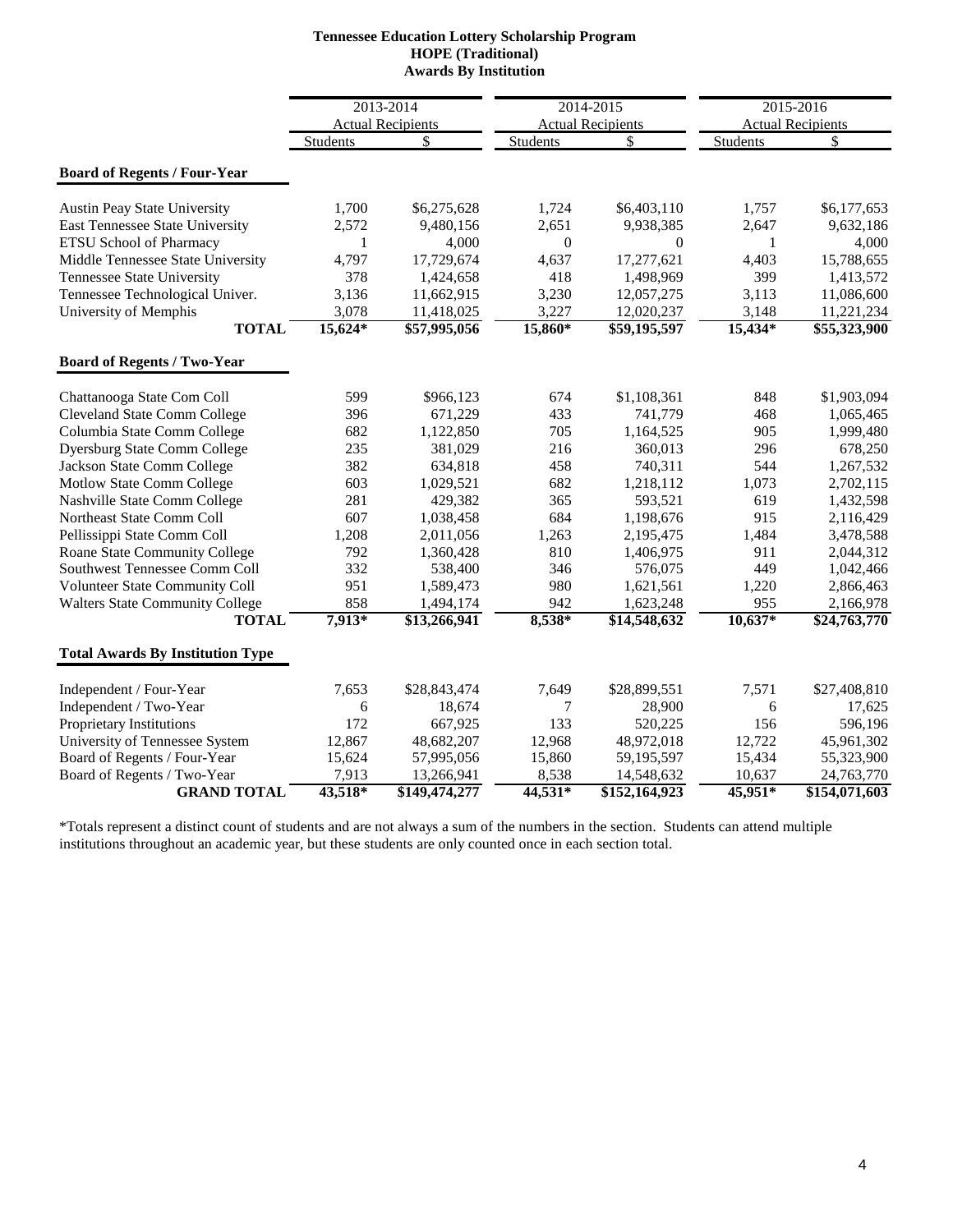# **HOPE (Non-Traditional) Awards By Institution Tennessee Education Lottery Scholarship Program**

|                                       | 2013-2014                |                  | 2014-2015                |                  | 2015-2016                |                |
|---------------------------------------|--------------------------|------------------|--------------------------|------------------|--------------------------|----------------|
|                                       | <b>Actual Recipients</b> |                  | <b>Actual Recipients</b> |                  | <b>Actual Recipients</b> |                |
|                                       | Students                 | \$               | Students                 | \$               | <b>Students</b>          | \$             |
|                                       |                          |                  |                          |                  |                          |                |
| <b>Independent / Four -Year</b>       |                          |                  |                          |                  |                          |                |
| <b>Aquinas College</b>                | 15                       | \$39,000         | 9                        | \$22,000         | 6                        | \$19,127       |
| Baptist Mem. Coll. Health & Sci.      | 16                       | 55,000           | 17                       | 48,500           | 7                        | 20,500         |
| <b>Belmont University</b>             | 14                       | 45,500           | 8                        | 25,000           | $\overline{2}$           | 4,500          |
| <b>Bethel University</b>              | 289                      | 1,171,500        | 257                      | 940,000          | 202                      | 748,750        |
| <b>Bryan College</b>                  | 49                       | 145,000          | 34                       | 111,000          | 31                       | 106,750        |
| Carson Newman University              | 14                       | 50,000           | 8                        | 26,000           | 5                        | 13,750         |
| <b>Christian Brothers University</b>  | 6                        | 17,000           | 1                        | 2,000            | $\overline{c}$           | 4,875          |
| <b>Cumberland University</b>          | $\theta$                 | 0                | $\overline{0}$           | 0                | 1                        | 4,000          |
| Fisk University                       | $\theta$                 | $\Omega$         | $\theta$                 | $\Omega$         | $\boldsymbol{0}$         | 0              |
| Freed Hardeman University             | $\overline{c}$           | 6,000            | 5                        | 18,000           | 4                        | 12,000         |
| Hiwassee College                      | $\overline{4}$           | 16,000           | 2                        | 6,000            | $\overline{c}$           | 9,250          |
| Johnson University                    | 11                       | 37,000           | 4                        | 16,000           | $\overline{2}$           | 5,500          |
| King University                       | 47                       | 161,500          | 46                       | 157,500          | 39                       | 128,500        |
| Knoxville College                     | $\theta$                 | $\overline{0}$   | $\mathbf{0}$             | $\Omega$         | $\boldsymbol{0}$         | $\Omega$       |
| Lane College                          | $\overline{0}$           | $\Omega$         | $\theta$                 | $\Omega$         | 1                        | 3,500          |
| Lee University                        | 5                        | 19,000           | 6                        | 23,000           | 5                        | 10,000         |
| LeMoyne-Owen College                  | 23                       | 76,500           | 15                       | 52,000           | $\overline{7}$           | 24,000         |
| <b>Lincoln Memorial University</b>    | 52                       | 165,000          | 44                       | 122,000          | 28                       | 74,879         |
| Lipscomb University                   | 13                       | 47,000           | 6                        | 18,000           | $\overline{c}$           | 5,750          |
| Martin Methodist College              | 21                       | 67,000           | 17                       | 58,500           | 13                       | 40,750         |
| Maryville College                     | 7                        | 27,000           | 8                        | 29,000           | $\overline{4}$           | 10,500         |
| Memphis College of Art                | 2                        | 6,000            | $\overline{c}$           | 8,000            | 3                        | 8,250          |
| Milligan College                      | 4                        | 12,000           | 1                        | 4,000            | $\overline{c}$           | 5,500          |
| <b>Rhodes College</b>                 | $\overline{0}$           | $\Omega$         | $\boldsymbol{0}$         | $\Omega$         | $\boldsymbol{0}$         | $\Omega$       |
| Southern Adventist University         |                          | 4,000            | $\overline{c}$           | 4,000            | $\mathbf{1}$             | 4,000          |
| TN Temple Univ (Inelg. 2015-2016)     | $\overline{0}$           | $\Omega$         | $\mathbf{1}$             | 3,000            | $\boldsymbol{0}$         | 0              |
| Tennessee Wesleyan University         | 14                       | 40,196           | 13                       | 42,000           | 9                        | 30,000         |
| Trevecca Nazarene University          | 4                        | 19,000           | 6                        | 20,000           | $\overline{2}$           | 6,500          |
| <b>Tusculum College</b>               | 148                      | 512,500          | 83                       | 294,500          | 39                       | 150,750        |
| <b>Union University</b>               | 33                       | 117,000          | 40                       | 126,500          | 30                       | 91,000         |
| University of the South               | $\theta$                 | $\theta$         | $\overline{0}$           | 0                | 0                        | $\mathbf{0}$   |
| Vanderbilt University                 | $\overline{0}$           | $\theta$         | $\overline{0}$           | $\theta$         | $\boldsymbol{0}$         | 0              |
| Watkins Inst. Coll. Of Art & Des.     | 5                        | 18,000           |                          | 3,000            | $\boldsymbol{0}$         | 0              |
| <b>Welch College</b>                  | $\theta$                 | $\Omega$         | $\theta$                 | $\Omega$         | $\mathbf{0}$             | $\overline{0}$ |
| TOTAL                                 | 798*                     | \$2,873,696      | $635*$                   | \$2,179,500      | 449*                     | \$1,542,881    |
| <b>Independent / Two-Year</b>         |                          |                  |                          |                  |                          |                |
| John A. Gupton College                | $\boldsymbol{0}$         | \$0              | $\mathbf{0}$             | \$0              | $\boldsymbol{0}$         | \$0            |
| <b>TOTAL</b>                          | $\overline{0^*}$         | $\overline{\$0}$ | $\overline{0^*}$         | $\overline{\$0}$ | $0*$                     | \$0            |
| <b>Proprietary Institutions</b>       |                          |                  |                          |                  |                          |                |
|                                       |                          |                  |                          |                  |                          |                |
| Art Institute of Tennessee-Nashville  | 5                        | \$18,000         | 5                        | \$22,875         | 4                        | \$17,437       |
| O'More College of Design              | $\overline{c}$           | 6,000            | $\overline{c}$           | 7,000            | 5                        | 16,250         |
| South College                         | 92                       | 375,042          | 81                       | 319,584          | 67                       | 250,864        |
| Victory University (inelg. 2014-2015) | 2                        | 7,000            | $\boldsymbol{0}$         | $\bf{0}$         | $\boldsymbol{0}$         | $\theta$       |
| <b>TOTAL</b>                          | $101*$                   | \$406,042        | $88*$                    | \$349,459        | $76*$                    | \$284,551      |
| <b>University of Tennessee System</b> |                          |                  |                          |                  |                          |                |
| University of TN, Chattanooga         | 47                       | \$163,000        | 45                       | \$164,700        | 44                       | \$149,250      |
| University of TN, Health Sci. Ctr.    | 2                        | 6,000            | 2                        | 6,000            | 1                        | 4,000          |
| University of TN, Knoxville           | 85                       | 277,000          | 60                       | 209,000          | 52                       | 175,063        |
| University of TN, Martin              | 163                      | 536,500          | 146                      | 454,500          | 112                      | 364,500        |
| <b>TOTAL</b>                          | $296*$                   | \$982,500        | $253*$                   | \$834,200        | $209*$                   | \$692,813      |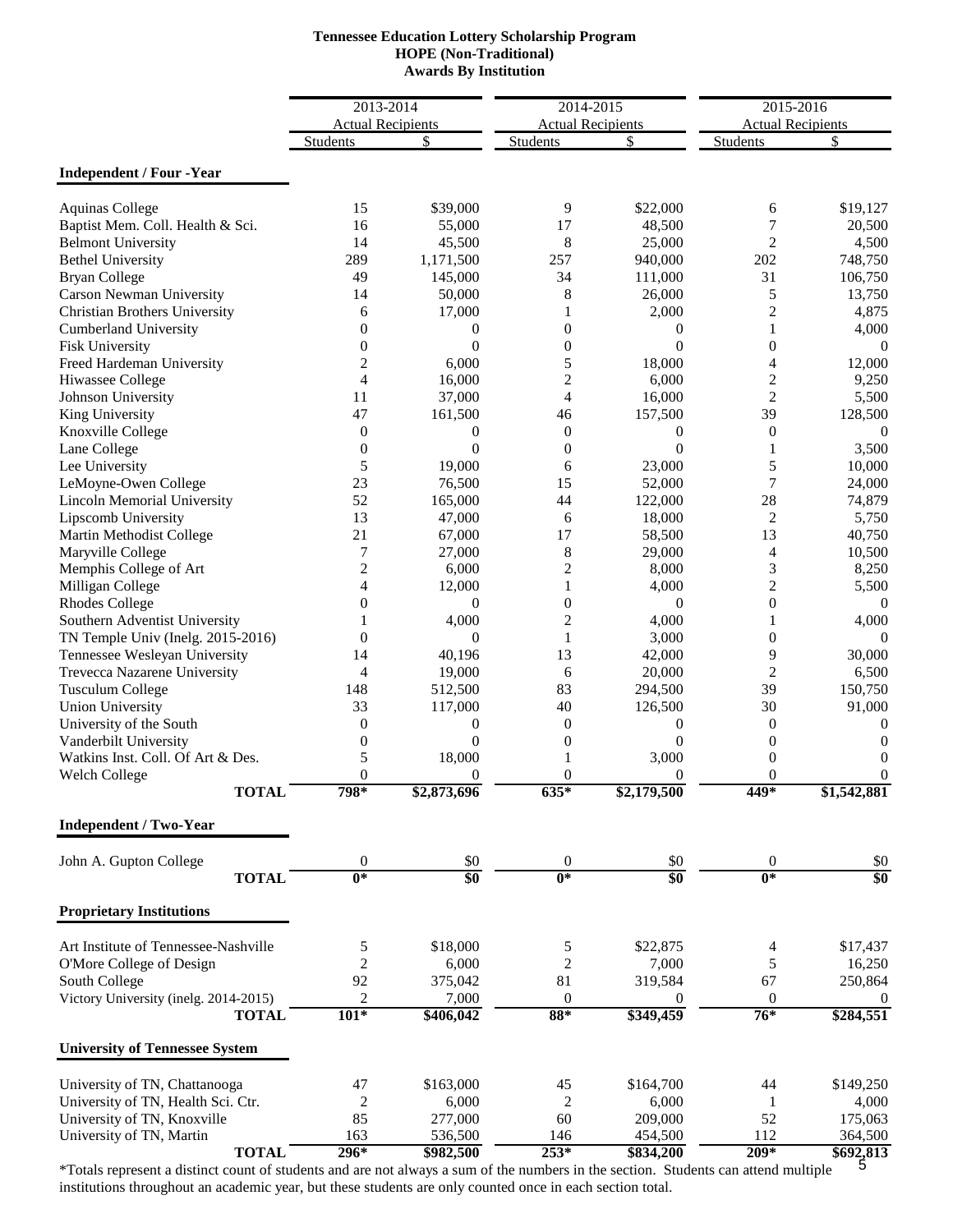| <b>Tennessee Education Lottery Scholarship Program</b> |
|--------------------------------------------------------|
| <b>HOPE</b> (Non-Traditional)                          |
| <b>Awards By Institution</b>                           |

|                                         | 2013-2014<br><b>Actual Recipients</b> |             | 2014-2015<br><b>Actual Recipients</b> |             |                 | 2015-2016<br><b>Actual Recipients</b> |  |
|-----------------------------------------|---------------------------------------|-------------|---------------------------------------|-------------|-----------------|---------------------------------------|--|
|                                         | <b>Students</b>                       | \$          | <b>Students</b>                       | \$          | <b>Students</b> | \$                                    |  |
| <b>Board of Regents / Four-Year</b>     |                                       |             |                                       |             |                 |                                       |  |
|                                         |                                       |             |                                       |             |                 |                                       |  |
| <b>Austin Peay State University</b>     | 131                                   | \$440,500   | 100                                   | \$334,000   | 73              | \$245,750                             |  |
| East Tennessee State University         | 198                                   | 655,000     | 177                                   | 577,715     | 156             | 554,000                               |  |
| <b>ETSU School of Pharmacy</b>          | 1                                     | 4,000       | $\mathbf{1}$                          | 4,000       | $\overline{0}$  | $\mathbf{0}$                          |  |
| Middle Tennessee State University       | 202                                   | 702,000     | 155                                   | 554,749     | 113             | 398,813                               |  |
| Tennessee State University              | 30                                    | 98,500      | 23                                    | 74,000      | 16              | 51,187                                |  |
| Tennessee Technological Univer.         | 160                                   | 578,500     | 135                                   | 463,500     | 121             | 401,500                               |  |
| University of Memphis                   | 137                                   | 457,000     | 104                                   | 341,794     | 82              | 253,000                               |  |
| <b>TOTAL</b>                            | $858*$                                | \$2,935,500 | $694*$                                | \$2,349,758 | $561*$          | \$1,904,250                           |  |
| <b>Board of Regents / Two-Year</b>      |                                       |             |                                       |             |                 |                                       |  |
| Chattanooga State Com Coll              | 77                                    | \$106,000   | 66                                    | \$81,750    | 53              | \$71,119                              |  |
| <b>Cleveland State Comm College</b>     | 44                                    | 59,500      | 27                                    | 43,598      | 12              | 18,291                                |  |
| Columbia State Comm College             | 48                                    | 60,750      | 43                                    | 54,750      | 28              | 43,125                                |  |
| <b>Dyersburg State Comm College</b>     | 153                                   | 205,812     | 93                                    | 123,500     | 91              | 126,850                               |  |
| Jackson State Comm College              | 184                                   | 235,490     | 175                                   | 238,968     | 100             | 138,595                               |  |
| Motlow State Comm College               | 15                                    | 20,567      | 12                                    | 19,000      | 7               | 13,000                                |  |
| Nashville State Comm College            | 208                                   | 256,250     | 204                                   | 276,750     | 150             | 206,500                               |  |
| Northeast State Comm Coll               | 152                                   | 207,750     | 157                                   | 226,250     | 164             | 262,530                               |  |
| Pellissippi State Comm Coll             | 173                                   | 252,000     | 117                                   | 178,000     | 101             | 151,125                               |  |
| Roane State Community College           | 185                                   | 274,031     | 81                                    | 112,750     | 67              | 87,000                                |  |
| Southwest Tennessee Comm Coll           | 206                                   | 305,548     | 130                                   | 199,169     | 69              | 96,000                                |  |
| Volunteer State Community Coll          | 53                                    | 79,500      | 38                                    | 56,750      | 30              | 39,750                                |  |
| <b>Walters State Community College</b>  | 85                                    | 111,033     | 58                                    | 84,880      | 36              | 49,250                                |  |
| <b>TOTAL</b>                            | 1,580*                                | \$2,174,231 | $1,201*$                              | \$1,696,115 | 906*            | \$1,303,135                           |  |
| <b>Total Awards By Institution Type</b> |                                       |             |                                       |             |                 |                                       |  |
| Independent / Four-Year                 | 798                                   | \$2,873,696 | 635                                   | \$2,179,500 | 449             | \$1,542,881                           |  |
| Independent / Two-Year                  | $\mathbf{0}$                          | $\Omega$    | $\mathbf{0}$                          | $\Omega$    | $\theta$        | $\Omega$                              |  |
| Proprietary Institutions                | 101                                   | 406,042     | 88                                    | 349,459     | 76              | 284,551                               |  |
| University of Tennessee System          | 296                                   | 982,500     | 253                                   | 834,200     | 209             | 692,813                               |  |
| Board of Regents / Four-Year            | 858                                   | 2,935,500   | 694                                   | 2,349,758   | 561             | 1,904,250                             |  |
| Board of Regents / Two-Year             | 1,580                                 | 2,174,231   | 1,201                                 | 1,696,115   | 906             | 1,303,135                             |  |
| <b>GRAND TOTAL</b>                      | $3,581*$                              | \$9,371,969 | $2,842*$                              | \$7,409,032 | $2,182*$        | \$5,727,630                           |  |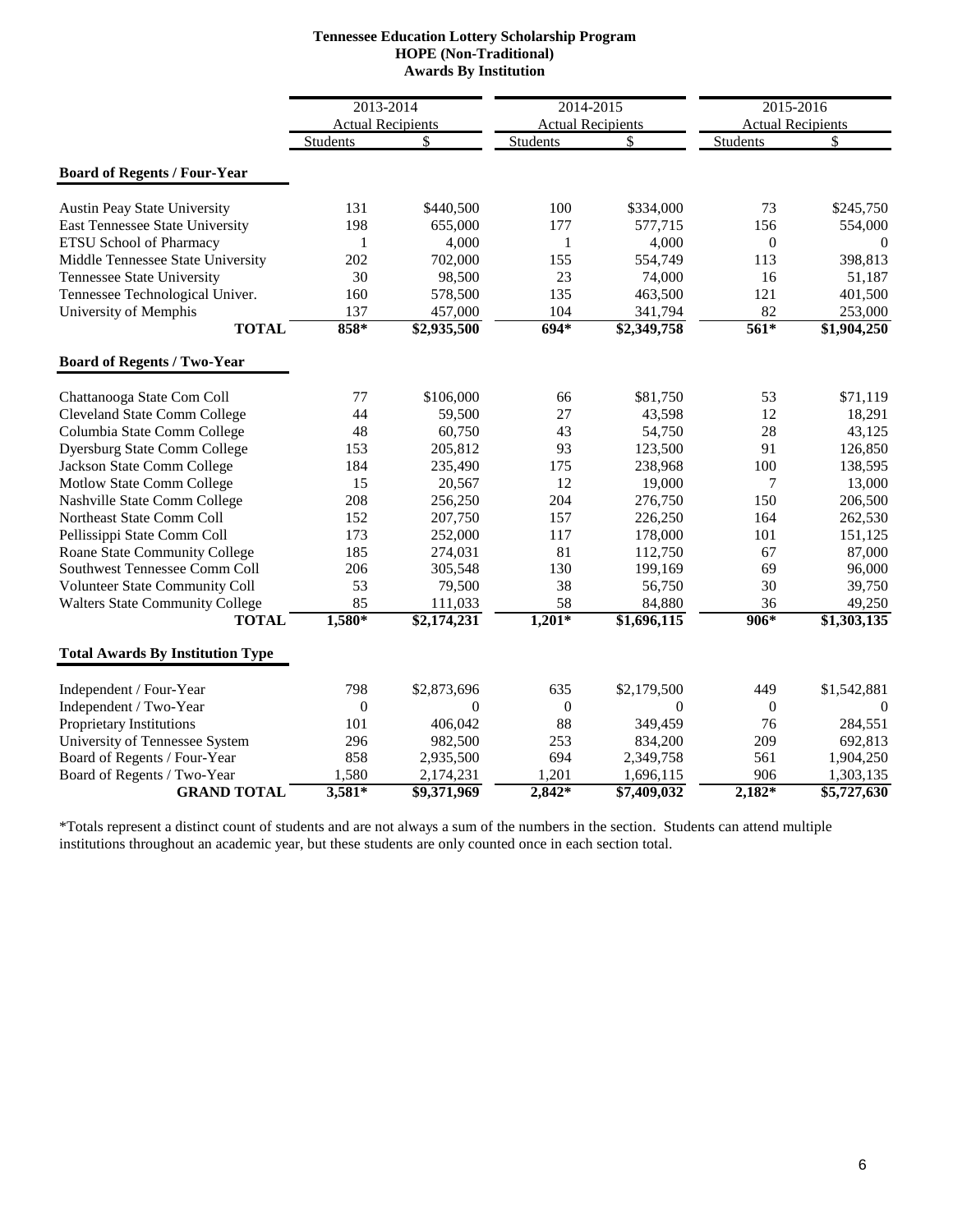# **HOPE w/ GAM Tennessee Education Lottery Scholarship Program Awards By Institution**

|                                        | 2013-2014                           |                      |                                       |                         | 2015-2016                |                       |
|----------------------------------------|-------------------------------------|----------------------|---------------------------------------|-------------------------|--------------------------|-----------------------|
|                                        | <b>Actual Recipients</b>            |                      | 2014-2015<br><b>Actual Recipients</b> |                         | <b>Actual Recipients</b> |                       |
|                                        | <b>Students</b>                     | \$                   | <b>Students</b>                       | \$                      | Students                 | \$                    |
| <b>Independent / Four -Year</b>        |                                     |                      |                                       |                         |                          |                       |
| <b>Aquinas College</b>                 | 2                                   | \$10,000             | 5                                     | \$21,875                | 3                        | \$12,250              |
| Baptist Mem. Coll. Health & Sci.       | $\overline{0}$                      | $\Omega$             | $\overline{c}$                        | 13,750                  | 5                        | 27,625                |
| <b>Belmont University</b>              | 220                                 | 1,075,775            | 235                                   | 1,154,175               | 204                      | 959,550               |
| <b>Bethel University</b>               | 12                                  | 57,500               | 9                                     | 43,750                  | 7                        | 33,500                |
| <b>Bryan College</b>                   | 24                                  | 118,450              | 19                                    | 89,100                  | 15                       | 68,325                |
| Carson Newman University               | 79                                  | 391,050              | 89                                    | 445,175                 | 90                       | 445,050               |
| Christian Brothers University          | 51                                  | 241,900              | 57                                    | 280,000                 | 60                       | 277,125               |
| <b>Cumberland University</b>           | 15                                  | 75,000               | 18                                    | 88,750                  | 20                       | 90,250                |
| <b>Fisk University</b>                 | $\mathbf{1}$                        | 5,000                | $\mathbf{1}$                          | 2,500                   | $\mathbf{1}$             | 5,000                 |
| Freed Hardeman University              | 86                                  | 408,750              | 72                                    | 349,100                 | 81                       | 365,275               |
| Hiwassee College                       | $\overline{c}$                      | 10,000               | $\mathbf{1}$                          | 5,000                   | $\overline{2}$           | 7,500                 |
| Johnson University                     | $\overline{4}$                      | 21,250               | 8                                     | 37,500                  | 10                       | 48,000                |
| King University                        | 10                                  | 47,500               | 14                                    | 67,500                  | 16                       | 67,000                |
| Knoxville College                      | $\theta$                            | $\overline{0}$       | $\mathbf{0}$                          | $\mathbf{0}$            | $\boldsymbol{0}$         | 0                     |
| Lane College                           | $\theta$                            | $\theta$             | $\theta$                              | $\Omega$                | $\mathbf{0}$             | $\theta$              |
| Lee University                         | 146                                 | 782,875              | 128                                   | 664,200                 | 135                      | 671,863               |
| LeMoyne-Owen College                   | $\boldsymbol{0}$                    | $\theta$             | $\mathbf{0}$                          | $\theta$                | $\boldsymbol{0}$         | $\theta$              |
| <b>Lincoln Memorial University</b>     | 43                                  | 213,750              | 46                                    | 229,600                 | 32                       | 150,750               |
| Lipscomb University                    | 193                                 | 940,725              | 194                                   | 970,650                 | 196                      | 962,262               |
| Martin Methodist College               | 10                                  | 48,750               | 8                                     | 41,250                  | 5                        | 25,000                |
| Maryville College                      | 66                                  | 320,575              | 63                                    | 308,500                 | 69                       | 320,000               |
| Memphis College of Art                 | $\overline{2}$                      | 7,500                | 1                                     | 5,000                   | 4                        | 18,500                |
| Milligan College                       | 29                                  | 141,126              | 32                                    | 155,000                 | 35                       | 167,000               |
| <b>Rhodes College</b>                  | 198                                 | 864,375              | 192                                   | 947,500                 | 189                      | 908,075               |
| Southern Adventist University          | 27                                  | 126,875              | 27                                    | 136,250                 | 22                       | 101,500               |
| TN Temple Univ (Inelg. 2015-2016)      | $\boldsymbol{0}$                    | $\mathbf{0}$         | $\overline{0}$                        | $\theta$                | $\boldsymbol{0}$         | $\Omega$              |
| Tennessee Wesleyan University          | 28                                  | 135,675              | 24                                    | 122,350                 | 22                       | 107,400               |
| Trevecca Nazarene University           | 36                                  | 172,500              | 39                                    | 189,400                 | 40                       | 182,825               |
|                                        | 5                                   | 23,750               | $\overline{7}$                        | 30,000                  | 4                        |                       |
| <b>Tusculum College</b>                |                                     |                      | 163                                   |                         |                          | 16,375                |
| <b>Union University</b>                | 179                                 | 890,925              |                                       | 792,250                 | 158                      | 752,036               |
| University of the South                | 93<br>359                           | 459,625              | 93                                    | 461,250                 | 93                       | 442,250               |
| Vanderbilt University                  |                                     | 1,742,450            | 350                                   | 1,679,500               | 345                      | 1,624,925             |
| Watkins Inst. Coll. Of Art & Des.      | 1                                   | 5,000                | 1                                     | 5,000                   | $\overline{c}$           | 10,000                |
| <b>Welch College</b><br><b>TOTAL</b>   | $1,919*$                            | 5,000<br>\$9,343,651 | $\overline{2}$<br>1,898*              | 10,000<br>\$9,345,875   | 3<br>$1,864*$            | 14,500<br>\$8,881,711 |
| <b>Independent / Two-Year</b>          |                                     |                      |                                       |                         |                          |                       |
|                                        |                                     |                      |                                       |                         |                          |                       |
| John A. Gupton College<br><b>TOTAL</b> | $\boldsymbol{0}$<br>$\overline{0*}$ | \$0<br>\$0           | $\boldsymbol{0}$<br>$0*$              | \$0<br>$\overline{\$0}$ | $\boldsymbol{0}$<br>$0*$ | \$0<br>\$0            |
| <b>Proprietary Institutions</b>        |                                     |                      |                                       |                         |                          |                       |
|                                        |                                     |                      |                                       |                         |                          |                       |
| Art Institute of Tennessee-Nashville   | 2                                   | \$5,625              | $\theta$                              | \$0                     | 0                        | \$0                   |
| O'More College of Design               | $\overline{0}$                      | 0                    | $\theta$                              | $\boldsymbol{0}$        | 0                        | $\mathbf{0}$          |
| South College                          | $\theta$                            | $\boldsymbol{0}$     | $\boldsymbol{0}$                      | $\boldsymbol{0}$        | 1                        | 5625                  |
| Victory University (inelg. 2014-2015)  | $\theta$                            | $\theta$             | $\theta$                              | $\boldsymbol{0}$        | $\boldsymbol{0}$         | 0                     |
| <b>TOTAL</b>                           | $2*$                                | \$5,625              | $\overline{0^*}$                      | \$0                     | $1*$                     | \$5,625               |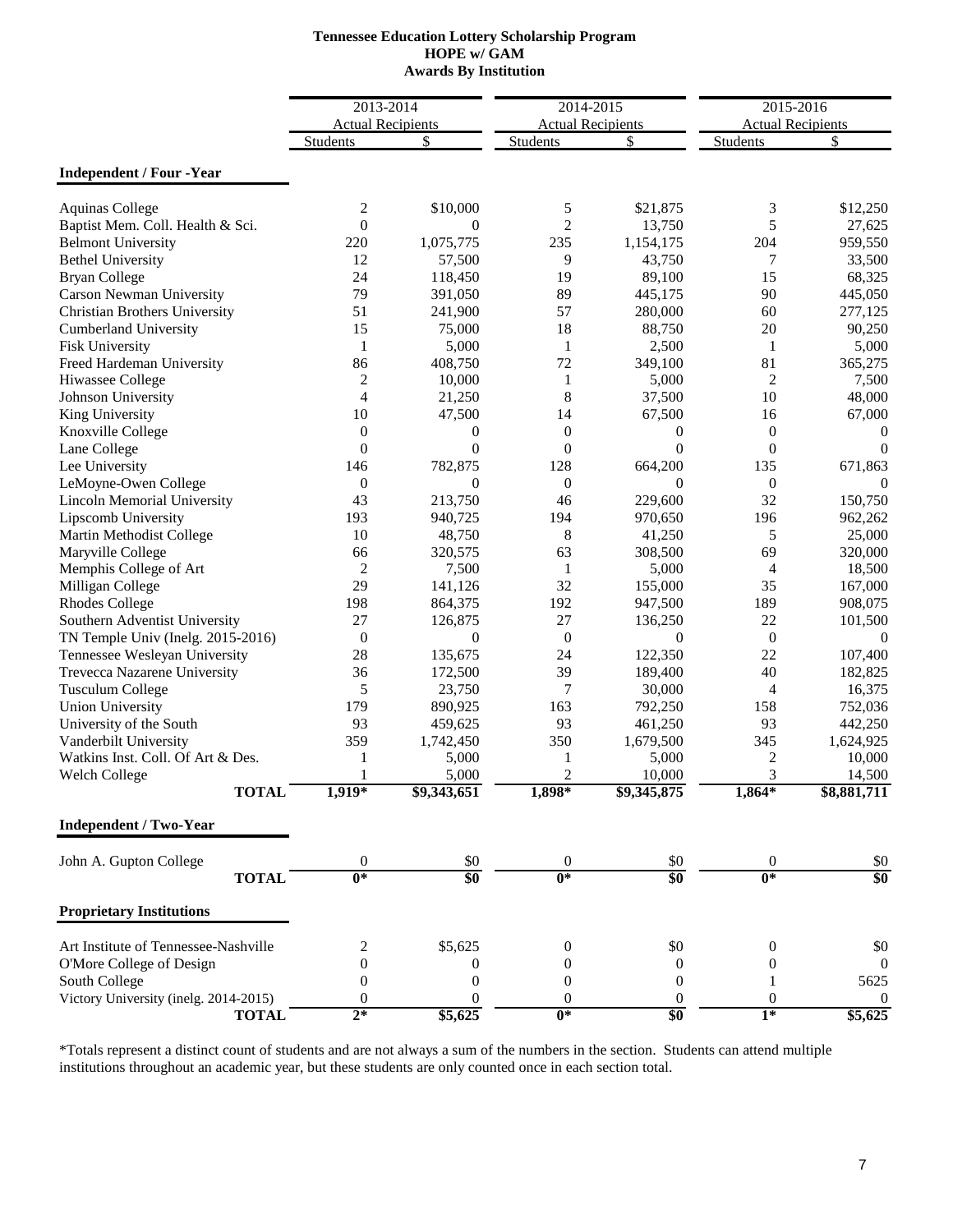### **HOPE w/ GAM Awards By Institution Tennessee Education Lottery Scholarship Program**

|                                         | 2013-2014        |                          | 2014-2015        |                          | 2015-2016               |                          |
|-----------------------------------------|------------------|--------------------------|------------------|--------------------------|-------------------------|--------------------------|
|                                         |                  | <b>Actual Recipients</b> |                  | <b>Actual Recipients</b> |                         | <b>Actual Recipients</b> |
|                                         | Students         | \$                       | <b>Students</b>  | \$                       | <b>Students</b>         | \$                       |
| <b>University of Tennessee System</b>   |                  |                          |                  |                          |                         |                          |
| University of TN, Chattanooga           | 307              | \$1,493,012              | 315              | \$1,546,757              | 342                     | \$1,656,815              |
| University of TN, Health Sci. Ctr.      | 3                | 15,000                   | 2                | 5,000                    | 2                       | 4,750                    |
| University of TN, Knoxville             | 2,390            | 11,667,123               | 2,516            | 12,321,760               | 2,662                   | 12,781,497               |
| University of TN, Martin                | 141              | 692,975                  | 142              | 673,425                  | 129                     | 608,988                  |
| <b>TOTAL</b>                            | $2,840*$         | 13,868,110               | $2,973*$         | \$14,546,942             | $3,134*$                | \$15,052,050             |
| <b>Board of Regents / Four-Year</b>     |                  |                          |                  |                          |                         |                          |
|                                         |                  |                          |                  |                          |                         |                          |
| <b>Austin Peay State University</b>     | 115              | \$576,745                | 138              | \$672,794                | 126                     | \$595,381                |
| East Tennessee State University         | 271              | 1,281,294                | 309              | 1,492,110                | 316                     | 1,518,126                |
| ETSU School of Pharmacy                 | $\boldsymbol{0}$ | $\Omega$                 | $\boldsymbol{0}$ | $\Omega$                 | $\boldsymbol{0}$        | $\Omega$                 |
| Middle Tennessee State University       | 299              | 1,481,472                | 332              | 1,616,047                | 317                     | 1,512,955                |
| Tennessee State University              | 3                | 15,000                   | 2                | 10,000                   | 2                       | 7,900                    |
| Tennessee Technological Univer.         | 508              | 2,444,475                | 554              | 2,669,500                | 597                     | 2,807,947                |
| University of Memphis<br><b>TOTAL</b>   | 283<br>$1,477*$  | 1,353,800<br>7,152,786   | 307<br>$1,636*$  | 1,512,425<br>\$7,972,876 | 304<br>$1,661*$         | 1,474,876<br>\$7,917,185 |
|                                         |                  |                          |                  |                          |                         |                          |
| <b>Board of Regents / Two-Year</b>      |                  |                          |                  |                          |                         |                          |
| Chattanooga State Com Coll              | 7                | \$18,535                 | 9                | \$25,500                 | 3                       | \$9,000                  |
| <b>Cleveland State Comm College</b>     | 3                | 7,500                    | $\overline{c}$   | 6,000                    | $\overline{c}$          | 4,125                    |
| Columbia State Comm College             | 7                | 15,500                   | 11               | 25,500                   | 8                       | 24,625                   |
| <b>Dyersburg State Comm College</b>     | 3                | 6,450                    | 5                | 8,700                    | $\overline{\mathbf{4}}$ | 12,125                   |
| Jackson State Comm College              | $\overline{c}$   | 5,250                    | $\overline{c}$   | 5,400                    | 5                       | 14,852                   |
| Motlow State Comm College               | 4                | 9,750                    | 5                | 13,500                   | $\tau$                  | 27,000                   |
| Nashville State Comm College            |                  | 3,000                    | 3                | 4,500                    | 5                       | 10,500                   |
| Northeast State Comm Coll               | 6                | 16,125                   | 6                | 14,625                   | 7                       | 18,175                   |
| Pellissippi State Comm Coll             | 28               | 55,525                   | 27               | 70,225                   | 21                      | 61,175                   |
| Roane State Community College           | 8                | 22,200                   | 11               | 34,200                   | 13                      | 43,900                   |
| <b>Southwest Tennessee Comm Coll</b>    | $\overline{2}$   | 1,875                    | $\boldsymbol{0}$ | $\overline{0}$           | $\boldsymbol{0}$        | $\mathbf{0}$             |
| Volunteer State Community Coll          | 10               | 24,150                   | 5                | 14,625                   | $\,8\,$                 | 27,500                   |
| <b>Walters State Community College</b>  | 14               | 37,000                   | 10               | 30,750                   | 4                       | 15,000                   |
| <b>TOTAL</b>                            | $95*$            | \$222,860                | 96*              | \$253,525                | $86*$                   | \$267,977                |
| <b>Total Awards By Institution Type</b> |                  |                          |                  |                          |                         |                          |
| Independent / Four-Year                 | 1,919            | \$9,343,651              | 1,898            | \$9,345,875              | 1,864                   | \$8,881,711              |
| Independent / Two-Year                  | $\boldsymbol{0}$ | $\overline{0}$           | $\boldsymbol{0}$ | $\overline{0}$           | $\boldsymbol{0}$        | $\theta$                 |
| <b>Proprietary Institutions</b>         | $\overline{2}$   | 5,625                    | $\boldsymbol{0}$ | $\overline{0}$           | 1                       | 5,625                    |
| University of Tennessee System          | 2,840            | 13,868,110               | 2,973            | 14,546,942               | 3,134                   | 15,052,050               |
| Board of Regents / Four-Year            | 1,477            | 7,152,786                | 1,636            | 7,972,876                | 1,661                   | 7,917,185                |
| Board of Regents / Two-Year             | 95               | 222,860                  | 96               | 253,525                  | 86                      | 267,977                  |
| <b>GRAND TOTAL</b>                      | $6,280*$         | \$30,593,032             | $6,580*$         | \$32,119,218             | $6,724*$                | \$32,124,548             |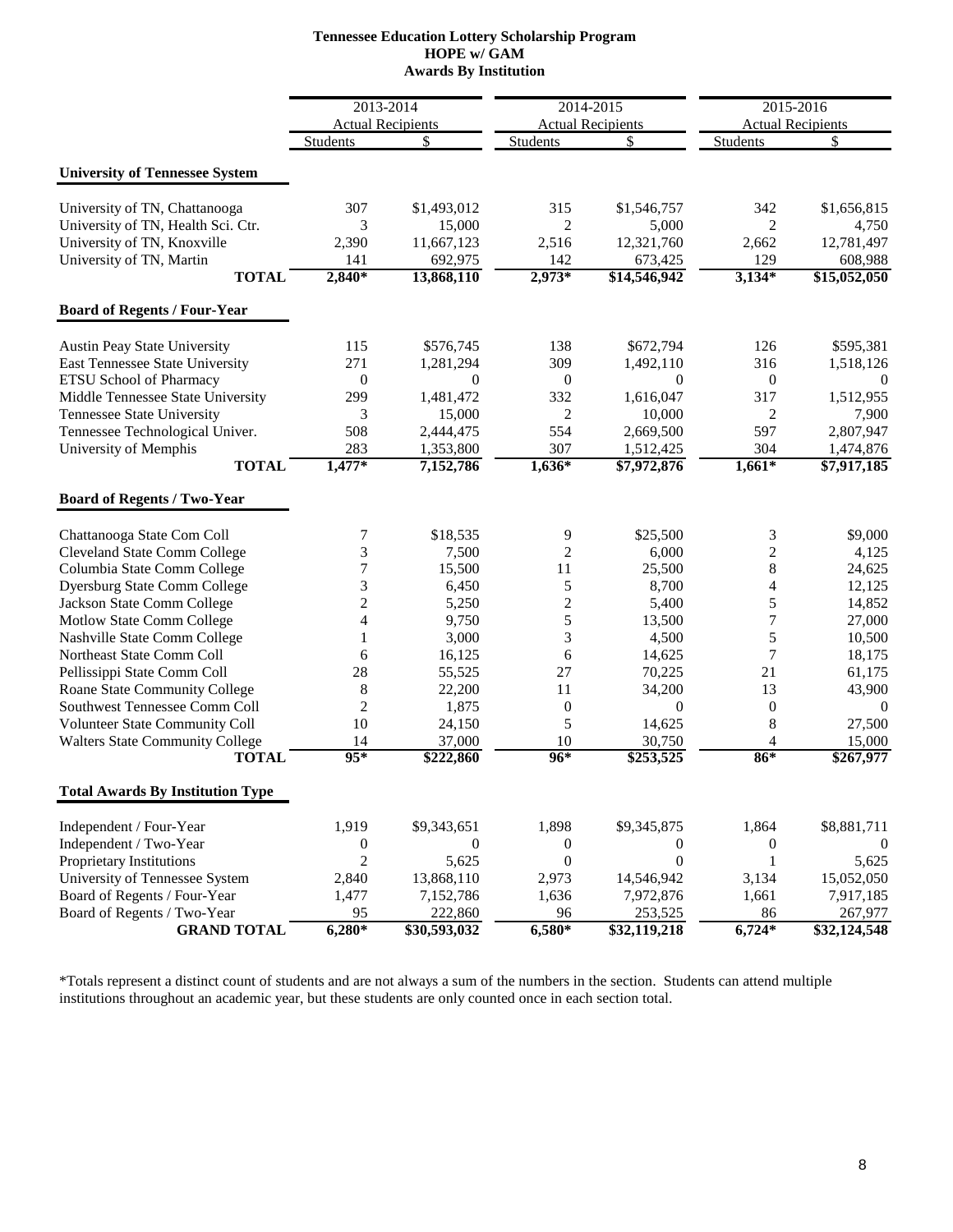# **Tennessee Education Lottery Scholarship Program HOPE w/ Aspire Awards By Institution**

|                                       |                  | 2013-2014                |                  | 2014-2015                |                  | 2015-2016                |  |
|---------------------------------------|------------------|--------------------------|------------------|--------------------------|------------------|--------------------------|--|
|                                       |                  | <b>Actual Recipients</b> |                  | <b>Actual Recipients</b> |                  | <b>Actual Recipients</b> |  |
|                                       | <b>Students</b>  | \$                       | <b>Students</b>  | \$                       | <b>Students</b>  | \$                       |  |
|                                       |                  |                          |                  |                          |                  |                          |  |
| <b>Independent / Four -Year</b>       |                  |                          |                  |                          |                  |                          |  |
| <b>Aquinas College</b>                | 14               | \$62,186                 | 8                | \$37,810                 | 10               | \$40,248                 |  |
| Baptist Mem. Coll. Health & Sci.      | 55               | 281,878                  | 52               | 262,635                  | 62               | 342,870                  |  |
| <b>Belmont University</b>             | 197              | 1,035,566                | 182              | 955,514                  | 189              | 961,326                  |  |
| <b>Bethel University</b>              | 158              | 818,376                  | 168              | 867,628                  | 174              | 853,940                  |  |
| <b>Bryan College</b>                  | 99               | 499,700                  | 101              | 522,475                  | 88               | 434,463                  |  |
| Carson Newman University              | 217              | 1,094,652                | 208              | 1,073,061                | 221              | 1,109,848                |  |
| Christian Brothers University         | 133              | 677,875                  | 153              | 803,524                  | 147              | 720,825                  |  |
| <b>Cumberland University</b>          | 120              | 587,125                  | 82               | 425,286                  | 92               | 429,625                  |  |
| Fisk University                       | 40               | 206,250                  | 31               | 168,000                  | 37               | 190,437                  |  |
| Freed Hardeman University             | 111              | 559,625                  | 76               | 376,700                  | 71               | 349,612                  |  |
| Hiwassee College                      | 38               | 174,065                  | 49               | 249,550                  | 38               | 165,000                  |  |
| Johnson University                    | 42               | 199,775                  | 34               | 180,125                  | 28               | 146,562                  |  |
| King University                       | 85               | 421,864                  | 90               | 441,188                  | 75               | 379,253                  |  |
| Knoxville College                     | $\boldsymbol{0}$ | $\overline{0}$           | $\boldsymbol{0}$ | $\theta$                 | $\boldsymbol{0}$ | $\boldsymbol{0}$         |  |
| Lane College                          | 46               | 230,313                  | 24               | 123,750                  | 45               | 210,500                  |  |
| Lee University                        | 204              | 1,120,003                | 185              | 998,504                  | 200              | 1,052,627                |  |
| LeMoyne-Owen College                  | 39               | 185,625                  | 39               |                          | 31               | 147,063                  |  |
| <b>Lincoln Memorial University</b>    | 180              | 889,623                  | 148              | 214,438                  | 110              |                          |  |
|                                       | 213              |                          |                  | 714,675                  | 201              | 523,398                  |  |
| Lipscomb University                   |                  | 1,116,013                | 185              | 980,902                  |                  | 1,038,275                |  |
| Martin Methodist College              | 173              | 894,138                  | 163              | 851,937                  | 140              | 726,062                  |  |
| Maryville College                     | 179              | 904,450                  | 187              | 971,138                  | 149              | 729,625                  |  |
| Memphis College of Art                | 32               | 164,313                  | 41               | 206,250                  | 40               | 200,312                  |  |
| Milligan College                      | 84               | 433,125                  | 74               | 381,950                  | 66               | 324,400                  |  |
| <b>Rhodes College</b>                 | 74               | 382,000                  | 66               | 346,500                  | 65               | 340,000                  |  |
| Southern Adventist University         | 42               | 208,250                  | 45               | 233,438                  | 45               | 216,438                  |  |
| TN Temple Univ (Inelg. 2015-2016)     | 9                | 44,000                   | 12               | 55,000                   | $\boldsymbol{0}$ | $\boldsymbol{0}$         |  |
| Tennessee Wesleyan University         | 113              | 572,534                  | 117              | 601,144                  | 117              | 568,305                  |  |
| Trevecca Nazarene University          | 69               | 341,688                  | 72               | 377,313                  | 84               | 419,876                  |  |
| <b>Tusculum College</b>               | 154              | 734,513                  | 144              | 723,874                  | 132              | 645,888                  |  |
| <b>Union University</b>               | 170              | 889,214                  | 157              | 811,901                  | 150              | 743,289                  |  |
| University of the South               | 49               | 258,500                  | 49               | 238,350                  | 44               | 229,500                  |  |
| Vanderbilt University                 | 91               | 476,575                  | 73               | 388,913                  | 68               | 354,288                  |  |
| Watkins Inst. Coll. Of Art & Des.     | 26               | 123,062                  | 27               | 134,750                  | 26               | 126,900                  |  |
| <b>Welch College</b>                  | 8                | 35,750                   | 12               | 60,500                   | 11               | 56,000                   |  |
| <b>TOTAL</b>                          | 3,256            | \$16,622,626             | $3,052*$         | \$15,778,723             | $2,953*$         | \$14,776,755             |  |
| <b>Independent / Two-Year</b>         |                  |                          |                  |                          |                  |                          |  |
|                                       |                  |                          |                  |                          |                  |                          |  |
| John A. Gupton College                | 5<br>$5*$        | \$21,700                 | 2<br>$2*$        | \$11,000                 | 6<br>$6*$        | \$30,625                 |  |
| <b>TOTAL</b>                          |                  | \$21,700                 |                  | \$11,000                 |                  | \$30,625                 |  |
| <b>Proprietary Institutions</b>       |                  |                          |                  |                          |                  |                          |  |
| Art Institute of Tennessee-Nashville  | $72\,$           | \$402,118                | 52               | \$301,512                | 36               | \$189,213                |  |
| O'More College of Design              | 15               | 80,438                   | 16               | 81,675                   | 17               | 88,376                   |  |
| South College                         | 25               | 118,083                  | $22\,$           | 124,268                  | 37               | 175,288                  |  |
| Victory University (inelg. 2014-2015) | 13               | 66,190                   | $\mathbf{0}$     | $\boldsymbol{0}$         | $\mathbf{0}$     | $\boldsymbol{0}$         |  |
| <b>TOTAL</b>                          | 125*             | \$666,829                | $90*$            | \$507,455                | $90*$            | \$452,877                |  |
| <b>University of Tennessee System</b> |                  |                          |                  |                          |                  |                          |  |
|                                       |                  |                          |                  |                          |                  |                          |  |
| University of TN, Chattanooga         | 1,085            | \$5,651,929              | 1,075            | \$5,602,053              | 1,026            | \$5,084,460              |  |
| University of TN, Health Sci. Ctr.    | 27               | 118,250                  | 29               | 115,500                  | 27               | 121,000                  |  |
| University of TN, Knoxville           | 2,307            | 11,961,911               | 2,279            | 11,864,582               | 2,237            | 11,383,965               |  |
| University of TN, Martin              | 938              | 4,768,700                | 864              | 4,434,273                | 754              | 3,750,449                |  |
| <b>TOTAL</b>                          | $4,352*$         | 22,500,790               | $4,240*$         | \$22,016,408             | 4,039            | \$20,339,874             |  |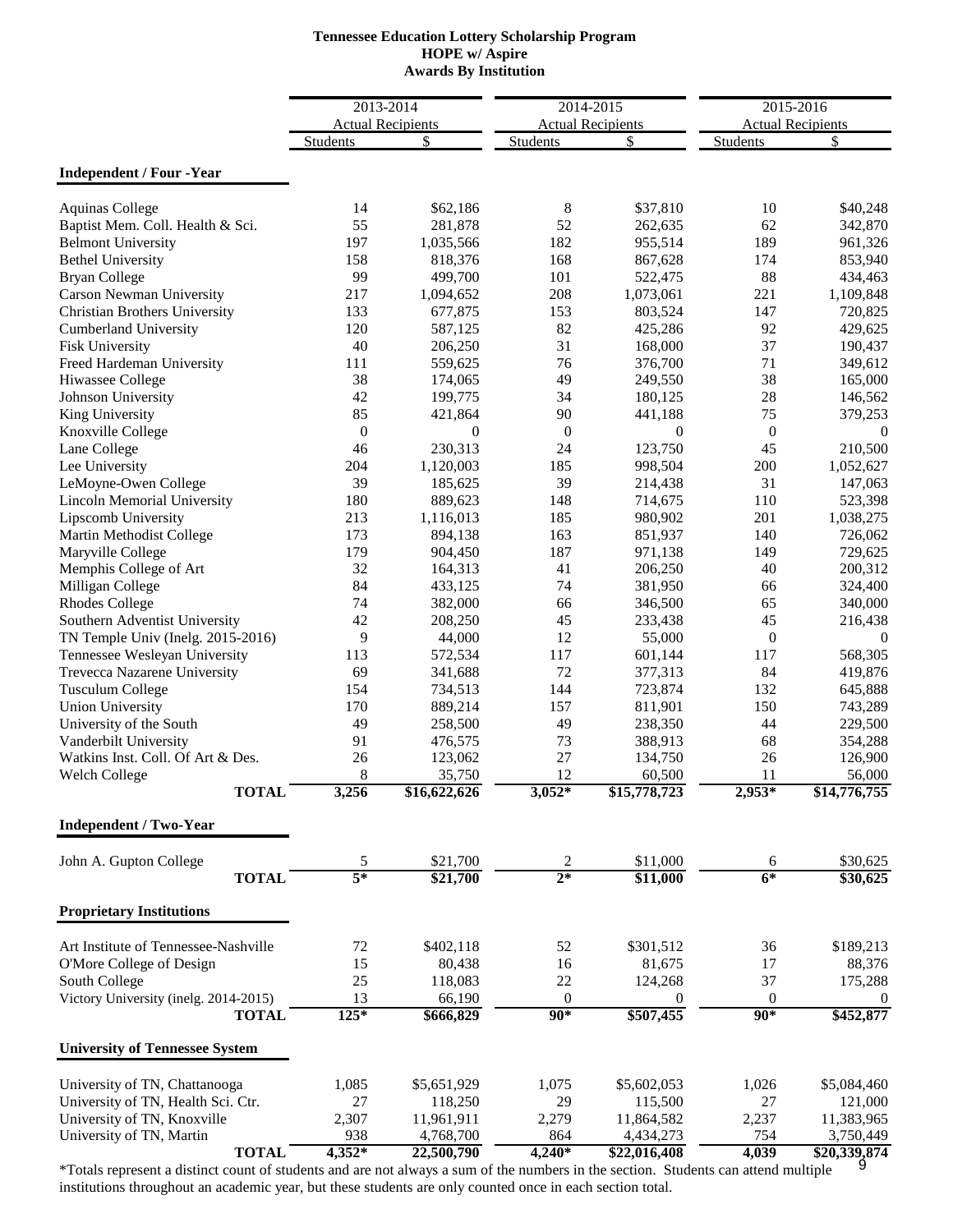#### **Tennessee Education Lottery Scholarship Program HOPE w/ Aspire Awards By Institution**

|                                         |           | 2013-2014                | 2014-2015      |                          | 2015-2016       |                          |
|-----------------------------------------|-----------|--------------------------|----------------|--------------------------|-----------------|--------------------------|
|                                         |           | <b>Actual Recipients</b> |                | <b>Actual Recipients</b> |                 | <b>Actual Recipients</b> |
|                                         | Students  | \$                       | Students       | \$                       | <b>Students</b> | \$                       |
| <b>Board of Regents / Four-Year</b>     |           |                          |                |                          |                 |                          |
| <b>Austin Peay State University</b>     | 906       | 4,598,926                | 891            | \$4,455,530              | 896             | \$4,381,809              |
| East Tennessee State University         | 1,140     | 5,773,744                | 1,130          | 5,742,231                | 1,113           | 5,498,887                |
| <b>ETSU School of Pharmacy</b>          | 16        | 85,250                   | 17             | 88,000                   | 12              | 53,000                   |
| Middle Tennessee State University       | 2,236     | 11,281,381               | 2,070          | 10,546,364               | 1,918           | 9,450,090                |
| <b>Tennessee State University</b>       | 396       | 2,032,135                | 403            | 2,027,992                | 376             | 1,884,739                |
| Tennessee Technological Univer.         | 1,226     | 6,167,857                | 1,149          | 5,780,205                | 1,050           | 5,140,102                |
| University of Memphis                   | 1,462     | 7,450,829                | 1,429          | 7,322,912                | 1,321           | 6,586,830                |
| <b>TOTAL</b>                            | $7,359*$  | \$37,390,122             | $7,077*$       | \$35,963,234             | 6,670           | \$32,995,457             |
| <b>Board of Regents / Two-Year</b>      |           |                          |                |                          |                 |                          |
| Chattanooga State Com Coll              | 293       | \$751,203                | 242            | \$686,271                | 316             | \$928,981                |
| <b>Cleveland State Comm College</b>     | 223       | 624,540                  | 201            | 598,594                  | 212             | 640,327                  |
| Columbia State Comm College             | 272       | 852,136                  | 309            | 920,436                  | 270             | 863,902                  |
| <b>Dyersburg State Comm College</b>     | 130       | 382,869                  | 113            | 336,333                  | 130             | 420,734                  |
| Jackson State Comm College              | 276       | 806,090                  | 309            | 927,102                  | 347             | 1,101,564                |
| Motlow State Comm College               | 190       | 556,411                  | 250            | 759,404                  | 378             | 1,225,932                |
| Nashville State Comm College            | 195       | 552,305                  | 257            | 740,392                  | 367             | 1,116,189                |
| Northeast State Comm Coll               | 336       | 1,021,797                | 336            | 1,020,278                | 338             | 1,106,595                |
| Pellissippi State Comm Coll             | 501       | 1,423,137                | 454            | 1,358,316                | 453             | 1,418,580                |
| Roane State Community College           | 429       | 1,308,217                | 398            | 1,245,190                | 429             | 1,342,365                |
| Southwest Tennessee Comm Coll           | 255       | 697,525                  | 273            | 785,344                  | 267             | 818,858                  |
| Volunteer State Community Coll          | 265       | 782,077                  | 294            | 899,705                  | 468             | 1,411,558                |
| <b>Walters State Community College</b>  | 516       | 1,575,401                | 504            | 1,548,406                | 510             | 1,547,421                |
| <b>TOTAL</b>                            | $3,874*$  | \$11,333,708             | 3,936*         | \$11,825,771             | 4,473           | \$13,943,006             |
| <b>Total Awards By Institution Type</b> |           |                          |                |                          |                 |                          |
| Independent / Four-Year                 | 3,256     | \$16,622,626             | 3,052          | \$15,778,723             | 2,953           | \$14,776,755             |
| Independent / Two-Year                  | 5         | 21,700                   | $\overline{2}$ | 11,000                   | 6               | 30,625                   |
| Proprietary Institutions                | 125       | 666,829                  | 90             | 507,455                  | 90              | 452,877                  |
| University of Tennessee System          | 4,352     | 22,500,790               | 4,240          | 22,016,408               | 4,039           | 20,339,874               |
| Board of Regents / Four-Year            | 7,359     | 37,390,122               | 7,077          | 35,963,234               | 6,670           | 32,995,457               |
| Board of Regents / Two-Year             | 3,874     | 11,333,708               | 3,936          | 11,825,771               | 4,473           | 13,943,006               |
| <b>GRAND TOTAL</b>                      | $18,674*$ | \$88,535,775             | $18,177*$      | \$86,102,591             | 18,028*         | \$82,538,594             |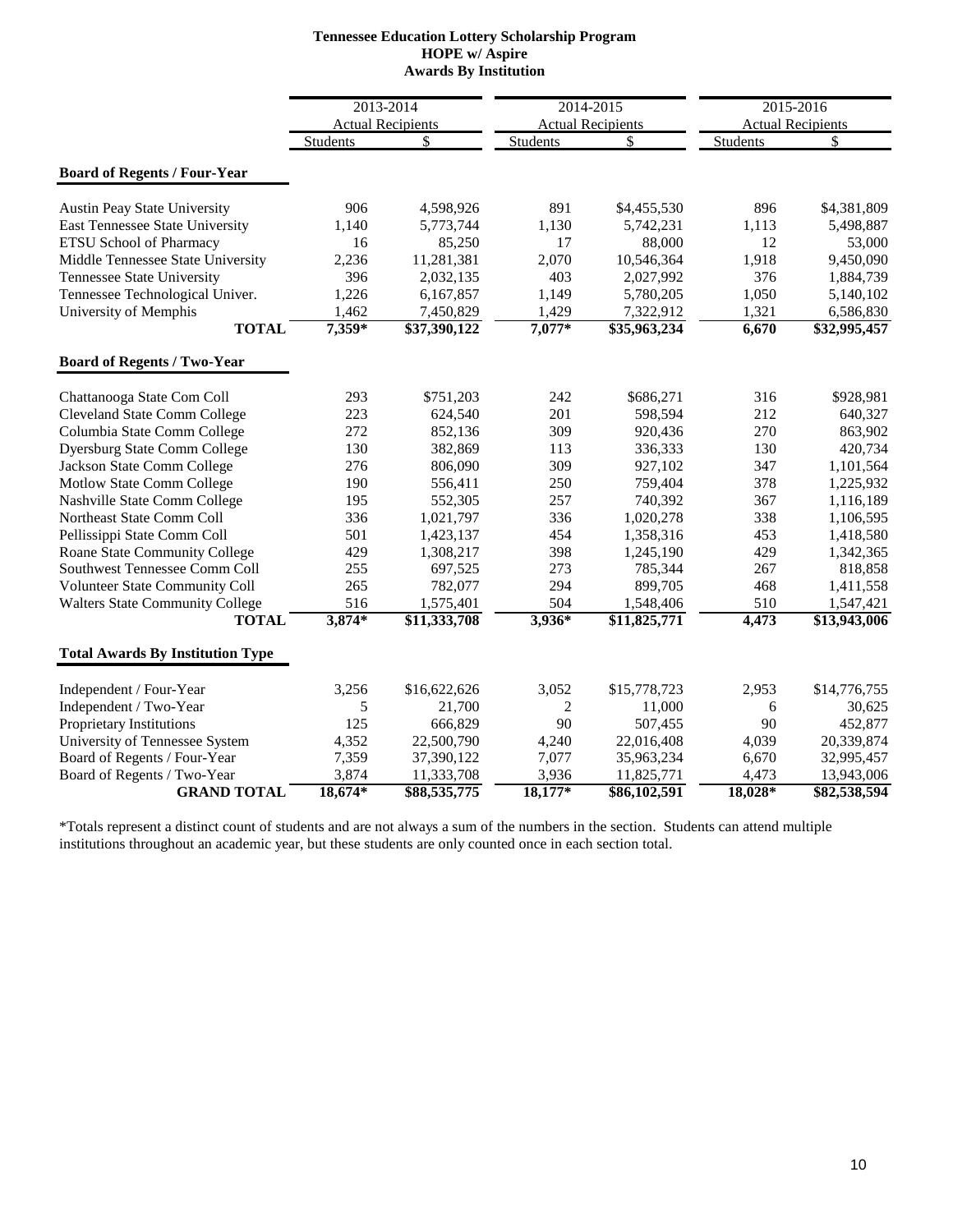| <b>Tennessee Education Lottery Scholarship Program</b> |
|--------------------------------------------------------|
| <b>HOPE Access Grant</b>                               |
| <b>Awards By Institution</b>                           |

|                                       | 2013-2014                |                  | 2014-2015                |                  | 2015-2016                |                  |
|---------------------------------------|--------------------------|------------------|--------------------------|------------------|--------------------------|------------------|
|                                       | <b>Actual Recipients</b> |                  | <b>Actual Recipients</b> |                  | <b>Actual Recipients</b> |                  |
|                                       | <b>Students</b>          |                  | <b>Students</b>          | S                | <b>Students</b>          |                  |
| <b>Independent / Four -Year</b>       |                          |                  |                          |                  |                          |                  |
| <b>Aquinas College</b>                | $\boldsymbol{0}$         | \$0              | $\boldsymbol{0}$         | \$0              | 0                        | \$0              |
| Baptist Mem. Coll. Health & Sci.      | 5                        | 13,062           | 5                        | 11,000           | $\theta$                 | 0                |
| <b>Belmont University</b>             |                          | 2,750            | $\theta$                 | $\overline{0}$   | 0                        |                  |
| <b>Bethel University</b>              | 8                        | 20,625           | 8                        | 22,000           | 6                        | 11,250           |
| <b>Bryan College</b>                  | $\theta$                 | $\theta$         | 1                        | 2,750            | 1                        | 2,500            |
| Carson Newman University              | 5                        | 9,625            | 3                        | 5,500            | 5                        | 10,000           |
| Christian Brothers University         |                          | 2,750            | 1                        | 2,750            | $\overline{2}$           | 5,000            |
| <b>Cumberland University</b>          | 3                        | 8,250            | $\overline{c}$           | 4,125            | 1                        | 2,500            |
| Fisk University                       | 0                        | 0                | $\overline{2}$           | 4,125            | 1                        | 1,250            |
| Freed Hardeman University             | 0                        | $\Omega$         | $\theta$                 | $\theta$         | 0                        | $\theta$         |
| Hiwassee College                      |                          | 2,750            |                          | 1,375            | $\overline{0}$           | $\theta$         |
| Johnson University                    | 0                        | $\overline{0}$   |                          | 2,750            | $\overline{0}$           | 0                |
| King University                       | 2                        | 5,500            | $\theta$                 | $\mathbf{0}$     | $\theta$                 | $\mathbf{0}$     |
| Knoxville College                     | 0                        | $\overline{0}$   | $\boldsymbol{0}$         | $\theta$         | 0                        | 0                |
| Lane College                          | 2                        | 5,500            |                          | 2,750            |                          | 2,500            |
| Lee University                        | $\overline{0}$           | $\overline{0}$   | 1                        | 2,750            | 1                        | 2,188            |
| LeMoyne-Owen College                  | 2                        | 5,500            | $\boldsymbol{0}$         | $\overline{0}$   | $\boldsymbol{0}$         | 0                |
| <b>Lincoln Memorial University</b>    |                          | 2,750            | $\overline{c}$           | 5,500            | $\overline{0}$           | 0                |
| Lipscomb University                   | 0                        | $\boldsymbol{0}$ | $\overline{0}$           | $\theta$         | 0                        | $\Omega$         |
| Martin Methodist College              | 3                        | 8,250            | 3                        | 6,875            | 2                        | 2,625            |
| Maryville College                     | 8                        | 16,500           | 5                        | 10,450           | $\overline{c}$           | 5,000            |
| Memphis College of Art                |                          | 2,750            | $\theta$                 | $\overline{0}$   | $\boldsymbol{0}$         | $\theta$         |
| Milligan College                      | 0                        | $\boldsymbol{0}$ | $\overline{0}$           | $\overline{0}$   | 0                        | 0                |
| <b>Rhodes College</b>                 | 0                        | $\Omega$         | $\theta$                 | 0                | $\overline{0}$           | 0                |
| Southern Adventist University         |                          | 1,375            | $\boldsymbol{0}$         | 0                | $\overline{0}$           | $\theta$         |
| TN Temple Univ (Inelg. 2015-2016)     | 3                        | 4,125            | $\theta$                 | 0                | $\overline{0}$           | $\left( \right)$ |
| Tennessee Wesleyan University         | $\theta$                 | $\overline{0}$   | $\Omega$                 | $\Omega$         | $\overline{0}$           | $\Omega$         |
| Trevecca Nazarene University          | 2                        | 5,500            | 1                        | 1,375            | 2                        | 5,000            |
| <b>Tusculum College</b>               | 5                        | 13,750           | 3                        | 8,250            | $\overline{c}$           | 4,000            |
| <b>Union University</b>               | 3                        | 6,875            | 5                        | 13,750           | $\boldsymbol{0}$         | $\theta$         |
| University of the South               | 0                        | $\overline{0}$   | $\overline{0}$           | $\theta$         | $\overline{0}$           | 0                |
| Vanderbilt University                 | 0                        | $\theta$         | $\boldsymbol{0}$         | $\Omega$         | $\overline{0}$           | 0                |
| Watkins Inst. Coll. Of Art & Des.     | 0                        | $\theta$         | $\overline{0}$           | $\overline{0}$   | 1                        | 2,500            |
| <b>Welch College</b>                  | $\theta$                 | $\theta$         | $\Omega$                 | $\Omega$         | 0                        | $\overline{0}$   |
| <b>TOTAL</b>                          | $57^{\circ}$             | \$138,187        | 45*                      | \$108,075        | $27*$                    | \$56,313         |
| <b>Independent / Two-Year</b>         |                          |                  |                          |                  |                          |                  |
| John A. Gupton College                | $\boldsymbol{0}$         | \$0              | $\boldsymbol{0}$         | \$0              | $\mathbf{0}$             | \$0              |
| <b>TOTAL</b>                          | $\overline{0^*}$         | $\overline{\$0}$ | $0*$                     | \$0              | $0*$                     | \$0              |
| <b>Proprietary Institutions</b>       |                          |                  |                          |                  |                          |                  |
| Art Institute of Tennessee-Nashville  | 2                        | \$3,095          | 2                        | \$3,095          | $\boldsymbol{0}$         | \$0              |
| O'More College of Design              | $\overline{0}$           | $\boldsymbol{0}$ | $\boldsymbol{0}$         | 0                | $\boldsymbol{0}$         | $\mathbf{0}$     |
| South College                         | $\mathbf{0}$             | $\boldsymbol{0}$ | $\boldsymbol{0}$         | $\mathbf{0}$     | 3                        | 2814             |
| Victory University (inelg. 2014-2015) | $\theta$                 | $\boldsymbol{0}$ | $\boldsymbol{0}$         | $\boldsymbol{0}$ | $\mathbf{0}$             | $\bf{0}$         |
| <b>TOTAL</b>                          | $2*$                     | \$3,095          | $2*$                     | \$3,095          | $3*$                     | \$2,814          |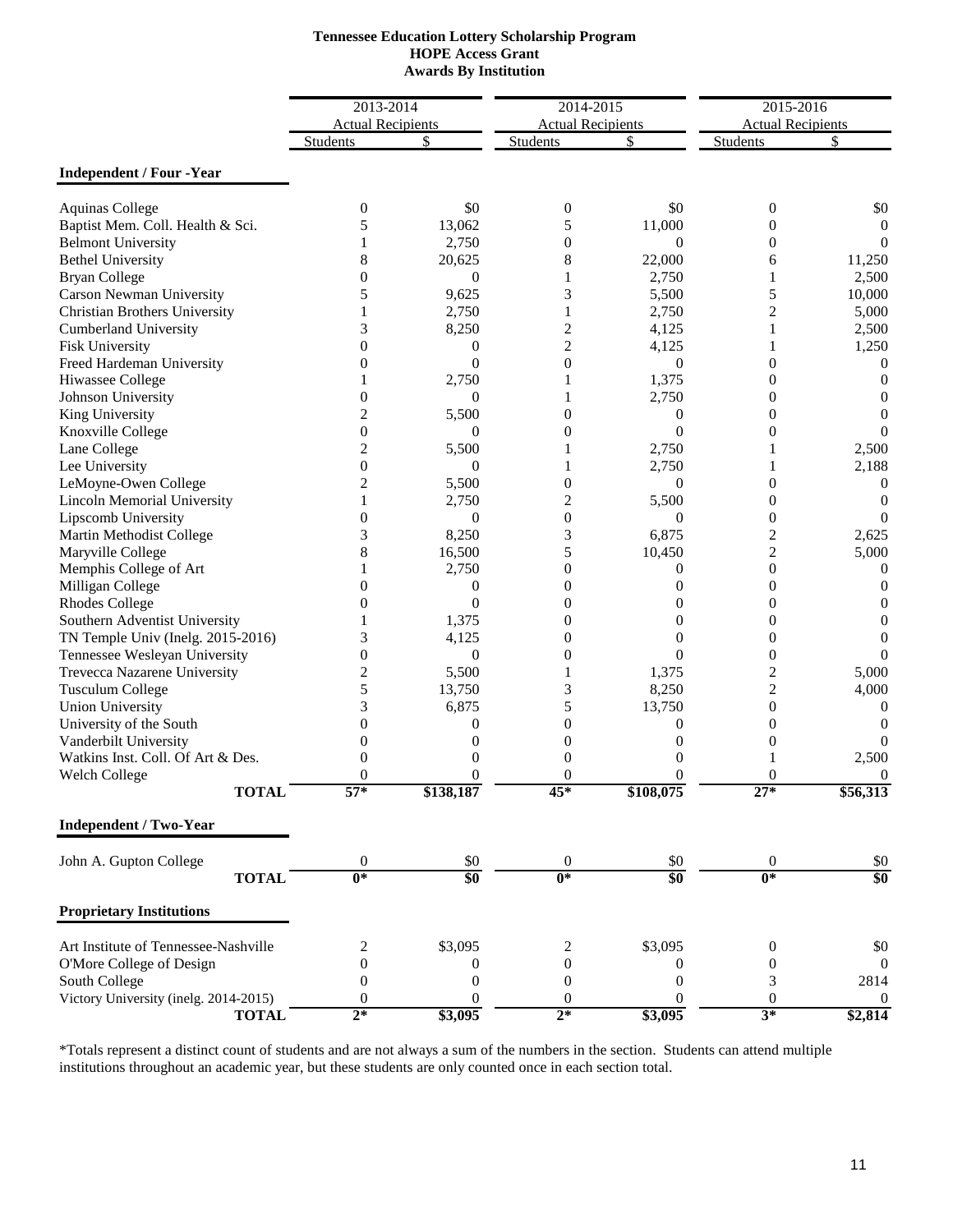| <b>Tennessee Education Lottery Scholarship Program</b> |
|--------------------------------------------------------|
| <b>HOPE Access Grant</b>                               |
| <b>Awards By Institution</b>                           |

|                                         | 2013-2014                |              | 2014-2015                |                   | 2015-2016                |           |
|-----------------------------------------|--------------------------|--------------|--------------------------|-------------------|--------------------------|-----------|
|                                         | <b>Actual Recipients</b> |              | <b>Actual Recipients</b> |                   | <b>Actual Recipients</b> |           |
|                                         | <b>Students</b>          | \$           | <b>Students</b>          | \$                | Students                 | \$        |
| <b>University of Tennessee System</b>   |                          |              |                          |                   |                          |           |
| University of TN, Chattanooga           | 14                       | \$34,375     | 18                       | \$46,150          | 11                       | \$25,000  |
| University of TN, Health Sci. Ctr.      | $\mathbf{0}$             | $\theta$     | $\theta$                 | $\Omega$          | $\boldsymbol{0}$         | $\Omega$  |
| University of TN, Knoxville             | $\overline{4}$           | 11,000       | 3                        | 6,875             | 4                        | 8,750     |
| University of TN, Martin                | 25                       | 59,125       | 5                        | 12,375            | 10                       | 23,875    |
| <b>TOTAL</b>                            | 43*                      | \$104,500    | $26*$                    | \$65,400          | $25*$                    | \$57,625  |
| <b>Board of Regents / Four-Year</b>     |                          |              |                          |                   |                          |           |
| <b>Austin Peay State University</b>     | 27                       | \$65,658     | 24                       | \$52,250          | 17                       | \$36,000  |
| East Tennessee State University         | 22                       | 53,625       | 17                       | 40,906            | $\,8\,$                  | 13,750    |
| ETSU School of Pharmacy                 | $\boldsymbol{0}$         | $\Omega$     | $\boldsymbol{0}$         | $\overline{0}$    | $\boldsymbol{0}$         | $\theta$  |
| Middle Tennessee State University       | 54                       | 131,999      | 48                       | 124,093           | 45                       | 100,313   |
| Tennessee State University              | 20                       | 49,156       | 16                       | 38,500            | 11                       | 23,750    |
| Tennessee Technological Univer.         | 11                       | 26,125       | 7                        | 14,438            | 7                        | 16,250    |
| University of Memphis                   | 38                       | 91,782       | 35                       | 87,312            | 19                       | 43,093    |
| <b>TOTAL</b>                            | $171*$                   | \$418,345    | $147*$                   | \$357,499         | $106*$                   | \$233,156 |
| <b>Board of Regents / Two-Year</b>      |                          |              |                          |                   |                          |           |
| Chattanooga State Com Coll              | 14                       | \$15,531     | 8                        | \$10,719          | 14                       | \$17,500  |
| <b>Cleveland State Comm College</b>     | 10                       | 16,187       | 4                        | 6,125             | 6                        | 8,313     |
| Columbia State Comm College             | $\,8\,$                  | 8,314        | $\overline{7}$           | 8,314             | 12                       | 13,781    |
| <b>Dyersburg State Comm College</b>     | 7                        | 5,468        | 5                        | 6,125             | $\,8\,$                  | 12,250    |
| Jackson State Comm College              | 13                       | 19,250       | 17                       | 21,437            | 11                       | 16,187    |
| Motlow State Comm College               | 9                        | 10,500       | 12                       | 18,156            | 24                       | 32,813    |
| Nashville State Comm College            | 8                        | 11,375       | 14                       | 19,033            | 21                       | 32,813    |
| Northeast State Comm Coll               | 11                       | 12,907       | 9                        | 14,219            | 14                       | 20,781    |
| Pellissippi State Comm Coll             | 22                       | 28,220       | 16                       | 23,844            | 32                       | 44,188    |
| Roane State Community College           | 9                        | 12,688       | 13                       | 16,844            | 15                       | 22,531    |
| Southwest Tennessee Comm Coll           | 11                       | 14,657       | 18                       | 22,315            | 25                       | 37,187    |
| Volunteer State Community Coll          | 4                        | 5,250        | 8                        | 9,407             | 19                       | 28,000    |
| <b>Walters State Community College</b>  | 10                       | 14,437       | 18                       | 22,750            | 20                       | 26,251    |
| <b>TOTAL</b>                            | $136*$                   | \$174,784    | $148*$                   | $\sqrt{$199,288}$ | $221*$                   | \$312,595 |
| <b>Total Awards By Institution Type</b> |                          |              |                          |                   |                          |           |
| Independent / Four-Year                 | 57                       | \$138,187    | 45                       | \$108,075         | $27\,$                   | \$56,313  |
| Independent / Two-Year                  | $\boldsymbol{0}$         | $\mathbf{0}$ | $\boldsymbol{0}$         | $\mathbf{0}$      | $\boldsymbol{0}$         | $\theta$  |
| Proprietary Institutions                | $\sqrt{2}$               | 3,095        | $\boldsymbol{2}$         | 3,095             | 3                        | 2,814     |
| University of Tennessee System          | 43                       | 104,500      | 26                       | 65,400            | 25                       | 57,625    |
| Board of Regents / Four-Year            | 171                      | 418,345      | 147                      | 357,499           | 106                      | 233,156   |
| Board of Regents / Two-Year             | 136                      | 174,784      | 148                      | 199,288           | 221                      | 312,595   |
| <b>GRAND TOTAL</b>                      | 405*                     | \$838,911    | $367*$                   | \$733,357         | 381*                     | \$662,503 |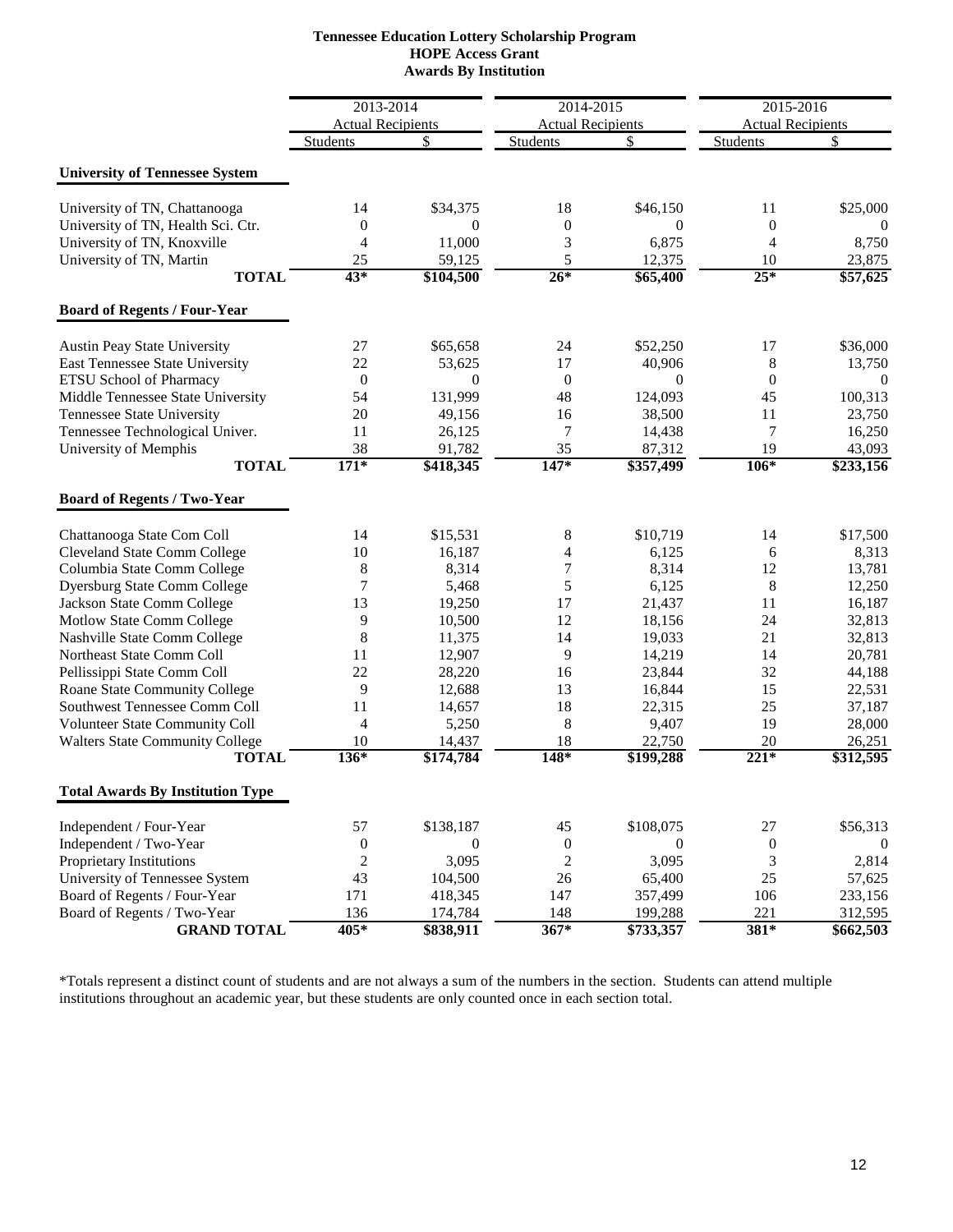### **Tennessee Education Lottery Scholarship Program Wilder-Naifeh Technical Skills Grant Awards By Institution**

|                                        | 2013-2014                |                | 2014-2015        |                          | 2015-2016                |              |
|----------------------------------------|--------------------------|----------------|------------------|--------------------------|--------------------------|--------------|
|                                        | <b>Actual Recipients</b> |                |                  | <b>Actual Recipients</b> | <b>Actual Recipients</b> |              |
|                                        | Students                 | \$             | <b>Students</b>  | \$                       | Students                 | \$           |
| <b>TN College of Applied Techology</b> |                          |                |                  |                          |                          |              |
| <b>TCAT</b> - Athens                   | 231                      | 296,440        | 211              | \$292,476                | 275                      | \$379,292    |
| TCAT - Chattanooga                     | 828                      | 967,900        | 692              | 796,751                  | 771                      | 995,650      |
| TCAT - Chattanooga-3                   | $\boldsymbol{0}$         | $\overline{0}$ | $\boldsymbol{0}$ | $\overline{0}$           | 63                       | 43,319       |
| <b>TCAT</b> - Covington                | 195                      | 205,112        | 202              | 214,074                  | 248                      | 284,812      |
| <b>TCAT</b> - Crossville               | 294                      | 403,273        | 303              | 391,940                  | 398                      | 498,394      |
| <b>TCAT</b> - Crump                    | 245                      | 309,564        | 199              | 245,902                  | 246                      | 295,985      |
| <b>TCAT</b> - Dickson                  | 508                      | 663,230        | 426              | 553,203                  | 571                      | 774,585      |
| <b>TCAT</b> - Elizabethton             | 445                      | 587,776        | 429              | 540.987                  | 571                      | 733,072      |
| TCAT - Harriman                        | 239                      | 291,759        | 250              | 340,933                  | 287                      | 375,096      |
| <b>TCAT</b> - Hartsville               | 287                      | 323,942        | 284              | 339,702                  | 367                      | 438,792      |
| <b>TCAT</b> - Hohenwald                | 269                      | 349,866        | 249              | 337,973                  | 349                      | 477,105      |
| TCAT - Jacksboro                       | 163                      | 215,548        | 148              | 207,645                  | 226                      | 309,357      |
| <b>TCAT</b> - Jackson                  | 490                      | 555,216        | 409              | 575,176                  | 467                      | 633,495      |
| <b>TCAT</b> - Knoxville                | 592                      | 725,391        | 663              | 863,220                  | 912                      | 1,181,938    |
| <b>TCAT</b> - Livingston               | 274                      | 363,151        | 262              | 355,613                  | 359                      | 496,531      |
| TCAT - McKenzie                        | 192                      | 255,056        | 166              | 225,678                  | 190                      | 277,817      |
| <b>TCAT - McMinnville</b>              | 175                      | 241,067        | 192              | 253,500                  | 216                      | 269,011      |
| TCAT - Memphis                         | 872                      | 1,038,514      | 868              | 1,025,165                | 1,017                    | 1,279,678    |
| <b>TCAT - Morristown</b>               | 519                      | 645,414        | 512              | 642,756                  | 661                      | 821,519      |
| <b>TCAT</b> - Murfreesboro             | 343                      | 411,873        | 306              | 396,406                  | 463                      | 621,976      |
| <b>TCAT</b> - Nashville                | 813                      | 879,955        | 732              | 833,917                  | 909                      | 1,124,297    |
| TCAT - Newbern                         | 224                      | 301,238        | 236              | 330,576                  | 335                      | 417,270      |
| TCAT - Oneida                          | 154                      | 193,412        | 148              | 193,933                  | 189                      | 235,532      |
| <b>TCAT</b> - Paris                    | 312                      | 363,081        | 304              | 370,716                  | 317                      | 380,002      |
| TCAT - Pulaski                         | 201                      | 256,809        | 219              | 248,904                  | 311                      | 388,169      |
| <b>TCAT</b> - Ripley                   | 118                      | 138,902        | 118              | 138,846                  | 149                      | 168,875      |
| TCAT - Shelbyville                     | 482                      | 573,353        | 419              | 533,291                  | 508                      | 688,223      |
| <b>TCAT</b> - Whiteville               | 201                      | 244,190        | 196              | 243,167                  | 220                      | 280,712      |
| <b>TOTAL</b>                           | $9,657*$                 | \$11,801,032   | $9,143*$         | \$11,492,450             | $11,576*$                | \$14,870,504 |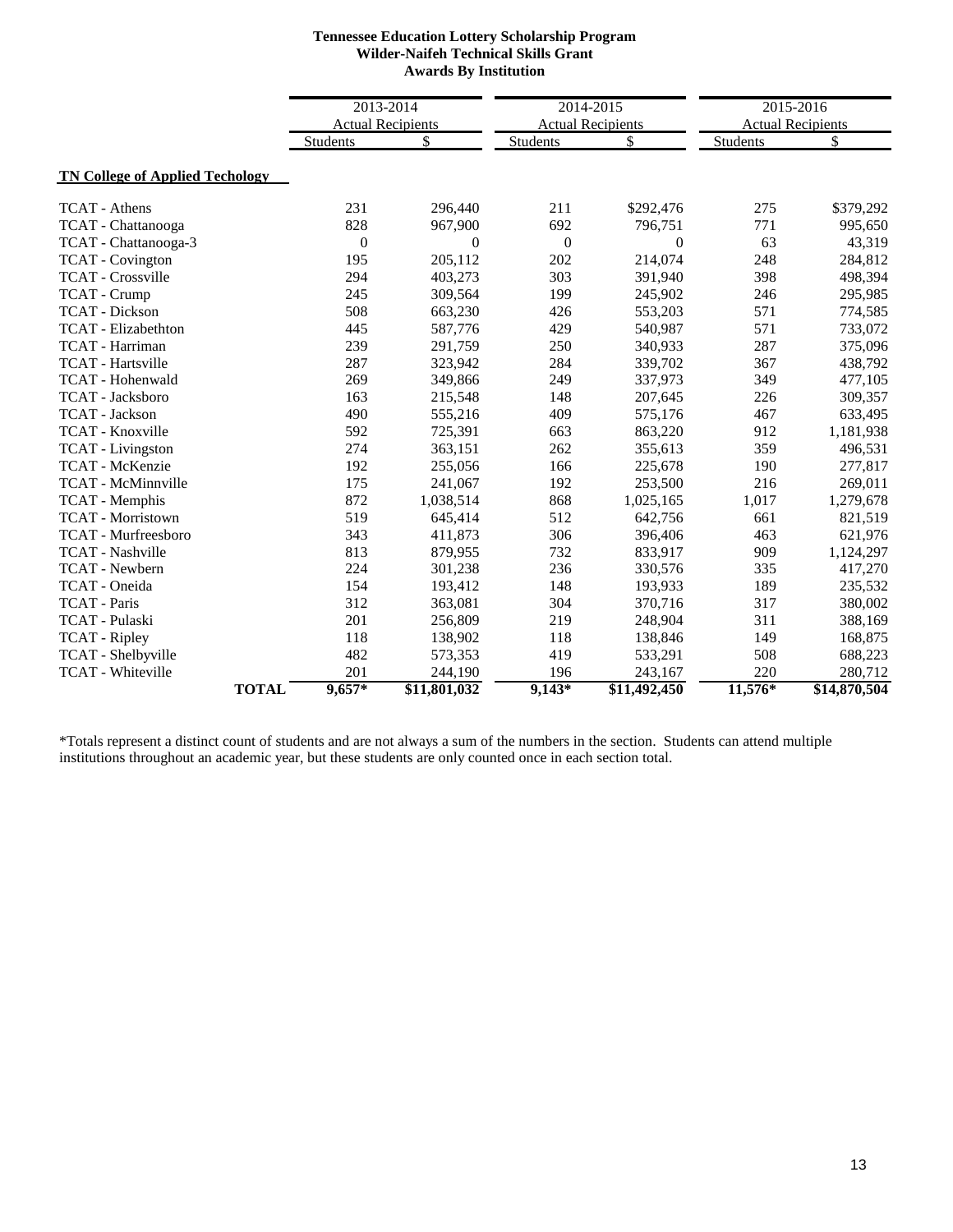#### **Tennessee Education Lottery Scholarship Program TCAT Reconnect Awards By Institution**

|                                        |                          | 2013-2014      |                          | 2014-2015        |                          | 2015-2016   |
|----------------------------------------|--------------------------|----------------|--------------------------|------------------|--------------------------|-------------|
|                                        | <b>Actual Recipients</b> |                | <b>Actual Recipients</b> |                  | <b>Actual Recipients</b> |             |
|                                        | Students                 | \$             | Students                 | \$               | Students                 | \$          |
| <b>TN College of Applied Techology</b> |                          |                |                          |                  |                          |             |
| <b>TCAT</b> - Athens                   | $\theta$                 | \$0            | $\boldsymbol{0}$         | \$0              | 12                       | \$13,905    |
| TCAT - Chattanooga                     | $\theta$                 | $\theta$       | $\overline{0}$           | $\theta$         | 327                      | 287,904     |
| TCAT - Chattanooga-3                   | $\theta$                 | $\overline{0}$ | $\overline{0}$           | $\boldsymbol{0}$ | 30                       | 17,671      |
| <b>TCAT</b> - Covington                | $\theta$                 | $\overline{0}$ | $\overline{0}$           | $\overline{0}$   | 32                       | 28,470      |
| <b>TCAT</b> - Crossville               | $\Omega$                 | $\Omega$       | $\Omega$                 | $\theta$         | 36                       | 37,636      |
| TCAT - Crump                           | $\Omega$                 | $\theta$       | $\Omega$                 | $\theta$         | 16                       | 10,932      |
| <b>TCAT</b> - Dickson                  | $\Omega$                 | $\theta$       | $\theta$                 | $\theta$         | 61                       | 64,574      |
| <b>TCAT</b> - Elizabethton             | $\theta$                 | $\overline{0}$ | $\overline{0}$           | $\overline{0}$   | 52                       | 44,041      |
| TCAT - Harriman                        | $\Omega$                 | $\theta$       | $\theta$                 | $\theta$         | 16                       | 13,757      |
| <b>TCAT</b> - Hartsville               | 0                        | $\theta$       | $\theta$                 | $\overline{0}$   | 36                       | 29,673      |
| TCAT - Hohenwald                       | $\Omega$                 | $\theta$       | $\theta$                 | $\overline{0}$   | 22                       | 21,925      |
| <b>TCAT</b> - Jacksboro                | $\theta$                 | $\overline{0}$ | $\overline{0}$           | $\overline{0}$   | 9                        | 9,429       |
| <b>TCAT</b> - Jackson                  | $\theta$                 | $\theta$       | $\theta$                 | $\overline{0}$   | 36                       | 30,682      |
| <b>TCAT</b> - Knoxville                | $\Omega$                 | 0              | $\Omega$                 | $\theta$         | 97                       | 81,910      |
| <b>TCAT</b> - Livingston               | $\Omega$                 | $\Omega$       | $\Omega$                 | $\theta$         | 27                       | 19,064      |
| TCAT - McKenzie                        | $\Omega$                 | $\theta$       | $\theta$                 | $\theta$         | 7                        | 9,738       |
| <b>TCAT - McMinnville</b>              | $\theta$                 | $\theta$       | $\theta$                 | $\theta$         | 25                       | 22,239      |
| TCAT - Memphis                         | $\Omega$                 | $\theta$       | $\theta$                 | $\theta$         | 114                      | 127,527     |
| <b>TCAT</b> - Morristown               | $\Omega$                 | $\theta$       | $\theta$                 | $\overline{0}$   | 60                       | 30,928      |
| <b>TCAT</b> - Murfreesboro             | 0                        | $\theta$       | $\theta$                 | $\overline{0}$   | 95                       | 111,574     |
| <b>TCAT</b> - Nashville                | $\theta$                 | $\theta$       | $\theta$                 | $\overline{0}$   | 194                      | 186,317     |
| <b>TCAT</b> - Newbern                  | $\Omega$                 | $\theta$       | $\theta$                 | $\theta$         | 43                       | 31,186      |
| TCAT - Oneida                          | $\theta$                 | $\theta$       | $\theta$                 | $\overline{0}$   | 14                       | 7,459       |
| <b>TCAT</b> - Paris                    | $\Omega$                 | $\theta$       | $\theta$                 | $\theta$         | 22                       | 27,348      |
| TCAT - Pulaski                         | $\Omega$                 | $\theta$       | $\theta$                 | $\theta$         | 39                       | 39,889      |
| <b>TCAT</b> - Ripley                   | $\Omega$                 | $\theta$       | $\theta$                 | $\theta$         | 18                       | 17,244      |
| TCAT - Shelbyville                     | $\theta$                 | $\theta$       | $\overline{0}$           | $\overline{0}$   | 84                       | 64,441      |
| <b>TCAT</b> - Whiteville               | $\overline{0}$           | $\theta$       | $\overline{0}$           | $\overline{0}$   | 24                       | 25,674      |
| <b>TOTAL</b>                           | $0*$                     | \$0            | $0*$                     | \$0              | $1,547*$                 | \$1,413,135 |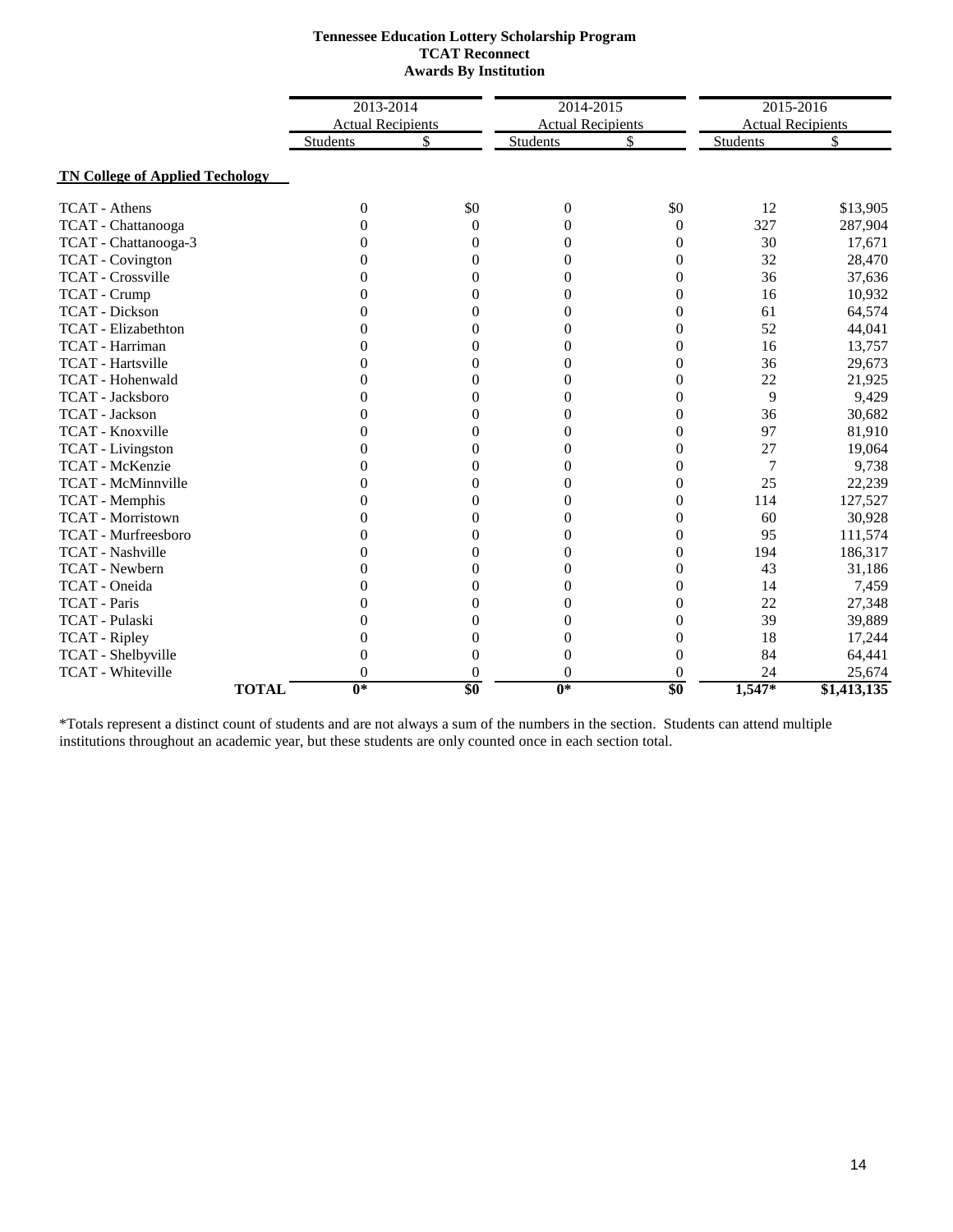| <b>Tennessee Education Lottery Scholarship Program</b> |
|--------------------------------------------------------|
| <b>Tennessee Promise Scholarship</b>                   |
| <b>Awards By Institution</b>                           |

|                                        | 2013-2014                 |                  | 2014-2015                            |                  | 2015-2016                |                  |
|----------------------------------------|---------------------------|------------------|--------------------------------------|------------------|--------------------------|------------------|
|                                        | <b>Actual Recipients</b>  |                  |                                      |                  | <b>Actual Recipients</b> |                  |
|                                        | <b>Students</b>           | \$               | <b>Actual Recipients</b><br>Students | \$               | Students                 | \$               |
|                                        |                           |                  |                                      |                  |                          |                  |
| <b>Independent / Four -Year</b>        |                           |                  |                                      |                  |                          |                  |
| <b>Aquinas College</b>                 | 0                         | \$0              | $\boldsymbol{0}$                     | \$0              | 0                        | \$0              |
| Baptist Mem. Coll. Health & Sci.       | 0                         | $\theta$         | $\Omega$                             | $\theta$         | $\overline{0}$           | $\theta$         |
| <b>Bethel University</b>               | 0                         | $\Omega$         | $\theta$                             | $\overline{0}$   | 15                       | 27,606           |
| <b>Bryan College</b>                   | 0                         | $\theta$         | $\boldsymbol{0}$                     | $\boldsymbol{0}$ | 12                       | 9,590            |
| <b>Carson Newman University</b>        | 0                         | 0                | $\boldsymbol{0}$                     | $\boldsymbol{0}$ | 24                       | 38,752           |
| <b>Christian Brothers University</b>   | 0                         | 0                | $\overline{0}$                       | $\overline{0}$   | $\overline{0}$           | $\boldsymbol{0}$ |
| <b>Cumberland University</b>           | 0                         | 0                | $\theta$                             | $\theta$         | 38                       | 24,205           |
| Hiwassee College                       | 0                         | 0                | $\theta$                             | $\theta$         | 21                       | 35,059           |
| Johnson University                     | 0                         | $\Omega$         | $\Omega$                             | $\theta$         | 2                        | 2,607            |
| Knoxville College                      | 0                         | $\Omega$         | $\theta$                             | $\theta$         | $\boldsymbol{0}$         | $\theta$         |
| Lane College                           | 0                         | 0                | $\boldsymbol{0}$                     | $\theta$         | $\boldsymbol{0}$         | $\Omega$         |
| LeMoyne-Owen College                   | 0                         | 0                | $\theta$                             | $\theta$         | $\boldsymbol{0}$         | $\Omega$         |
| <b>Lincoln Memorial University</b>     | 0                         | 0                | 0                                    | $\overline{0}$   | 5                        | 5,354            |
| Martin Methodist College               | 0                         | 0                | $\Omega$                             | $\theta$         | 56                       | 84,100           |
| Southern Adventist University          | 0                         | 0                | $\Omega$                             | $\theta$         | 8                        | 7,432            |
| Trevecca Nazarene University           | 0                         | $\overline{0}$   | $\theta$                             | $\theta$         | 6                        | 13,916           |
| <b>Tusculum College</b>                | 0                         | $\overline{0}$   | $\boldsymbol{0}$                     | $\boldsymbol{0}$ | $\boldsymbol{0}$         | $\overline{0}$   |
| <b>Welch College</b>                   | $\theta$                  | $\theta$         | $\theta$                             | $\overline{0}$   | 3                        | 8,923            |
| <b>TOTAL</b>                           | $\overline{0^*}$          | \$0              | $\overline{0^*}$                     | \$0              | $190*$                   | \$257,542        |
| <b>Board of Regents / Two-Year</b>     |                           |                  |                                      |                  |                          |                  |
|                                        |                           |                  |                                      |                  |                          |                  |
| Chattanooga State Com Coll             | 0                         | \$0              | $\boldsymbol{0}$                     | \$0              | 637<br>270               | \$1,169,690      |
| Cleveland State Comm College           | 0                         | $\theta$<br>0    | $\boldsymbol{0}$                     | $\boldsymbol{0}$ | 607                      | 454,821          |
| Columbia State Comm College            | 0                         |                  | $\theta$                             | $\theta$         |                          | 1,045,964        |
| <b>Dyersburg State Comm College</b>    | 0                         | 0                | $\theta$                             | $\boldsymbol{0}$ | 174                      | 286,131          |
| Jackson State Comm College             | 0                         | 0                | $\overline{0}$                       | $\theta$         | 328                      | 553,198          |
| Motlow State Comm College              | 0                         | $\Omega$         | $\theta$                             | $\theta$         | 845                      | 1,538,457        |
| Nashville State Comm College           | 0                         | $\theta$         | $\boldsymbol{0}$                     | $\boldsymbol{0}$ | 594                      | 1,168,781        |
| Northeast State Comm Coll              | 0                         | 0                | $\boldsymbol{0}$                     | $\boldsymbol{0}$ | 607                      | 1,070,728        |
| Pellissippi State Comm Coll            | 0                         | 0                | $\overline{0}$                       | $\boldsymbol{0}$ | 1,094                    | 1,926,538        |
| Roane State Community College          | 0                         | 0                | $\theta$                             | $\theta$         | 558                      | 886,354          |
| Southwest Tennessee Comm Coll          | 0                         | 0                | $\overline{0}$                       | $\overline{0}$   | 526                      | 1,274,477        |
| Volunteer State Community Coll         | 0                         | $\theta$         | $\Omega$                             | $\theta$         | 922                      | 1,574,536        |
| <b>Walters State Community College</b> | $\theta$                  | $\boldsymbol{0}$ | $\theta$                             | $\theta$         | 544                      | 862,827          |
| <b>TOTAL</b>                           | $\overline{0^*}$          | \$0              | $\overline{0^*}$                     | \$0              | $7,671*$                 | \$13,812,500     |
| <b>Proprietary Institutions</b>        |                           |                  |                                      |                  |                          |                  |
| Art Institute of Tennessee-Nashville   | $\boldsymbol{0}$          | \$0              | $\mathbf{0}$                         | \$0              | 7                        | \$10,913         |
| South College                          | $\boldsymbol{0}$          | $\boldsymbol{0}$ | $\boldsymbol{0}$                     | $\boldsymbol{0}$ | 34                       | 68,902           |
| <b>TOTAL</b>                           | $\overline{\mathbf{0}^*}$ | \$0              | $\overline{0^*}$                     | $\overline{\$0}$ | $41*$                    | \$79,815         |
| <b>Board of Regents / Four-Year</b>    |                           |                  |                                      |                  |                          |                  |
| <b>Austin Peay State University</b>    | $\boldsymbol{0}$          | \$0              | $\mathbf{0}$                         | \$0              | 186                      | \$211,349        |
| Tennessee State University             | $\theta$                  | $\boldsymbol{0}$ | $\boldsymbol{0}$                     | $\boldsymbol{0}$ | $\boldsymbol{0}$         | 0                |
| <b>TOTAL</b>                           | $\overline{\mathbf{0}^*}$ | \$0              | $\overline{\mathbf{0}^*}$            | \$0              | 186*                     | \$211,349        |
| <b>Independent / Two-Year</b>          |                           |                  |                                      |                  |                          |                  |
| John A. Gupton College                 | $\boldsymbol{0}$          | \$0              | $\mathbf{0}$                         | \$0              | 4                        | \$15,660         |
| <b>TOTAL</b>                           | $\overline{0^*}$          | \$0              | $\overline{0^*}$                     | \$0              | $4*$                     | \$15,660         |
|                                        |                           |                  |                                      |                  |                          |                  |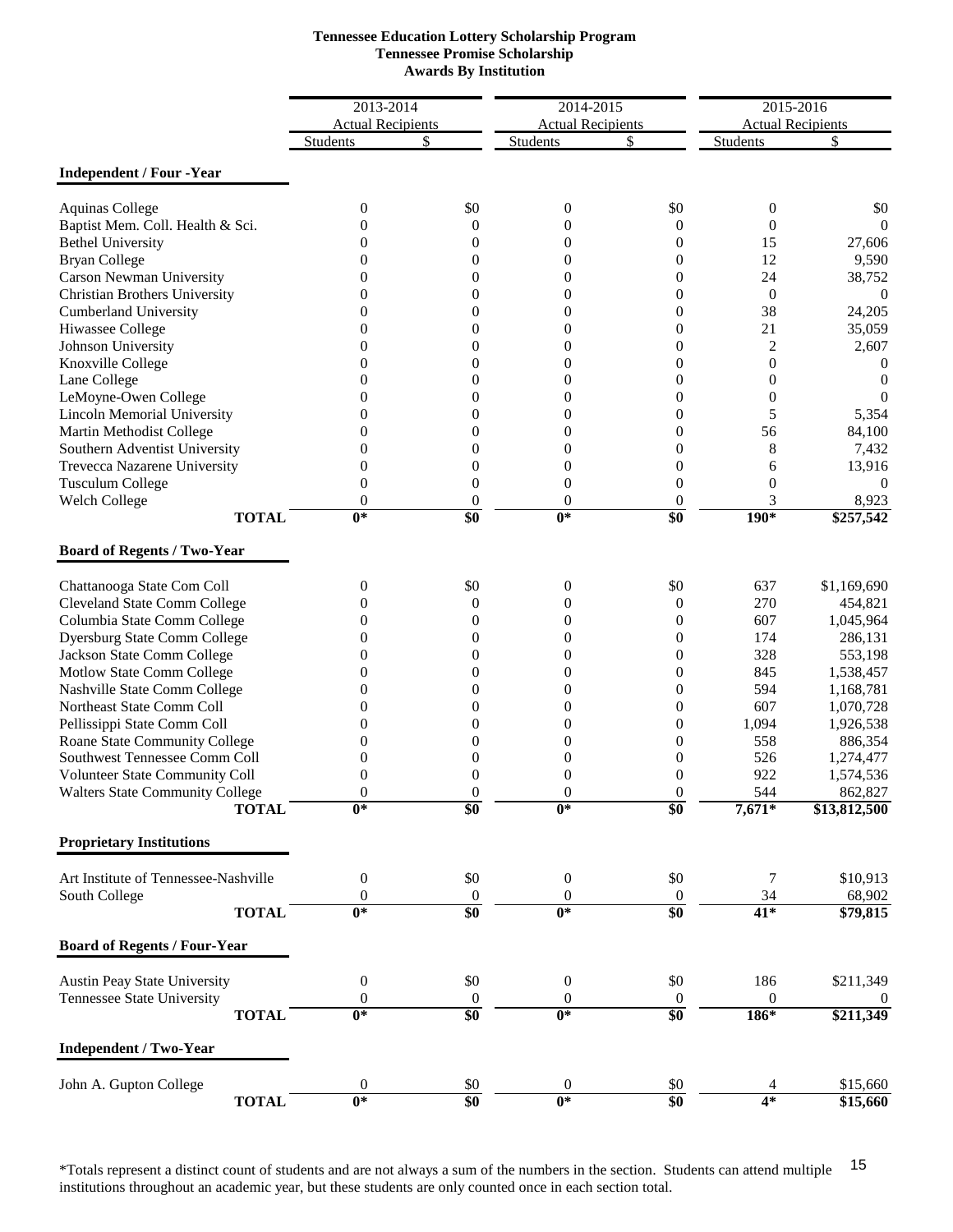| <b>Tennessee Education Lottery Scholarship Program</b> |
|--------------------------------------------------------|
| <b>Tennessee Promise Scholarship</b>                   |
| <b>Awards By Institution</b>                           |

|                                         | 2013-2014                 |                  | 2014-2015        |                          | 2015-2016       |                          |  |
|-----------------------------------------|---------------------------|------------------|------------------|--------------------------|-----------------|--------------------------|--|
|                                         | <b>Actual Recipients</b>  |                  |                  | <b>Actual Recipients</b> |                 | <b>Actual Recipients</b> |  |
|                                         | <b>Students</b>           | \$               | <b>Students</b>  | \$                       | <b>Students</b> |                          |  |
| <b>TN College of Applied Techology</b>  |                           |                  |                  |                          |                 |                          |  |
| <b>TCAT</b> - Athens                    | $\theta$                  | \$0              | $\boldsymbol{0}$ | \$0                      | 27              | \$32,947                 |  |
| TCAT - Chattanooga                      | $\overline{0}$            | $\overline{0}$   | $\mathbf{0}$     | $\overline{0}$           | 70              | 69,384                   |  |
| <b>TCAT</b> - Covington                 | $\theta$                  | $\overline{0}$   | $\boldsymbol{0}$ | $\overline{0}$           | 16              | 14,592                   |  |
| TCAT - Crossville                       | $\overline{0}$            | $\boldsymbol{0}$ | $\boldsymbol{0}$ | $\boldsymbol{0}$         | 17              | 20,908                   |  |
| <b>TCAT</b> - Crump                     | $\overline{0}$            | $\overline{0}$   | $\overline{0}$   | $\overline{0}$           | 11              | 12,763                   |  |
| <b>TCAT</b> - Dickson                   | $\boldsymbol{0}$          | $\boldsymbol{0}$ | $\boldsymbol{0}$ | $\boldsymbol{0}$         | 54              | 63,761                   |  |
| <b>TCAT</b> - Elizabethton              | $\overline{0}$            | $\overline{0}$   | $\overline{0}$   | $\overline{0}$           | 25              | 31,297                   |  |
| TCAT - Harriman                         | $\theta$                  | $\boldsymbol{0}$ | $\boldsymbol{0}$ | $\boldsymbol{0}$         | 29              | 30,907                   |  |
| TCAT - Hartsville                       | $\overline{0}$            | $\boldsymbol{0}$ | $\boldsymbol{0}$ | $\boldsymbol{0}$         | 36              | 44,521                   |  |
| TCAT - Hohenwald                        | $\overline{0}$            | $\overline{0}$   | $\overline{0}$   | $\overline{0}$           | 35              | 43,276                   |  |
| TCAT - Jacksboro                        | $\mathbf{0}$              | $\overline{0}$   | $\overline{0}$   | $\boldsymbol{0}$         | 14              | 17,465                   |  |
| <b>TCAT</b> - Jackson                   | $\overline{0}$            | $\overline{0}$   | $\overline{0}$   | $\overline{0}$           | 18              | 17,312                   |  |
| TCAT - Knoxville                        | $\boldsymbol{0}$          | $\boldsymbol{0}$ | $\boldsymbol{0}$ | $\boldsymbol{0}$         | 59              | 61,792                   |  |
| <b>TCAT</b> - Livingston                | $\overline{0}$            | $\overline{0}$   | $\boldsymbol{0}$ | $\overline{0}$           | 31              | 38,242                   |  |
| TCAT - McKenzie                         | $\overline{0}$            | $\overline{0}$   | $\overline{0}$   | $\overline{0}$           | 15              | 19,273                   |  |
| <b>TCAT</b> - McMinnville               | $\boldsymbol{0}$          | $\mathbf{0}$     | $\overline{0}$   | $\boldsymbol{0}$         | 14              | 14,478                   |  |
| TCAT - Memphis                          | $\boldsymbol{0}$          | $\boldsymbol{0}$ | $\boldsymbol{0}$ | $\boldsymbol{0}$         | 41              | 47,222                   |  |
| <b>TCAT</b> - Morristown                | $\theta$                  | $\overline{0}$   | $\overline{0}$   | $\boldsymbol{0}$         | 59              | 64,682                   |  |
| <b>TCAT</b> - Murfreesboro              | $\boldsymbol{0}$          | $\boldsymbol{0}$ | $\boldsymbol{0}$ | $\boldsymbol{0}$         | 45              | 59,894                   |  |
| <b>TCAT</b> - Nashville                 | $\overline{0}$            | $\overline{0}$   | $\overline{0}$   | $\overline{0}$           | 36              | 42,343                   |  |
| <b>TCAT</b> - Newbern                   | $\overline{0}$            | $\overline{0}$   | $\overline{0}$   | $\overline{0}$           | 12              | 10,154                   |  |
| TCAT - Oneida                           | $\overline{0}$            | $\boldsymbol{0}$ | $\boldsymbol{0}$ | $\boldsymbol{0}$         | 9               | 9,754                    |  |
| <b>TCAT</b> - Paris                     | $\overline{0}$            | $\overline{0}$   | $\overline{0}$   | $\overline{0}$           | 8               | 9,796                    |  |
| TCAT - Pulaski                          | $\overline{0}$            | $\overline{0}$   | $\boldsymbol{0}$ | $\overline{0}$           | 28              | 31,712                   |  |
| <b>TCAT</b> - Ripley                    | $\overline{0}$            | $\boldsymbol{0}$ | $\boldsymbol{0}$ | $\boldsymbol{0}$         | 5               | 5,295                    |  |
| TCAT - Shelbyville                      | $\boldsymbol{0}$          | $\boldsymbol{0}$ | $\boldsymbol{0}$ | $\overline{0}$           | 42              | 50,432                   |  |
| <b>TCAT</b> - Whiteville                | $\theta$                  | $\overline{0}$   | $\overline{0}$   | $\theta$                 | 5               | 6,141                    |  |
| <b>TOTAL</b>                            | $\overline{\mathbf{0}}^*$ | $\overline{\$0}$ | $0*$             | $\overline{\$0}$         | 759*            | \$870,342                |  |
| <b>Total Awards By Institution Type</b> |                           |                  |                  |                          |                 |                          |  |
| Independent / Four-Year                 | $\boldsymbol{0}$          | $\boldsymbol{0}$ | $\boldsymbol{0}$ | $\boldsymbol{0}$         | 190             | 257,542                  |  |
| Board of Regents / Two-Year             | $\overline{0}$            | $\boldsymbol{0}$ | $\boldsymbol{0}$ | $\boldsymbol{0}$         | 7,671           | 13,812,500               |  |
| Proprietary Institutions                | $\theta$                  | $\theta$         | $\mathbf{0}$     | $\theta$                 | 41              | 79,815                   |  |
| Board of Regents / Four-Year            | $\overline{0}$            | $\boldsymbol{0}$ | $\boldsymbol{0}$ | $\boldsymbol{0}$         | 186             | 211,349                  |  |
| Independent / Two-Year                  | $\overline{0}$            | $\overline{0}$   | $\overline{0}$   | $\overline{0}$           | 4               | 15,660                   |  |
| TN College of Applied Technology        | $\overline{0}$            | $\overline{0}$   | $\overline{0}$   | $\theta$                 | 759             | 870,342                  |  |
| <b>GRAND TOTAL</b>                      | $0*$                      | \$0              | $0*$             | \$0                      | 8,830*          | \$15,247,208             |  |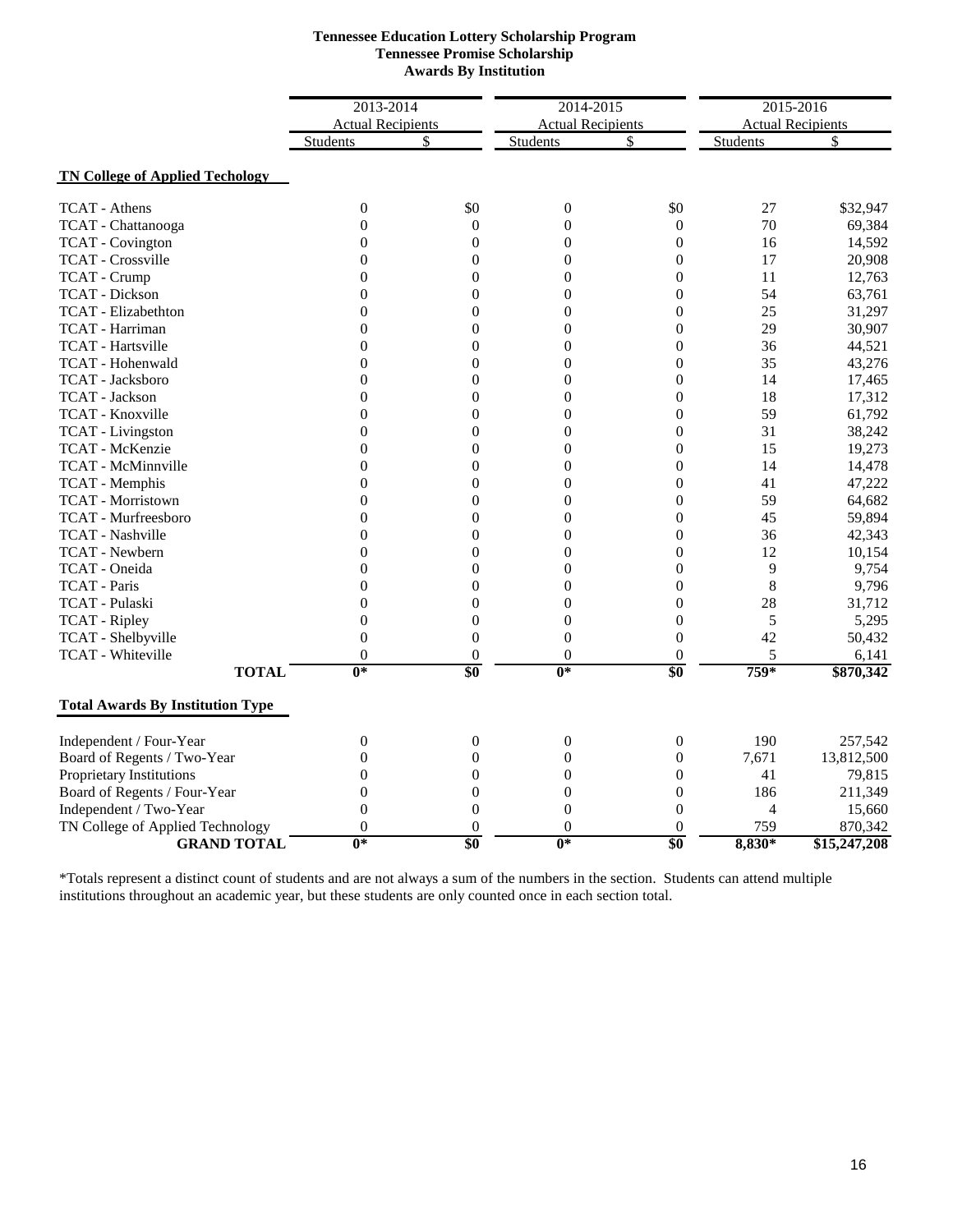| <b>Tennessee Education Lottery Scholarship Program</b> |
|--------------------------------------------------------|
| <b>HOPE Foster Care Grant</b>                          |
| <b>Awards By Institution</b>                           |

|                                       | 2013-2014                |                  | 2014-2015                |                | 2015-2016                |                  |
|---------------------------------------|--------------------------|------------------|--------------------------|----------------|--------------------------|------------------|
|                                       | <b>Actual Recipients</b> |                  | <b>Actual Recipients</b> |                | <b>Actual Recipients</b> |                  |
|                                       | <b>Students</b>          |                  | Students                 | S              | <b>Students</b>          |                  |
| <b>Independent / Four -Year</b>       |                          |                  |                          |                |                          |                  |
| <b>Aquinas College</b>                | $\theta$                 | \$0              | $\mathbf{0}$             | \$0            | 0                        | \$0              |
| Baptist Mem. Coll. Health & Sci.      | 0                        | $\Omega$         | $\Omega$                 | $\Omega$       | 0                        | 0                |
| <b>Belmont University</b>             | $^{(1)}$                 | $\Omega$         | $\overline{0}$           | $\Omega$       | 0                        |                  |
| <b>Bethel University</b>              | 2                        | 17,566           | 2                        | 16,724         |                          | 9,348            |
| <b>Bryan College</b>                  |                          | 3,675            | $\overline{0}$           | $\overline{0}$ | 0                        | $\left( \right)$ |
| Carson Newman University              | 0                        | $\overline{0}$   |                          | 4,181          | $\overline{0}$           | $\theta$         |
| Christian Brothers University         | 0                        | $\Omega$         | $\theta$                 | $\Omega$       | 0                        |                  |
| <b>Cumberland University</b>          | $\theta$                 | $\theta$         | 0                        | 0              |                          | 7,011            |
| Fisk University                       | $\theta$                 | $\theta$         | $\overline{0}$           | $\theta$       | 0                        | $\mathbf{0}$     |
| Freed Hardeman University             | 0                        | $\theta$         | $\boldsymbol{0}$         | 0              | 2                        | 18,776           |
| Hiwassee College                      |                          | 0                | $\boldsymbol{0}$         | 0              | 0                        | $\theta$         |
| Johnson University                    | 0                        | 0                | $\boldsymbol{0}$         | 0              | 0                        |                  |
| King University                       | 0                        | 0                | $\boldsymbol{0}$         | $\theta$       | 0                        |                  |
| Knoxville College                     | 0                        | 0                | $\boldsymbol{0}$         | 0              | 0                        |                  |
| Lane College                          | 0                        | 0                | $\Omega$                 | $\theta$       | 0                        |                  |
| Lee University                        | 0                        | 0                | $\overline{0}$           | 0              | $\overline{0}$           |                  |
| LeMoyne-Owen College                  | 0                        | $\Omega$         | $\boldsymbol{0}$         | 0              | 0                        |                  |
| <b>Lincoln Memorial University</b>    |                          | 7,875            |                          | 8,238          |                          | 3,444            |
| Lipscomb University                   |                          | 7,875            | $\theta$                 | $\theta$       | 0                        | $\left( \right)$ |
| Martin Methodist College              | $\theta$                 | $\overline{0}$   | $\theta$                 | 0              | 0                        | $\theta$         |
| Maryville College                     |                          | 1,969            | 0                        | $\mathbf{0}$   | 0                        |                  |
| Memphis College of Art                | 0                        | $\overline{0}$   | $\theta$                 | 0              | 0                        |                  |
| Milligan College                      |                          | 2,841            |                          | 3,414          |                          | 3,484            |
| <b>Rhodes College</b>                 | 0                        | $\Omega$         | 0                        | $\Omega$       | 0                        | $\theta$         |
| Southern Adventist University         | 0                        | $\theta$         |                          | 8,362          | 0                        |                  |
| TN Temple Univ (Inelg. 2015-2016)     | $\theta$                 | 0                | 0                        | $\mathbf{0}$   | 0                        | $\theta$         |
| Tennessee Wesleyan University         | $\theta$                 | 0                |                          | 8,362          | 1                        | 9,457            |
| Trevecca Nazarene University          | $\theta$                 | 0                | $\boldsymbol{0}$         | 0              | 0                        | 0                |
| <b>Tusculum College</b>               | 0                        | $\theta$         | $\boldsymbol{0}$         | $\theta$       | $\overline{0}$           |                  |
| <b>Union University</b>               |                          | 7,875            |                          | 4,181          | $\theta$                 |                  |
| University of the South               | 0                        | $\overline{0}$   | 0                        | $\theta$       | $\theta$                 |                  |
| Vanderbilt University                 |                          | $\Omega$         | 0                        | 0              | $\theta$                 | $\theta$         |
| Watkins Inst. Coll. Of Art & Des.     | 0                        | $\Omega$         | $\Omega$                 | 0              |                          | 9,184            |
| Welch College                         | 0                        | 0                | $\Omega$                 | $\Omega$       | 0                        | $\overline{0}$   |
| <b>TOTAL</b>                          | ð                        | \$49,676         | ŏ                        | \$53,462       | ŏ                        | \$60,704         |
| <b>Independent / Two-Year</b>         |                          |                  |                          |                |                          |                  |
| John A. Gupton College                | $\boldsymbol{0}$         | \$0              | $\boldsymbol{0}$         | \$0            | $\boldsymbol{0}$         | \$0              |
| <b>TOTAL</b>                          | $\bf{0}$                 | \$0              | $\overline{\mathbf{0}}$  | \$0            | $\overline{\mathbf{0}}$  | \$0              |
| <b>Proprietary Institutions</b>       |                          |                  |                          |                |                          |                  |
| Art Institute of Tennessee-Nashville  | $\boldsymbol{0}$         | \$0              | $\boldsymbol{0}$         | \$0            | $\boldsymbol{0}$         | \$0              |
| O'More College of Design              | $\mathbf{0}$             | $\theta$         | $\mathbf{0}$             | $\overline{0}$ | $\boldsymbol{0}$         | $\boldsymbol{0}$ |
| South College                         | 1                        | 11,813           | 1                        | 8,362          | $\mathbf{0}$             | $\boldsymbol{0}$ |
| Victory University (inelg. 2014-2015) | $\boldsymbol{0}$         | $\boldsymbol{0}$ | $\boldsymbol{0}$         | 0              | $\boldsymbol{0}$         | $\boldsymbol{0}$ |
| <b>TOTAL</b>                          | 1                        | \$11,813         | $\mathbf{1}$             | \$8,362        | $\overline{\mathbf{0}}$  | \$0              |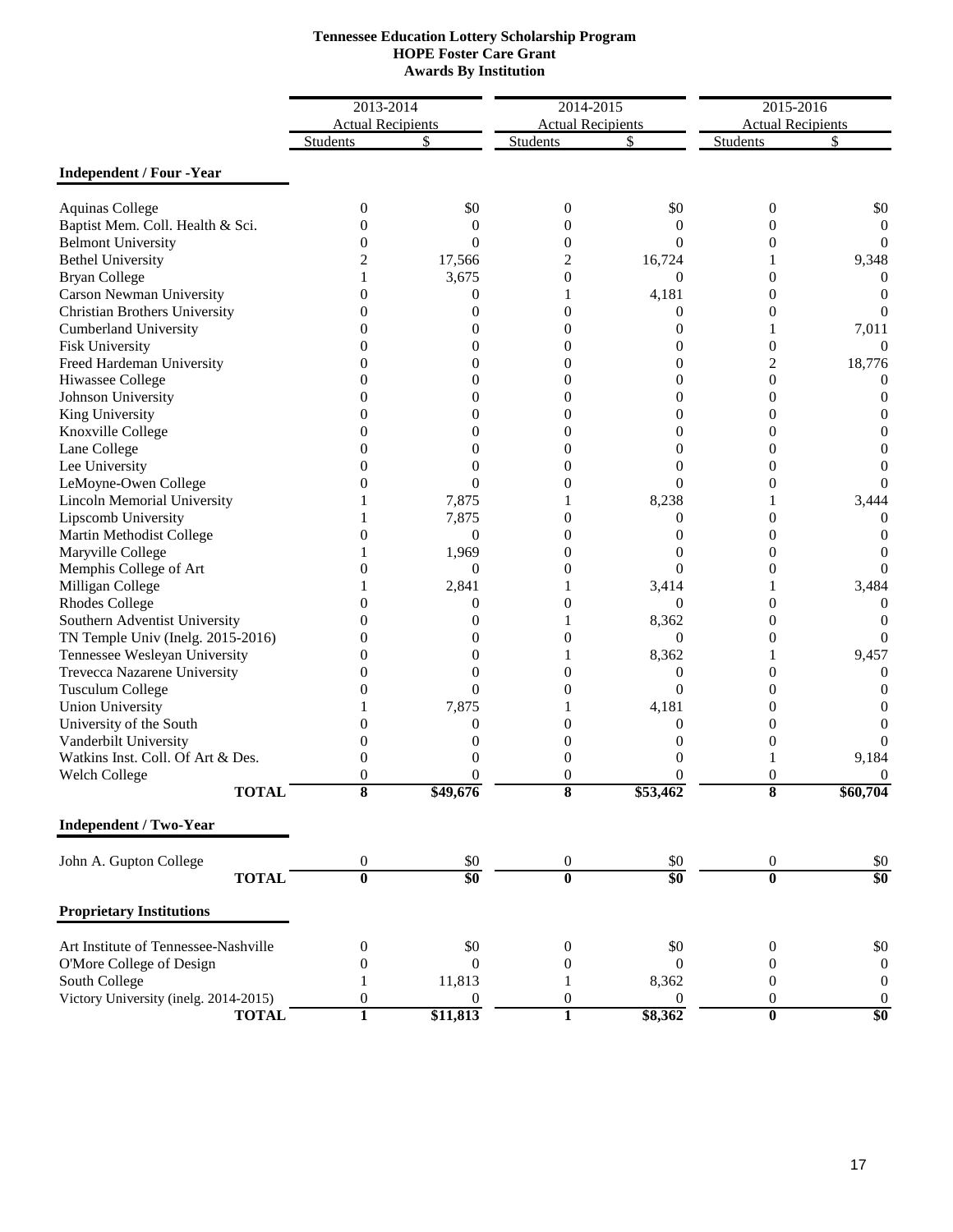### **HOPE Foster Care Grant Awards By Institution Tennessee Education Lottery Scholarship Program**

|                                                                   | 2013-2014                        |                                  | 2014-2015                          |                             | 2015-2016                          |                            |
|-------------------------------------------------------------------|----------------------------------|----------------------------------|------------------------------------|-----------------------------|------------------------------------|----------------------------|
|                                                                   | <b>Actual Recipients</b>         |                                  | <b>Actual Recipients</b>           |                             | <b>Actual Recipients</b>           |                            |
|                                                                   | Students                         | \$                               | <b>Students</b>                    | \$                          | Students                           | \$                         |
| <b>University of Tennessee System</b>                             |                                  |                                  |                                    |                             |                                    |                            |
| University of TN, Chattanooga                                     | 1                                | \$6,409                          | 2                                  | \$7,319                     | 6                                  | \$44,924                   |
| University of TN, Health Sci. Ctr.                                | $\Omega$                         | $\theta$                         | $\mathbf{0}$                       | $\Omega$                    | $\overline{0}$                     | $\Omega$                   |
| University of TN, Knoxville<br>University of TN, Martin           | 6<br>4                           | 48,018<br>14,313                 | 8<br>4                             | 77,223<br>24,847            | 4<br>5                             | 26,786<br>26,664           |
| <b>TOTAL</b>                                                      | $\overline{11}$                  | \$68,740                         | $\overline{14}$                    | \$109,389                   | $\overline{15}$                    | \$98,374                   |
| <b>Board of Regents / Four-Year</b>                               |                                  |                                  |                                    |                             |                                    |                            |
| <b>Austin Peay State University</b>                               | 3                                | \$18,542                         | 5                                  | \$29,484                    | 7                                  | \$46,067                   |
| East Tennessee State University                                   | 13                               | 87,846                           | 10                                 | 74,186                      | 9                                  | 61,048                     |
| ETSU School of Pharmacy                                           | $\mathbf{0}$                     | $\theta$                         | $\mathbf{0}$                       | $\Omega$                    | $\theta$                           | $\overline{0}$             |
| Middle Tennessee State University                                 | 7                                | 45,988                           | 10                                 | 67,174                      | 15                                 | 93,187                     |
| Tennessee State University                                        | $\overline{0}$                   | $\Omega$                         | $\boldsymbol{0}$                   | $\Omega$                    | $\boldsymbol{0}$                   | $\Omega$                   |
| Tennessee Technological Univer.                                   | 8                                | 45,677                           | 7                                  | 39,606                      | 5                                  | 36,153                     |
| University of Memphis<br><b>TOTAL</b>                             | 11<br>42                         | 74,420<br>\$272,473              | 6<br>38                            | 35,500<br>$\sqrt{$245,950}$ | 7<br>43                            | 42,489<br>\$278,944        |
| <b>Board of Regents / Two-Year</b>                                |                                  |                                  |                                    |                             |                                    |                            |
| Chattanooga State Com Coll                                        | 1                                | \$1,826                          | 1                                  | \$1,800                     | 2                                  | \$7,886                    |
| Cleveland State Comm College                                      | 0                                | 0                                | $\boldsymbol{0}$                   | $\Omega$                    | $\overline{0}$                     | $\mathbf{0}$               |
| Columbia State Comm College                                       | 0                                | $\overline{0}$                   | $\overline{c}$                     | 5,700                       | $\boldsymbol{0}$                   | $\theta$                   |
| <b>Dyersburg State Comm College</b><br>Jackson State Comm College | 0<br>0                           | $\overline{0}$<br>$\overline{0}$ | $\boldsymbol{0}$<br>$\overline{0}$ | $\theta$<br>$\theta$        | $\boldsymbol{0}$<br>$\overline{0}$ | $\overline{0}$<br>$\theta$ |
| Motlow State Comm College                                         | 0                                | $\theta$                         |                                    | 352                         | $\overline{0}$                     | $\theta$                   |
| Nashville State Comm College                                      |                                  | 3,360                            | $\mathbf{0}$                       | $\Omega$                    | 1                                  | 1,458                      |
| Northeast State Comm Coll                                         | 2                                | 7,236                            | 6                                  | 15,026                      | 3                                  | 8,791                      |
| Pellissippi State Comm Coll                                       | $\overline{0}$                   | $\theta$                         | $\boldsymbol{0}$                   | $\theta$                    | $\boldsymbol{0}$                   | $\overline{0}$             |
| Roane State Community College                                     | 5                                | 16,853                           | $\overline{\mathbf{c}}$            | 3,521                       | $\overline{c}$                     | 1,652                      |
| <b>Southwest Tennessee Comm Coll</b>                              | 0                                | $\theta$                         | $\overline{c}$                     | 3,974                       | $\boldsymbol{0}$                   | $\overline{0}$             |
| Volunteer State Community Coll                                    | $\theta$                         | $\theta$                         | 1                                  | 3,799                       | 1                                  | 1,963                      |
| <b>Walters State Community College</b><br><b>TOTAL</b>            | $\overline{0}$<br>$\overline{9}$ | 0<br>\$29,275                    | $\overline{0}$<br>$\overline{15}$  | $\theta$<br>\$34,172        | $\boldsymbol{0}$<br>$\overline{9}$ | 0<br>\$21,749              |
| <b>TN College of Applied Technology</b>                           |                                  |                                  |                                    |                             |                                    |                            |
| <b>TCAT-Dickson</b>                                               | 0                                | \$0                              | $\boldsymbol{0}$                   | \$0                         | $\boldsymbol{0}$                   | \$0                        |
| TCAT-Jacksboro                                                    |                                  | 1,589                            | $\theta$                           | $\theta$                    | $\boldsymbol{0}$                   | $\mathbf{0}$               |
| <b>TCAT-Knoxville</b>                                             | $\Omega$                         | $\overline{0}$                   | $\mathbf{0}$                       | $\Omega$                    | 1                                  | 1,185                      |
| TCAT-Morristown                                                   | $\overline{0}$                   | $\boldsymbol{0}$                 | 1                                  | 1,589                       | 0                                  | $\Omega$                   |
| <b>TCAT-Nashville</b>                                             | $\overline{0}$                   | $\overline{0}$                   | $\mathbf{0}$                       | $\Omega$                    | 1                                  | 1,142                      |
| TCAT-Oneida<br><b>TOTAL</b>                                       | 0<br>$\mathbf{1}$                | $\Omega$<br>\$1,589              | 1<br>$\mathbf{2}$                  | 2,484<br>\$4,073            | 1<br>3                             | 1,285<br>\$3,612           |
|                                                                   |                                  |                                  |                                    |                             |                                    |                            |
| <b>Total Awards By Institution Type</b>                           |                                  |                                  |                                    |                             |                                    |                            |
| Independent / Four-Year                                           | 8                                | \$49,676                         | 8                                  | \$53,462                    | 8                                  | \$60,704                   |
| Independent / Two-Year                                            | $\overline{0}$                   | $\theta$                         | $\boldsymbol{0}$                   | $\theta$                    | $\boldsymbol{0}$                   | $\theta$                   |
| Proprietary Institutions                                          | 11                               | 11,813<br>68,740                 | 1<br>14                            | 8,362<br>109,389            | $\boldsymbol{0}$<br>15             | $\overline{0}$<br>98,374   |
| University of Tennessee System<br>Board of Regents / Four-Year    | 42                               | 272,473                          | 38                                 | 245,950                     | 43                                 | 278,944                    |
| Board of Regents / Two-Year                                       | 9                                | 29,275                           | 15                                 | 34,172                      | 9                                  | 21,749                     |
| TN College of Applied Technology                                  | 1                                | 1,589                            | $\overline{c}$                     | 4,073                       | 3                                  | 3,612                      |
| <b>GRAND TOTAL</b>                                                | $\overline{72}$                  | \$433,566                        | 78                                 | \$455,408                   | 78                                 | \$463,383<br>18            |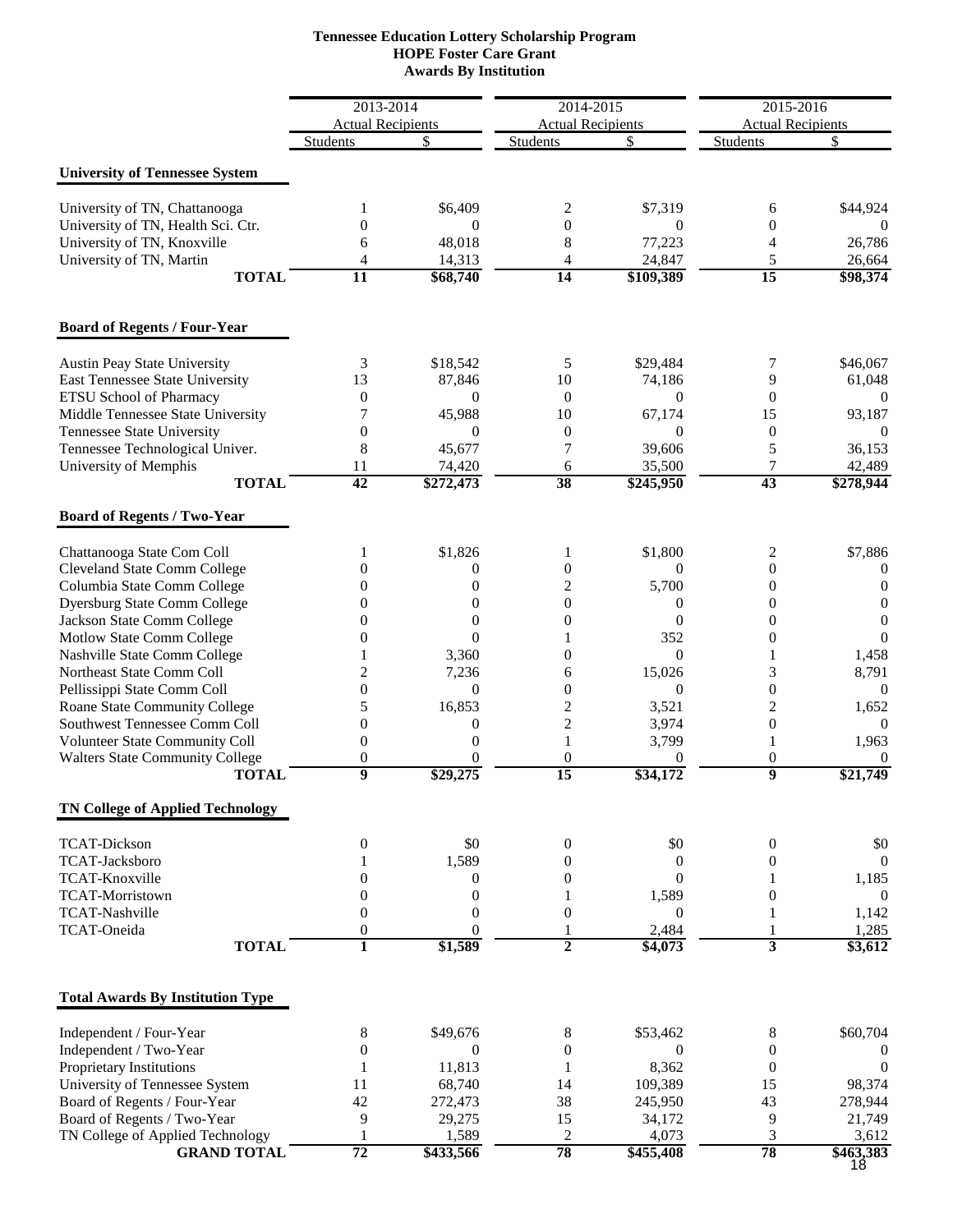| <b>Tennessee Education Lottery Scholarship Program</b> |
|--------------------------------------------------------|
| <b>Dual Enrollment Grant</b>                           |
| <b>Awards By Institution</b>                           |

|                                       | 2013-2014                |                  | 2014-2015                |                  | 2015-2016                |                  |
|---------------------------------------|--------------------------|------------------|--------------------------|------------------|--------------------------|------------------|
|                                       | <b>Actual Recipients</b> |                  | <b>Actual Recipients</b> |                  | <b>Actual Recipients</b> |                  |
|                                       | Students                 | S                | <b>Students</b>          | S                | <b>Students</b>          | S                |
| <b>Independent / Four -Year</b>       |                          |                  |                          |                  |                          |                  |
| <b>Aquinas College</b>                | 4                        | \$1,500          | 2                        | \$1,200          | 5                        | \$2,200          |
| Baptist Mem. Coll. Health & Sci.      | $\Omega$                 | 0                | $\theta$                 | 0                | $\overline{0}$           | $\theta$         |
| <b>Belmont University</b>             | $\Omega$                 | $\Omega$         | $\boldsymbol{0}$         | $\Omega$         | $\theta$                 | $\Omega$         |
| <b>Bethel University</b>              | 60                       | 30,900           | 148                      | 67,800           | 614                      | 420,376          |
| <b>Bryan College</b>                  | 297                      | 151,500          | 331                      | 180,700          | 284                      | 254,483          |
| Carson Newman University              | 21                       | 11,900           | 25                       | 12,720           | 21                       | 12,220           |
| Christian Brothers University         | 344                      | 181,200          | 283                      | 141,300          | 302                      | 233,300          |
| <b>Cumberland University</b>          | 66                       | 46,050           | 82                       | 60,600           | 176                      | 122,550          |
| <b>Fisk University</b>                | $\boldsymbol{0}$         | $\theta$         | $\mathbf{0}$             | $\theta$         | $\boldsymbol{0}$         | 0                |
| Freed Hardeman University             | 43                       | 20,700           | 50                       | 25,500           | 90                       | 79,698           |
| Hiwassee College                      | 60                       | 34,200           | 66                       | 30,900           | $\overline{0}$           | $\Omega$         |
| Johnson University                    | 1                        | 600              | $\theta$                 | $\theta$         | 1                        | 500              |
| King University                       | 33                       | 17,600           | 25                       | 13,000           | 49                       | 23,200           |
| Knoxville College                     | $\theta$                 | $\boldsymbol{0}$ | $\theta$                 | $\overline{0}$   | $\overline{0}$           | 0                |
| Lane College                          | $\theta$                 | $\overline{0}$   | $\theta$                 | $\theta$         | $\theta$                 | $\Omega$         |
| Lee University                        | 162                      | 71,760           | 176                      | 83,128           | 160                      | 87,450           |
| LeMoyne-Owen College                  | 59                       | 29,400           | 36                       | 19,200           | 26                       | 13,200           |
| Lincoln Memorial University           | 16                       | 6,300            | 11                       | 4,800            | 23                       | 8,100            |
| Lipscomb University                   | 225                      | 136,700          | 199                      | 114,600          | 282                      | 222,950          |
| Martin Methodist College              | 32                       | 15,300           | 35                       | 15,900           | 37                       | 20,400           |
| Maryville College                     | 38                       | 23,100           | 47                       | 24,900           | 14                       | 7,500            |
| Memphis College of Art                | $\boldsymbol{0}$         | $\theta$         | $\mathbf{0}$             | $\mathbf{0}$     | $\boldsymbol{0}$         | $\Omega$         |
| Milligan College                      | 32                       | 16,700           | 37                       | 20,200           | 27                       | 14,402           |
| <b>Rhodes College</b>                 | $\theta$                 | $\theta$         | $\theta$                 | $\Omega$         | $\overline{0}$           | 0                |
| Southern Adventist University         | 53                       | 31,000           | 31                       | 15,500           | 30                       | 17,100           |
| TN Temple Univ (Inelg. 2015-2016)     | $\theta$                 | 0                | $\boldsymbol{0}$         | $\overline{0}$   | $\boldsymbol{0}$         | 0                |
| Tennessee Wesleyan University         | $\theta$                 | $\theta$         | 5                        | 2,400            | 7                        | 4,700            |
| Trevecca Nazarene University          | $\overline{0}$           | $\theta$         | $\boldsymbol{0}$         | $\theta$         | 42                       | 28,400           |
| <b>Tusculum College</b>               | 45                       | 18,300           | 39                       | 17,700           | 61                       | 46,200           |
| <b>Union University</b>               | 144                      | 78,900           | 158                      | 77,217           | 177                      | 125,778          |
| University of the South               | $\boldsymbol{0}$         | $\boldsymbol{0}$ | $\boldsymbol{0}$         | $\theta$         | $\overline{0}$           | $\boldsymbol{0}$ |
| Vanderbilt University                 | $\overline{0}$           | $\boldsymbol{0}$ | $\theta$                 | $\overline{0}$   | $\mathbf{0}$             | 0                |
| Watkins Inst. Coll. Of Art & Des.     | 1                        | 600              | $\theta$                 | $\Omega$         | $\overline{0}$           | 0                |
| Welch College                         | 32                       | 14,100           | 20                       | 9,900            | 41                       | 26,000           |
| <b>TOTAL</b>                          | $1,766*$                 | \$938,310        | $1,791*$                 | \$939,165        | 2,566*                   | \$1,770,707      |
| <b>Independent / Two-Year</b>         |                          |                  |                          |                  |                          |                  |
| John A. Gupton College                | $\boldsymbol{0}$         | \$0              | $\boldsymbol{0}$         | \$0              | $\mathbf{0}$             | \$0              |
| <b>TOTAL</b>                          | $\overline{0^*}$         | $\overline{\$0}$ | $0*$                     | \$0              | $0*$                     | \$0              |
| <b>Proprietary Institutions</b>       |                          |                  |                          |                  |                          |                  |
| Art Institute of Tennessee-Nashville  | 0                        | $\boldsymbol{0}$ | $\mathbf{0}$             | \$0              | $\boldsymbol{0}$         | \$0              |
| O'More College of Design              | 3                        | 900              | 9                        | 2,700            | 10                       | 3,600            |
| South College                         | $\boldsymbol{0}$         | 0                | $\mathbf{0}$             | $\boldsymbol{0}$ | $\boldsymbol{0}$         | $\mathbf{0}$     |
| Victory University (inelg. 2014-2015) | 184                      | 74,025           | 0                        | $\boldsymbol{0}$ | $\mathbf{0}$             | $\theta$         |
| <b>TOTAL</b>                          | 187*                     | \$74,925         | $\overline{9*}$          | \$2,700          | $10*$                    | \$3,600          |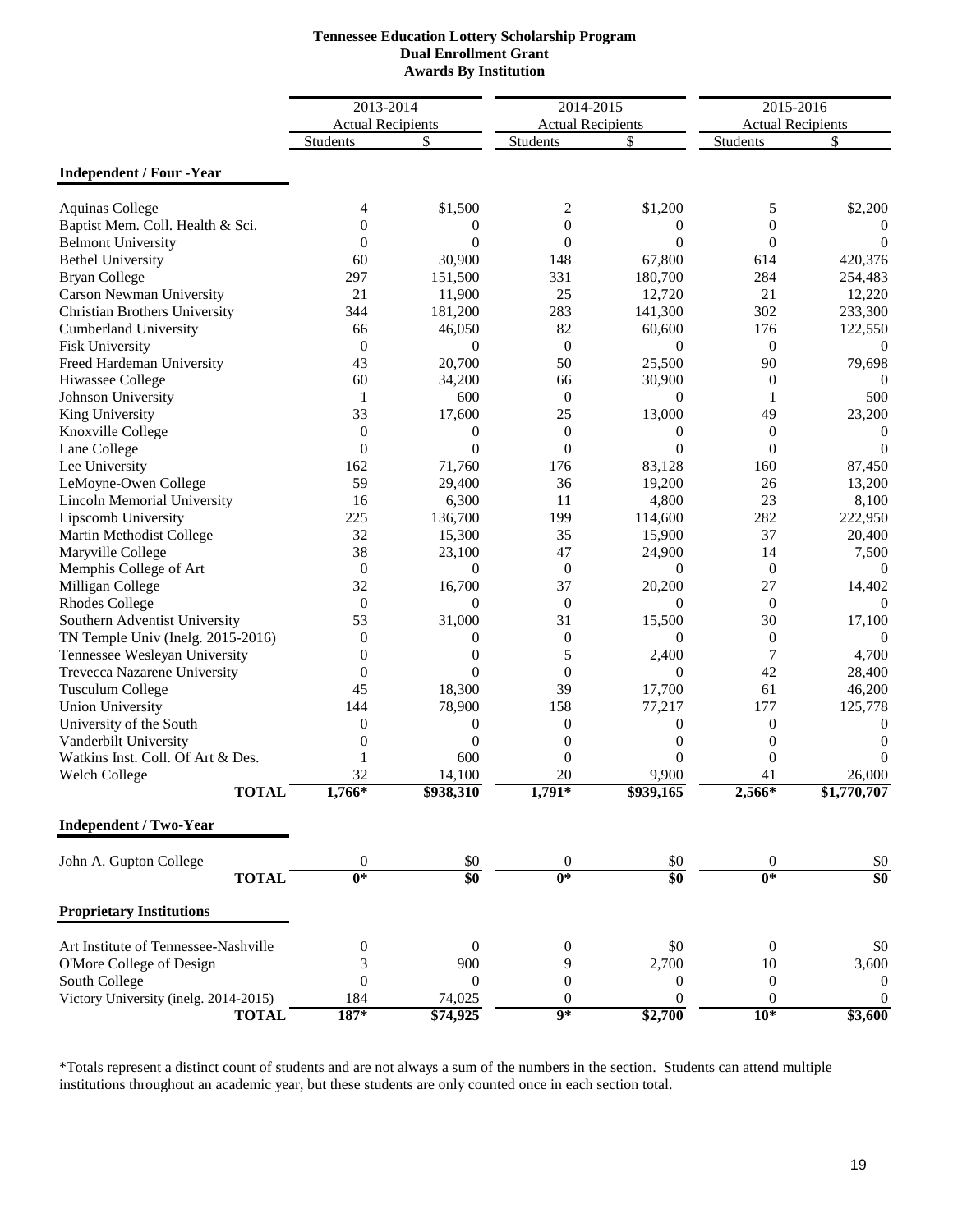|                                        | 2013-2014                |             | 2014-2015                |                   | 2015-2016        |                          |
|----------------------------------------|--------------------------|-------------|--------------------------|-------------------|------------------|--------------------------|
|                                        | <b>Actual Recipients</b> |             | <b>Actual Recipients</b> |                   |                  | <b>Actual Recipients</b> |
|                                        | <b>Students</b>          | \$          | <b>Students</b>          | \$                | Students         | \$                       |
| <b>University of Tennessee System</b>  |                          |             |                          |                   |                  |                          |
| University of TN, Chattanooga          | 13                       | 5,400       | 3                        | \$1,200           | 11               | \$6,600                  |
| University of TN, Health Sci. Ctr.     | $\overline{0}$           | $\Omega$    | $\overline{0}$           | 0                 | $\boldsymbol{0}$ | $\Omega$                 |
| University of TN, Knoxville            | 12                       | 3,800       | 11                       | 4,200             | 9                | 5,000                    |
| University of TN, Martin               | 416                      | 238,800     | 183                      | 104,160           | 360              | 260,457                  |
| <b>TOTAL</b>                           | $441*$                   | \$248,000   | $197*$                   | \$109,560         | 380*             | \$272,057                |
| <b>Board of Regents / Four-Year</b>    |                          |             |                          |                   |                  |                          |
| <b>Austin Peay State University</b>    | 234                      | 128,000     | 272                      | \$166,700         | 229              | \$149,925                |
| East Tennessee State University        | 250                      | 145,700     | 265                      | 144,000           | 257              | 156,115                  |
| Middle Tennessee State University      | 46                       | 24,900      | 59                       | 28,700            | 626              | 387,488                  |
| <b>Tennessee State University</b>      | $\boldsymbol{0}$         | $\theta$    | $\boldsymbol{0}$         | $\theta$          | $\boldsymbol{0}$ | $\theta$                 |
| Tennessee Technological Univer.        | 18                       | 10,200      | 19                       | 11,100            | 78               | 65,803                   |
| University of Memphis                  | 846                      | 547,000     | 1,003                    | 643,500           | 933              | 665,651                  |
| <b>TOTAL</b>                           | $1,394*$                 | \$855,800   | $1,618*$                 | $\sqrt{$994,000}$ | $2,123*$         | \$1,424,982              |
| <b>Board of Regents / Two-Year</b>     |                          |             |                          |                   |                  |                          |
| Chattanooga State Com Coll             | 1,199                    | 846,300     | 1,242                    | \$840,500         | 1,266            | \$966,068                |
| <b>Cleveland State Comm College</b>    | 914                      | 559,103     | 1,010                    | 596.825           | 1,023            | 708,024                  |
| Columbia State Comm College            | 901                      | 500,300     | 1,021                    | 584,400           | 1,014            | 657,967                  |
| <b>Dyersburg State Comm College</b>    | 941                      | 578,300     | 948                      | 621,000           | 977              | 735,763                  |
| Jackson State Comm College             | 1,218                    | 730,563     | 1,805                    | 1,111,033         | 1,833            | 1,332,825                |
| Motlow State Comm College              | 1,016                    | 657,279     | 881                      | 555,451           | 799              | 581,327                  |
| Nashville State Comm College           | 1,013                    | 582,701     | 1,270                    | 693,980           | 1,356            | 893,615                  |
| Northeast State Comm Coll              | 734                      | 577,765     | 865                      | 650,812           | 844              | 672,804                  |
| Pellissippi State Comm Coll            | 1,536                    | 769,075     | 1,589                    | 853,375           | 1,694            | 931,103                  |
| <b>Roane State Community College</b>   | 1,603                    | 804,345     | 1,672                    | 852,782           | 1,685            | 1,026,146                |
| Southwest Tennessee Comm Coll          | 615                      | 254,400     | 630                      | 263,700           | 793              | 345,610                  |
| Volunteer State Community Coll         | 1,871                    | 1,121,998   | 1,681                    | 1,077,791         | 1,639            | 1,235,023                |
| <b>Walters State Community College</b> | 1,567                    | 951,300     | 1,495                    | 926,701           | 1,519            | 1,129,536                |
| <b>TOTAL</b>                           | 15,087*                  | \$8,933,429 | $16,084*$                | \$9,628,350       | $16,410*$        | \$11,215,809             |

#### **Tennessee Education Lottery Scholarship Program Dual Enrollment Grant Awards By Institution**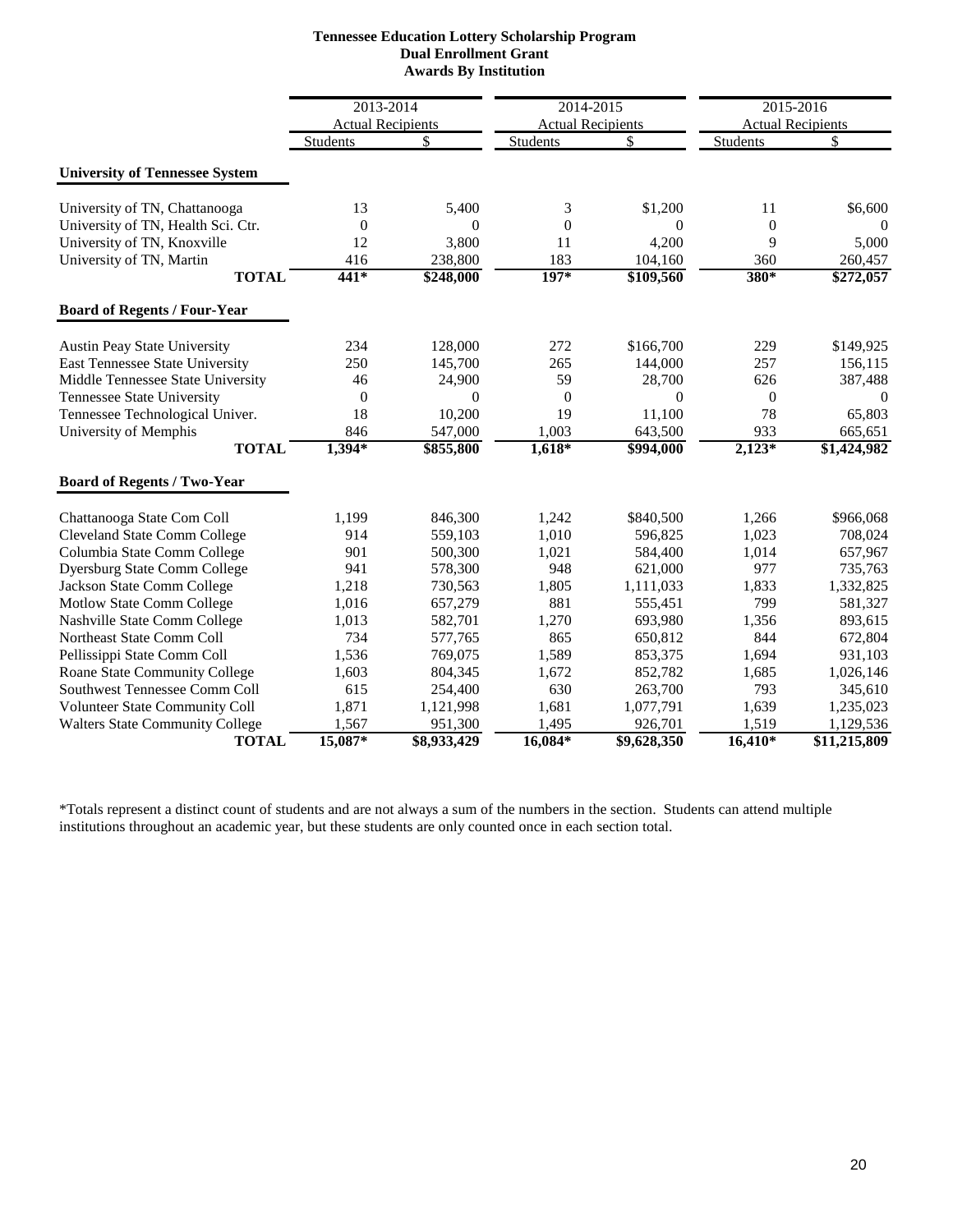#### **Dual Enrollment Grant Tennessee Education Lottery Scholarship Program Awards By Institution**

|                                         | 2013-2014                |                | 2014-2015        |                          | 2015-2016        |                          |
|-----------------------------------------|--------------------------|----------------|------------------|--------------------------|------------------|--------------------------|
|                                         | <b>Actual Recipients</b> |                |                  | <b>Actual Recipients</b> |                  | <b>Actual Recipients</b> |
|                                         | <b>Students</b>          | \$             | Students         | \$                       | Students         | \$                       |
| <b>TN College of Applied Technology</b> |                          |                |                  |                          |                  |                          |
| <b>TCAT</b> - Athens                    | $\mathfrak{2}$           | 400            | $\boldsymbol{0}$ | \$0                      | 66               | \$29,100                 |
| TCAT - Chattanooga                      | $\boldsymbol{0}$         | $\overline{0}$ | $\boldsymbol{0}$ | $\overline{0}$           | 103              | 19,800                   |
| <b>TCAT</b> - Covington                 | 27                       | 15,300         | 33               | 17,100                   | 25               | 13,800                   |
| <b>TCAT</b> - Crossville                | 30                       | 9,600          | 20               | 6,900                    | 39               | 13,800                   |
| <b>TCAT</b> - Crump                     | 63                       | 32,400         | 104              | 46,800                   | 139              | 65,700                   |
| <b>TCAT</b> - Dickson                   | 5                        | 3,000          | 3                | 1,800                    | 31               | 13,200                   |
| <b>TCAT</b> - Elizabethton              | 37                       | 7,900          | 3                | 700                      | 15               | 4,500                    |
| TCAT - Harriman                         | 11                       | 5,100          | 89               | 27,500                   | 125              | 44,900                   |
| <b>TCAT</b> - Hartsville                | 192                      | 87,200         | 232              | 90,100                   | 233              | 103,800                  |
| TCAT - Hohenwald                        | 102                      | 36,250         | 97               | 37,400                   | 131              | 48,750                   |
| TCAT - Jacksboro                        | 20                       | 10,500         | 43               | 17,000                   | 21               | 7,500                    |
| <b>TCAT</b> - Jackson                   | 43                       | 8,600          | 193              | 37,900                   | 173              | 44,602                   |
| TCAT - Knoxville                        | 55                       | 16,500         | 125              | 41,100                   | 141              | 48,000                   |
| <b>TCAT</b> - Livingston                | 137                      | 44,300         | 278              | 103,700                  | 547              | 234,600                  |
| TCAT - McKenzie                         | $\mathbf{1}$             | 300            | 7                | 3,200                    | 9                | 4,500                    |
| <b>TCAT</b> - McMinnville               | $\overline{0}$           | $\overline{0}$ | $\boldsymbol{0}$ | $\boldsymbol{0}$         | 15               | 8,400                    |
| TCAT - Memphis                          | 16                       | 7,500          | $\boldsymbol{0}$ | $\boldsymbol{0}$         | 52               | 13,200                   |
| <b>TCAT</b> - Morristown                | 23                       | 8,700          | 42               | 20,100                   | 21               | 9,600                    |
| <b>TCAT</b> - Murfreesboro              | $\mathbf{1}$             | 600            | 3                | 1,500                    | $\overline{2}$   | 900                      |
| TCAT - Nashville                        | 276                      | 103,600        | 114              | 51,800                   | 114              | 25,700                   |
| TCAT - Newbern                          | 139                      | 50,400         | 82               | 33,825                   | 89               | 39,182                   |
| TCAT - Oneida                           | 208                      | 90,500         | 236              | 112,200                  | 229              | 105,900                  |
| <b>TCAT</b> - Paris                     | $\mathbf{1}$             | 600            | 31               | 13,800                   | 76               | 28,550                   |
| TCAT - Pulaski                          | 468                      | 192,300        | 613              | 243,700                  | 641              | 247,200                  |
| <b>TCAT</b> - Ripley                    | 76                       | 28,500         | 70               | 26,400                   | 90               | 38,400                   |
| TCAT - Shelbyville                      | 33                       | 12,000         | 18               | 9,000                    | 29               | 8,700                    |
| TCAT - Whiteville                       | $\overline{2}$           | 800            | 36               | 13,400                   | 31               | 10,400                   |
| <b>TOTAL</b>                            | 1,968*                   | \$772,850      | $2,469*$         | \$956,925                | $3,182*$         | \$1,232,684              |
| <b>Total Awards By Institution Type</b> |                          |                |                  |                          |                  |                          |
| Independent / Four-Year                 | 1,766                    | \$938,310      | 1,791            | \$939,165                | 2,566            | \$1,770,707              |
| Independent / Two-Year                  | $\boldsymbol{0}$         | $\overline{0}$ | $\boldsymbol{0}$ | $\theta$                 | $\boldsymbol{0}$ | $\overline{0}$           |
| Proprietary Institutions                | 187                      | 74,925         | 9                | 2,700                    | 10               | 3,600                    |
| University of Tennessee System          | 441                      | 248,000        | 197              | 109,560                  | 380              | 272,057                  |
| Board of Regents / Four-Year            | 1,394                    | 855,800        | 1,618            | 994,000                  | 2,123            | 1,424,982                |
| Board of Regents / Two-Year             | 15,087                   | 8,933,429      | 16,084           | 9,628,350                | 16,410           | 11,215,809               |
| TN College of Applied Technology        | 1,968                    | 772,850        | 2,469            | 956,925                  | 3,182            | 1,232,684                |
| <b>GRAND TOTAL</b>                      | $20,594*$                | \$11,823,314   | $21,745*$        | \$12,630,700             | $24,671*$        | \$15,919,839             |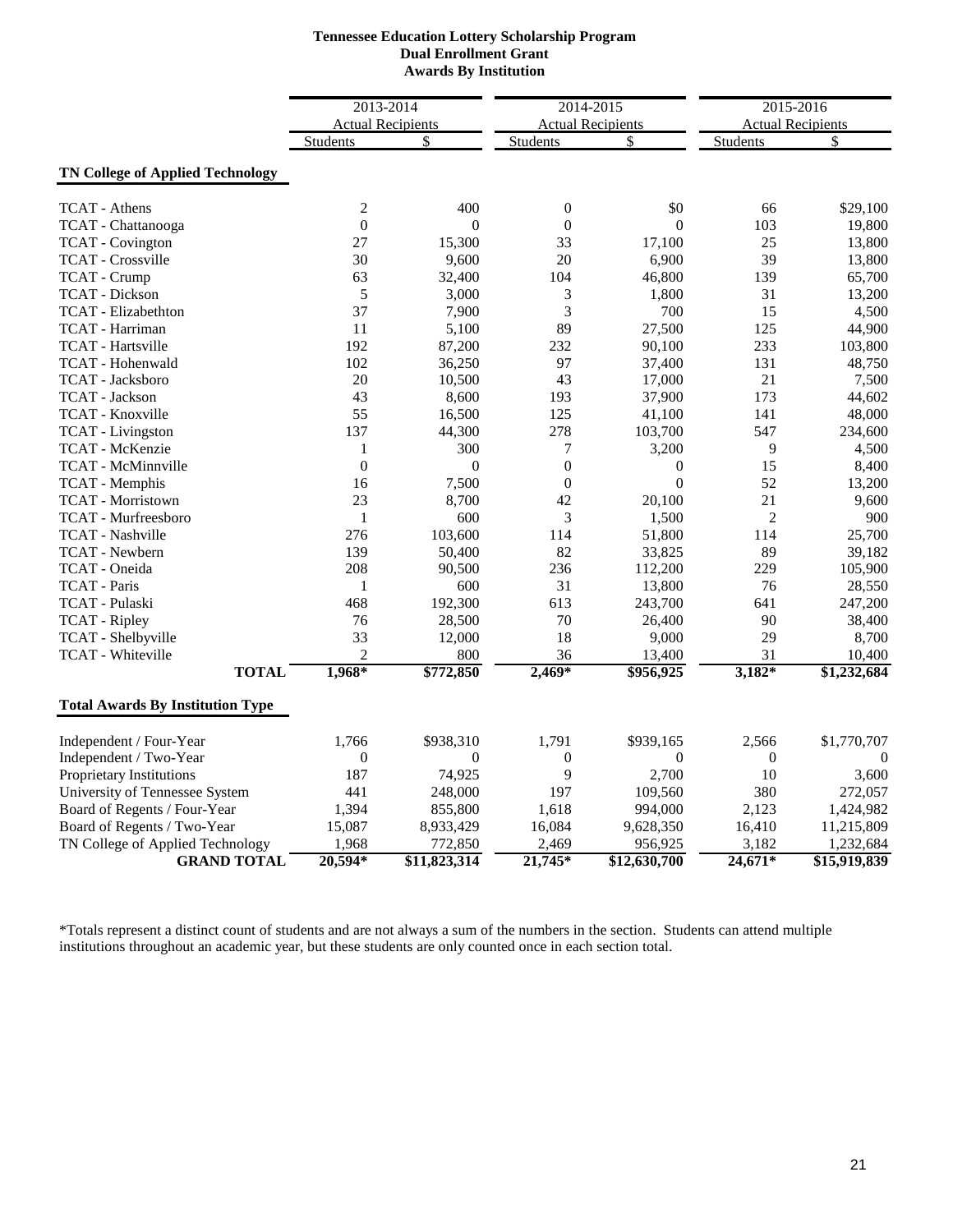|                                         | 2013-2014                |                  | 2014-2015                |                  | 2015-2016                |                  |
|-----------------------------------------|--------------------------|------------------|--------------------------|------------------|--------------------------|------------------|
|                                         | <b>Actual Recipients</b> |                  | <b>Actual Recipients</b> |                  | <b>Actual Recipients</b> |                  |
|                                         | Students                 | \$               | <b>Students</b>          | S                | <b>Students</b>          |                  |
| <b>Independent / Four -Year</b>         |                          |                  |                          |                  |                          |                  |
| <b>Aquinas College</b>                  | 0                        | \$0              | 0                        | \$0              | $\boldsymbol{0}$         | \$0              |
| Baptist Mem. Coll. Health & Sci.        | 0                        | 0                | 0                        | 0                | 0                        | $\boldsymbol{0}$ |
| <b>Belmont University</b>               |                          | 0                | 0                        | 0                | 0                        | $\boldsymbol{0}$ |
| <b>Bethel University</b>                | $\theta$                 | 0                | 0                        | 0                | 0                        | 0                |
| <b>Bryan College</b>                    | $\theta$                 | 0                | 0                        | 0                | 0                        |                  |
| Carson Newman University                | 0                        | 0                | 0                        | 0                | $\Omega$                 | $\Omega$         |
| <b>Christian Brothers University</b>    | 0                        | 0                | 0                        | 0                | $\mathbf{0}$             | $\overline{0}$   |
| <b>Cumberland University</b>            |                          | 0                | 0                        | 0                | 0                        |                  |
| <b>Fisk University</b>                  | 0                        | 0                | 0                        | 0                | $\Omega$                 | $\theta$         |
| Freed Hardeman University               | $\theta$                 | 0                | 0                        | 0                | $\mathbf{0}$             | 0                |
| Johnson University                      |                          | 0                | 0                        | 0                | $\Omega$                 |                  |
| King University                         | $\theta$                 | 0                | 0                        | 0                | $\Omega$                 |                  |
| Knoxville College                       | $^{(1)}$                 | 0                | 0                        | 0                | 0                        |                  |
| Lane College                            |                          | 0                | 0                        | 0                | 0                        |                  |
| Lee University                          | 0                        | 0                | 0                        | 0                | $\Omega$                 | $\Omega$         |
| LeMoyne-Owen College                    | 0                        | 0                | 0                        | 0                | $\Omega$                 | 0                |
| <b>Lincoln Memorial University</b>      | $\theta$                 | 0                | 0                        | 0                | 0                        |                  |
| Lipscomb University                     | 0                        | 0                | 0                        | 0                | $\Omega$                 |                  |
| Martin Methodist College                | $^{(1)}$                 | 0                | 0                        | 0                | 0                        | 0                |
| Maryville College                       | $^{(1)}$                 | 0                | 0                        | 0                | 0                        | 0                |
| Memphis College of Art                  | 0                        | 0                | 0                        | 0                | $\Omega$                 | $\Omega$         |
| Milligan College                        | $\mathbf{0}$             | 0                | 0                        | 0                | 0                        | 0                |
| <b>Rhodes College</b>                   |                          | $_{0}$           | 0                        | 0                | 0                        |                  |
| Southern Adventist University           | $\mathbf{0}$             | $\Omega$         | 0                        | $\Omega$         | 0                        |                  |
| TN Temple Univ (Inelg. 2015-2016)       | $\theta$                 | 0                | 0                        | 0                | 0                        |                  |
| Tennessee Wesleyan University           | $^{(1)}$                 | 0                | 0                        | 0                | 0                        |                  |
| Trevecca Nazarene University            | 0                        | 0                | 0                        | 0                | 0                        |                  |
| <b>Tusculum College</b>                 | 0                        | 0                | 0                        | 0                | 0                        |                  |
| <b>Union University</b>                 | 0                        | 0                | 0                        | 0                | 0                        |                  |
| University of the South                 | 0                        | 0                | 0                        | 0                | 0                        |                  |
| Vanderbilt University                   | 0                        | 0                | 0                        | $\overline{0}$   | $\overline{0}$           |                  |
| Welch College                           | 0                        | 0                | 0                        | 0                | $\boldsymbol{0}$         |                  |
| <b>TOTAL</b>                            | $\bf{0}$                 | $\overline{\$0}$ | $\bf{0}$                 | \$0              | $\bf{0}$                 | \$0              |
| <b>University of Tennessee System</b>   |                          |                  |                          |                  |                          |                  |
| University of TN, Chattanooga           | 0                        | \$0              |                          | \$0              | 0                        |                  |
| University of TN, Health Sci. Ctr.      | $\boldsymbol{0}$         | $\mathbf{0}$     | $\boldsymbol{0}$         | $\boldsymbol{0}$ | 0                        | $\boldsymbol{0}$ |
| University of TN, Knoxville             | 2                        | 4,000            |                          | 2,000            | $\boldsymbol{0}$         | $\boldsymbol{0}$ |
| University of TN, Martin                | 0                        | $\theta$         | 0                        | $\theta$         | 0                        | $\boldsymbol{0}$ |
| <b>TOTAL</b>                            | $\overline{2}$           | \$4,000          | $\mathbf{1}$             | \$2,000          | $\overline{\mathbf{0}}$  | \$0              |
| <b>Board of Regents / Four-Year</b>     |                          |                  |                          |                  |                          |                  |
| Austin Peay State University            | 0                        | \$0              | 0                        | \$0              | 0                        | \$0              |
| East Tennessee State University         | 0                        | $\theta$         | 0                        | $\Omega$         | $\mathbf{0}$             | $\theta$         |
| Middle Tennessee State University       |                          | 4,000            | 2                        | 4,000            | 2                        | 4,000            |
| Tennessee State University              | 0                        | $\theta$         | $\boldsymbol{0}$         | 0                | $\boldsymbol{0}$         | $\theta$         |
| Tennessee Technological Univer.         | 0                        | $\overline{0}$   | $\mathbf{0}$             | 0                | $\boldsymbol{0}$         | $\Omega$         |
| University of Memphis                   | 2                        | 4,000            | $\boldsymbol{0}$         | $\theta$         | $\boldsymbol{0}$         | $\theta$         |
| <b>TOTAL</b>                            | 4                        | \$8,000          | $\overline{2}$           | \$4,000          | $\overline{2}$           | \$4,000          |
| <b>Total Awards By Institution Type</b> |                          |                  |                          |                  |                          |                  |
| Independent / Four-Year                 | 0                        | \$0              | $\boldsymbol{0}$         | \$0              | $\boldsymbol{0}$         | \$0              |
| University of Tennessee System          | 2                        | 4,000            |                          | 2,000            | $\boldsymbol{0}$         | $\theta$         |
| Board of Regents / Four-Year            | 4                        | 8,000            | 2                        | 4,000            | $\overline{c}$           | 4,000            |
| <b>GRAND TOTAL</b>                      | 6                        | \$12,000         | $\overline{\mathbf{3}}$  | \$6,000          | $\overline{2}$           | \$4,000          |

## **Math and Science Teachers Program Awards By Institution Tennessee Education Lottery Scholarship Program**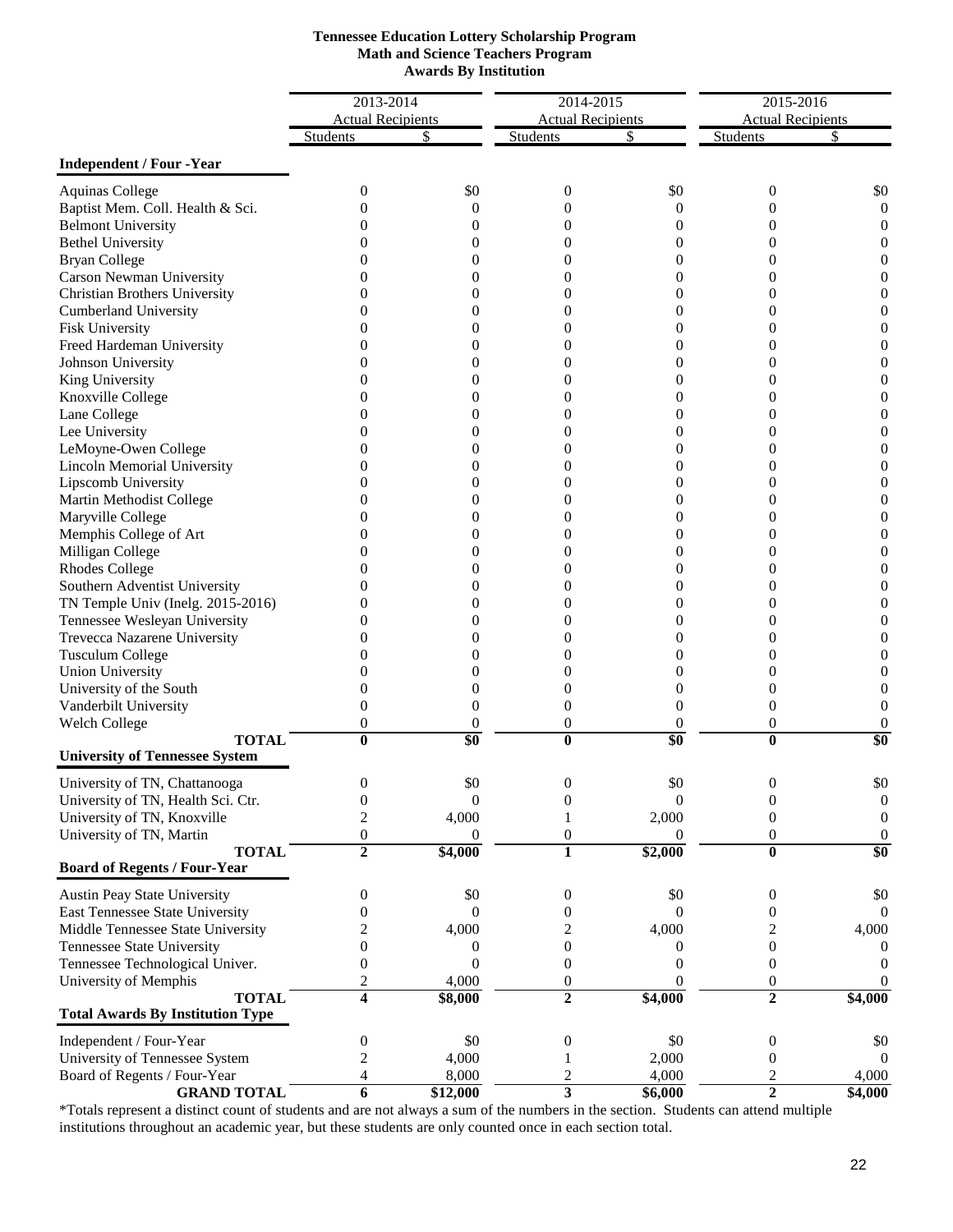| <b>Tennessee Education Lottery Scholarship Program</b> |
|--------------------------------------------------------|
| <b>Helping Heroes Grant</b>                            |
| <b>Awards By Institution</b>                           |

|                                       | 2013-2014                |                  | 2014-2015                |                             | 2015-2016                |                  |
|---------------------------------------|--------------------------|------------------|--------------------------|-----------------------------|--------------------------|------------------|
|                                       | <b>Actual Recipients</b> |                  | <b>Actual Recipients</b> |                             | <b>Actual Recipients</b> |                  |
|                                       | <b>Students</b>          | \$               | <b>Students</b>          | S                           | <b>Students</b>          | S                |
| <b>Independent / Four -Year</b>       |                          |                  |                          |                             |                          |                  |
| <b>Aquinas College</b>                | 2                        | \$3,750          | 2                        | \$2,500                     | $\boldsymbol{0}$         | \$0              |
| Baptist Mem. Coll. Health & Sci.      | $\theta$                 | $\theta$         | 1                        | 1,000                       | 1                        | 1,500            |
| <b>Belmont University</b>             | 11                       | 22,000           | 9                        | 17,000                      | 5                        | 9,000            |
| <b>Bethel University</b>              | 20                       | 34,000           | 21                       | 30,000                      | 23                       | 32,000           |
| <b>Bryan College</b>                  | $\overline{0}$           | $\theta$         | 1                        | 2,000                       | 1                        | 500              |
| Carson Newman University              |                          | 2,000            |                          | 1,000                       | $\boldsymbol{0}$         | $\overline{0}$   |
| Christian Brothers University         | $\theta$                 | $\theta$         | $\Omega$                 | 0                           | 2                        | 3,500            |
| <b>Cumberland University</b>          | 0                        | 0                | $\Omega$                 | $\Omega$                    | $\overline{0}$           | 0                |
| <b>Fisk University</b>                | $\theta$                 | 0                | $\boldsymbol{0}$         | $\overline{0}$              | 0                        | 0                |
| Freed Hardeman University             | 0                        | 0                | $\boldsymbol{0}$         | 0                           | 0                        | 0                |
| Hiwassee College                      | $\theta$                 | 0                | $\overline{0}$           | $\theta$                    | $\overline{0}$           | 0                |
| Johnson University                    | $\overline{0}$           | $\Omega$         | $\overline{0}$           | $\Omega$                    | $\overline{0}$           | 0                |
| King University                       | 3                        | 4,500            | 6                        | 7,500                       | 4                        | 6,500            |
| Knoxville College                     | $\theta$                 | 0                | $\overline{0}$           | $\overline{0}$              | $\overline{0}$           | 0                |
| Lane College                          | $\overline{0}$           | 0                | $\overline{0}$           | $\Omega$                    | $\boldsymbol{0}$         | 0                |
| Lee University                        | 0                        | 0                | $\boldsymbol{0}$         | $\theta$                    | $\overline{c}$           | 3,000            |
| LeMoyne-Owen College                  | $\overline{0}$           | $\theta$         | $\overline{0}$           | $\theta$                    | $\boldsymbol{0}$         | $\Omega$         |
| Lincoln Memorial University           | 1                        | 1,000            | $\overline{0}$           | $\theta$                    | 1                        | 1,000            |
| Lipscomb University                   | 16                       | 27,000           | 13                       | 20,500                      | 6                        | 9,000            |
| Martin Methodist College              | $\overline{0}$           | 0                | 1                        | 1,000                       | 0                        | 0                |
| Maryville College                     | $\Omega$                 | $\theta$         | $\theta$                 | $\overline{0}$              | 1                        | 2,000            |
| Memphis College of Art                | 0                        | $\Omega$         | $\overline{0}$           | $\Omega$                    | 0                        | 0                |
| Milligan College                      |                          | 2,000            |                          | 1,000                       | $\overline{0}$           | $\left( \right)$ |
| <b>Rhodes College</b>                 | 0                        | 0                | $\overline{0}$           | $\Omega$                    | $\overline{0}$           | 0                |
| Southern Adventist University         | 0                        | 0                | $\theta$                 | $\theta$                    | $\overline{0}$           | 0                |
| TN Temple Univ (Inelg. 2015-2016)     | 0                        | 0                | $\theta$                 | $\overline{0}$              | $\boldsymbol{0}$         | 0                |
| Tennessee Wesleyan University         | 0                        | $\overline{0}$   | $\overline{2}$           | 4,000                       | 3                        | 6,000            |
| Trevecca Nazarene University          |                          | 2,000            | 1                        | 1,000                       | $\overline{c}$           | 4,000            |
| <b>Tusculum College</b>               | 8                        | 14,000           | 6                        | 9,500                       | 3                        | 5,000            |
| <b>Union University</b>               |                          | 1,000            | 1                        | 500                         | $\overline{0}$           | 0                |
| University of the South               | 0                        | $\boldsymbol{0}$ | 0                        | $\theta$                    | 0                        | $\theta$         |
| Vanderbilt University                 | 0                        | $\theta$         | $\theta$                 | $\Omega$                    | $\mathbf{0}$             |                  |
| Watkins Inst. Coll. Of Art & Des.     | 0                        | $\theta$         | $\theta$                 | $\Omega$                    | $\boldsymbol{0}$         | $\theta$         |
| Welch College                         | $\overline{0}$           | $\boldsymbol{0}$ | $\overline{0}$           | $\boldsymbol{0}$            | 0                        | 0                |
| <b>TOTAL</b>                          | $65*$                    | \$113,250        | $66*$                    | \$98,500                    | $54*$                    | \$83,000         |
| <b>Independent / Two-Year</b>         |                          |                  |                          |                             |                          |                  |
| John A. Gupton College                | $\boldsymbol{0}$         | \$0              | $\boldsymbol{0}$         | \$0                         | $\mathbf{0}$             | \$0              |
| <b>TOTAL</b>                          | $\overline{0^*}$         | $\overline{\$0}$ | $0*$                     | $\overline{\boldsymbol{S}}$ | $0*$                     | \$0              |
| <b>Proprietary Institutions</b>       |                          |                  |                          |                             |                          |                  |
| Art Institute of Tennessee-Nashville  | $\boldsymbol{0}$         | \$0              | 4                        | \$5,000                     | 4                        | \$6,000          |
| O'More College of Design              | $\theta$                 | $\overline{0}$   | $\mathbf{0}$             | $\bf{0}$                    | $\mathbf{0}$             | 0                |
| South College                         | 4                        | 6,500            | $\mathfrak s$            | 9,000                       | 6                        | 9,500            |
| Victory University (inelg. 2014-2015) | $\overline{0}$           | 0                | $\boldsymbol{0}$         | $\overline{0}$              | $\boldsymbol{0}$         | 0                |
| <b>TOTAL</b>                          | $4*$                     | \$6,500          | $\overline{9*}$          | \$14,000                    | $10*$                    | \$15,500         |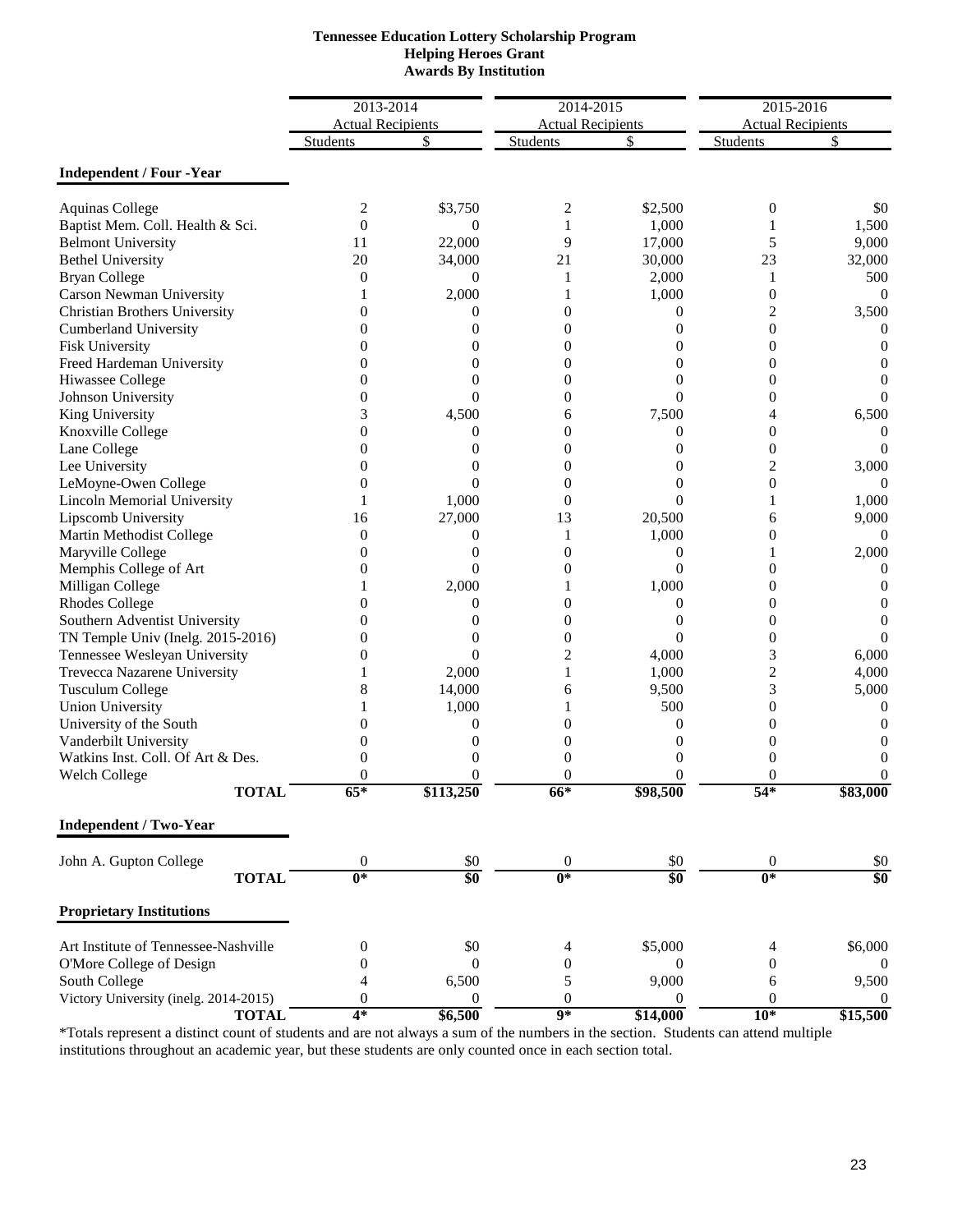| <b>Tennessee Education Lottery Scholarship Program</b> |
|--------------------------------------------------------|
| <b>Helping Heroes Grant</b>                            |
| <b>Awards By Institution</b>                           |

|                                                                        | 2013-2014                |                          | 2014-2015                |                          | 2015-2016                |                     |
|------------------------------------------------------------------------|--------------------------|--------------------------|--------------------------|--------------------------|--------------------------|---------------------|
|                                                                        | <b>Actual Recipients</b> |                          | <b>Actual Recipients</b> |                          | <b>Actual Recipients</b> |                     |
|                                                                        | <b>Students</b>          | \$                       | Students                 | \$                       | <b>Students</b>          | \$                  |
| <b>University of Tennessee System</b>                                  |                          |                          |                          |                          |                          |                     |
|                                                                        |                          |                          |                          |                          |                          |                     |
| University of TN, Chattanooga                                          | 11                       | \$16,500                 | 11                       | \$17,500                 | 15                       | \$25,500            |
| University of TN, Health Sci. Ctr.                                     | $\mathbf{0}$             | $\Omega$                 | 1                        | 2,000                    | $\overline{c}$           | 4,000               |
| University of TN, Knoxville                                            | 38                       | 60,000                   | 41                       | 67,500                   | 31                       | 49,000              |
| University of TN, Martin                                               | 11                       | 16,000                   | 9                        | 13,000                   | 7                        | 11,000              |
| <b>TOTAL</b>                                                           | $60*$                    | \$92,500                 | $62*$                    | \$100,000                | $55*$                    | \$89,500            |
| <b>Board of Regents / Four-Year</b>                                    |                          |                          |                          |                          |                          |                     |
|                                                                        | 85                       |                          | 82                       | \$126,500                | 85                       | \$129,750           |
| <b>Austin Peay State University</b><br>East Tennessee State University |                          | \$134,404                |                          |                          | 18                       |                     |
|                                                                        | 26<br>$\boldsymbol{0}$   | 41,500<br>$\overline{0}$ | 24<br>$\boldsymbol{0}$   | 38,500<br>$\overline{0}$ |                          | 28,500<br>$\theta$  |
| ETSU School of Pharmacy                                                |                          |                          |                          |                          | $\boldsymbol{0}$         |                     |
| Middle Tennessee State University                                      | 75                       | 117,500                  | 73                       | 112,500                  | 100                      | 155,000             |
| Tennessee State University                                             | 3                        | 5,000                    | 6                        | 10,000                   | 8                        | 13,000              |
| Tennessee Technological Univer.                                        | 10                       | 18,000                   | 20                       | 34,500                   | 21                       | 32,500              |
| University of Memphis<br><b>TOTAL</b>                                  | 43<br>$241*$             | 69,500<br>\$385,904      | 38<br>$243*$             | 58,000<br>\$380,000      | 27<br>$259*$             | 40,000<br>\$398,750 |
|                                                                        |                          |                          |                          |                          |                          |                     |
| <b>Board of Regents / Two-Year</b>                                     |                          |                          |                          |                          |                          |                     |
| Chattanooga State Com Coll                                             | 12                       | \$14,500                 | 4                        | \$6,500                  | 9                        | \$12,500            |
| <b>Cleveland State Comm College</b>                                    | 5                        | 8,500                    | 9                        | 11,500                   | 5                        | 7,000               |
| Columbia State Comm College                                            | 3                        | 5,000                    | $\tau$                   | 8,000                    | 3                        | 5,000               |
| <b>Dyersburg State Comm College</b>                                    | $\overline{0}$           | $\overline{0}$           | $\boldsymbol{0}$         | $\theta$                 | $\mathbf{1}$             | 1,500               |
| Jackson State Comm College                                             | 8                        | 12,000                   | 6                        | 5,500                    | $\overline{4}$           | 5,000               |
| Motlow State Comm College                                              | 7                        | 6,500                    | 3                        | 3,000                    | 8                        | 8,000               |
| Nashville State Comm College                                           | 9                        | 12,500                   | 12                       | 21,000                   | 15                       | 17,500              |
| Northeast State Comm Coll                                              | 14                       | 20,000                   | 20                       | 29,000                   | 21                       | 32,500              |
| Pellissippi State Comm Coll                                            | 26                       | 30,500                   | 26                       | 37,500                   | 24                       | 32,500              |
| Roane State Community College                                          | 2                        | 2,000                    | 9                        | 11,500                   | 4                        | 6,000               |
| Southwest Tennessee Comm Coll                                          | 12                       | 13,500                   | 6                        | 9,000                    | $\boldsymbol{0}$         | $\mathbf{0}$        |
| Volunteer State Community Coll                                         | 10                       | 16,500                   | 6                        | 6,500                    | 4                        | 5,500               |
| <b>Walters State Community College</b>                                 | 7                        | 5,500                    | 6                        | 7,500                    | 10                       | 14,500              |
| <b>TOTAL</b>                                                           | $115*$                   | \$147,000                | $114*$                   | \$156,500                | 108*                     | \$147,500           |
| <b>Total Awards By Institution Type</b>                                |                          |                          |                          |                          |                          |                     |
| Independent / Four-Year                                                | 65                       | \$113,250                | 66                       | \$98,500                 | 54                       | \$83,000            |
| Independent / Two-Year                                                 | $\boldsymbol{0}$         | $\overline{0}$           | $\boldsymbol{0}$         | $\mathbf{0}$             | $\mathbf{0}$             | $\theta$            |
| Proprietary Institutions                                               | $\overline{4}$           | 6,500                    | 9                        | 14,000                   | 10                       | 15,500              |
| University of Tennessee System                                         | 60                       | 92,500                   | 62                       | 100,000                  | 55                       | 89,500              |
| Board of Regents / Four-Year                                           | 241                      | 385,904                  | 243                      | 380,000                  | 259                      | 398,750             |
| Board of Regents / Two-Year                                            | 115                      | 147,000                  | 114                      | 156,500                  | 108                      | 147,500             |
| <b>GRAND TOTAL</b>                                                     | 478*                     | \$745,154                | $493*$                   | \$749,000                | 486*                     | \$734,250           |